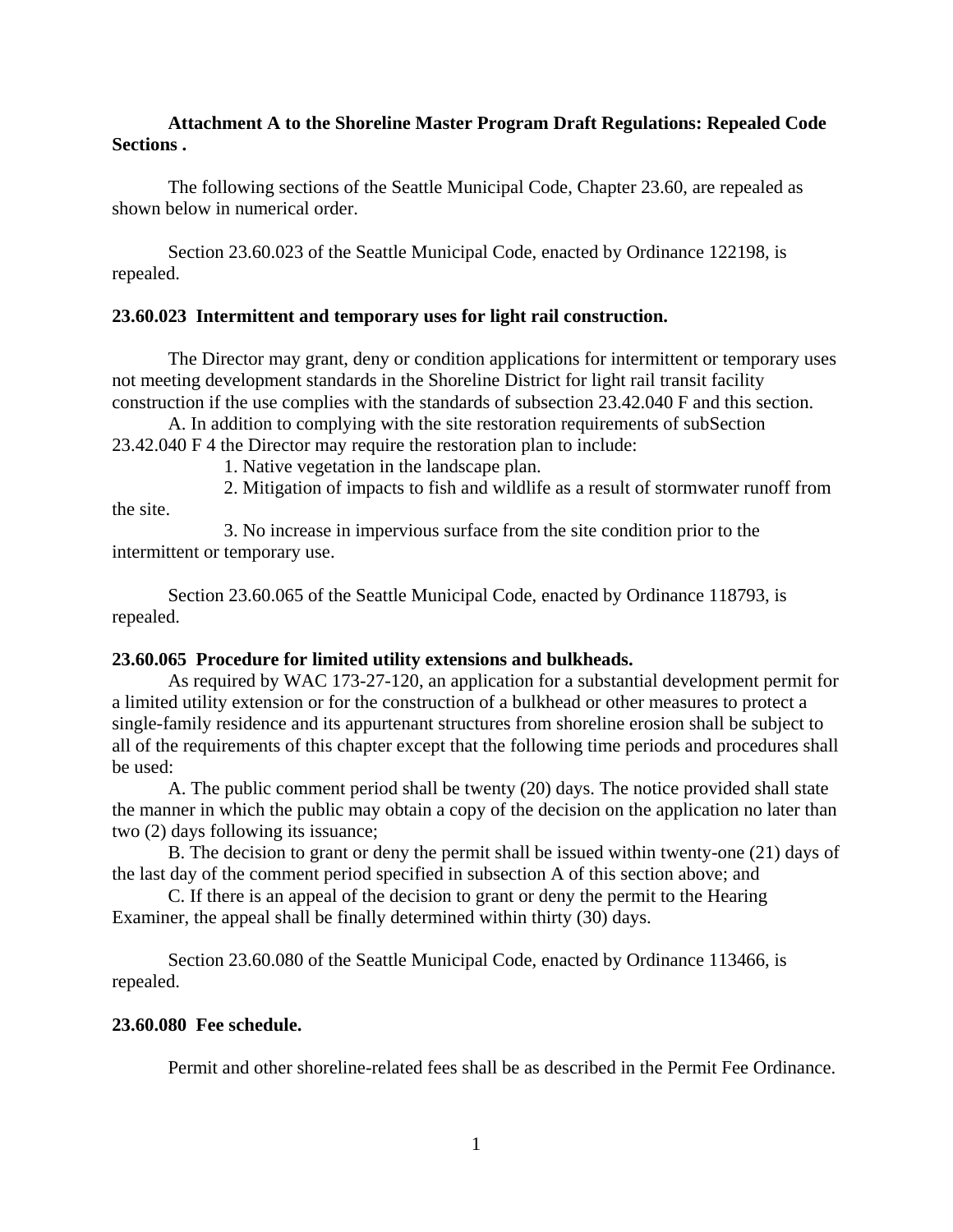Section 23.60.092 of the Seattle Municipal Code, last amended by Ordinance 119929, is repealed.

#### **23.60.092 Accessory uses.**

A. Any principal use permitted in a specific shoreline environment either outright, or as a special use, conditional use or Council conditional use shall also be permitted as an accessory use outright or as a special use, conditional use or Council conditional use, respectively.

B. Uses prohibited as principal uses but customarily incidental to a use permitted in a shoreline environment may be permitted as accessory uses only if clearly incidental and necessary for the operation of a permitted principal use unless expressly permitted or prohibited as accessory uses. Examples of accessory uses include parking, offices and caretaker's quarters not exceeding eight hundred (800) square feet in living area. For purposes of this section, landfill, water-based airports, heliports and helistops shall not be considered to be accessory to a principal use and shall only be permitted as provided in the applicable shoreline environment.

C. Unless specifically stated otherwise in the regulations for the applicable environment, accessory uses which are non-water-dependent and non-water-related, even if accessory to water-dependent or water-related uses, shall be permitted over water according to subsection A above only if either:

1. The over-water location is necessary for the operation of the water-dependent or water-related use; or

2. The lot has a depth of less than fifty (50) feet of dry land.

D. Parking shall not be permitted over water unless it is accessory to a water-dependent or water-related use located on a lot with a depth of less than fifty (50) feet of dry land and the Director determines that adequate on-site or off-site dry land parking within eight hundred (800) feet is not reasonably available.

E. Piers, floats, pilings, breakwaters, drydocks and similar accessory structures for moorage shall be permitted as accessory to permitted uses subject to the development standards unless specifically prohibited in the applicable shoreline environment.

F. Accessory uses shall be located on the same lot as the principal use; provided that when the accessory use is also permitted as a principal use in the shoreline environment applicable to an adjacent lot, the accessory use may be located on that adjacent lot.

Section 23.60.120 of the Seattle Municipal Code, enacted by Ordinance 113466, is repealed.

#### **23.60.120 Applicability to existing development.**

Except as specifically stated, the regulations of this chapter shall not apply to developments legally undertaken in the Shoreline District prior to adoption of the ordinance codified in this chapter.

Section 23.60.192 of the Seattle Municipal Code, enacted by Ordinance 113466, is repealed.

#### **23.60.192 Additional development standards.**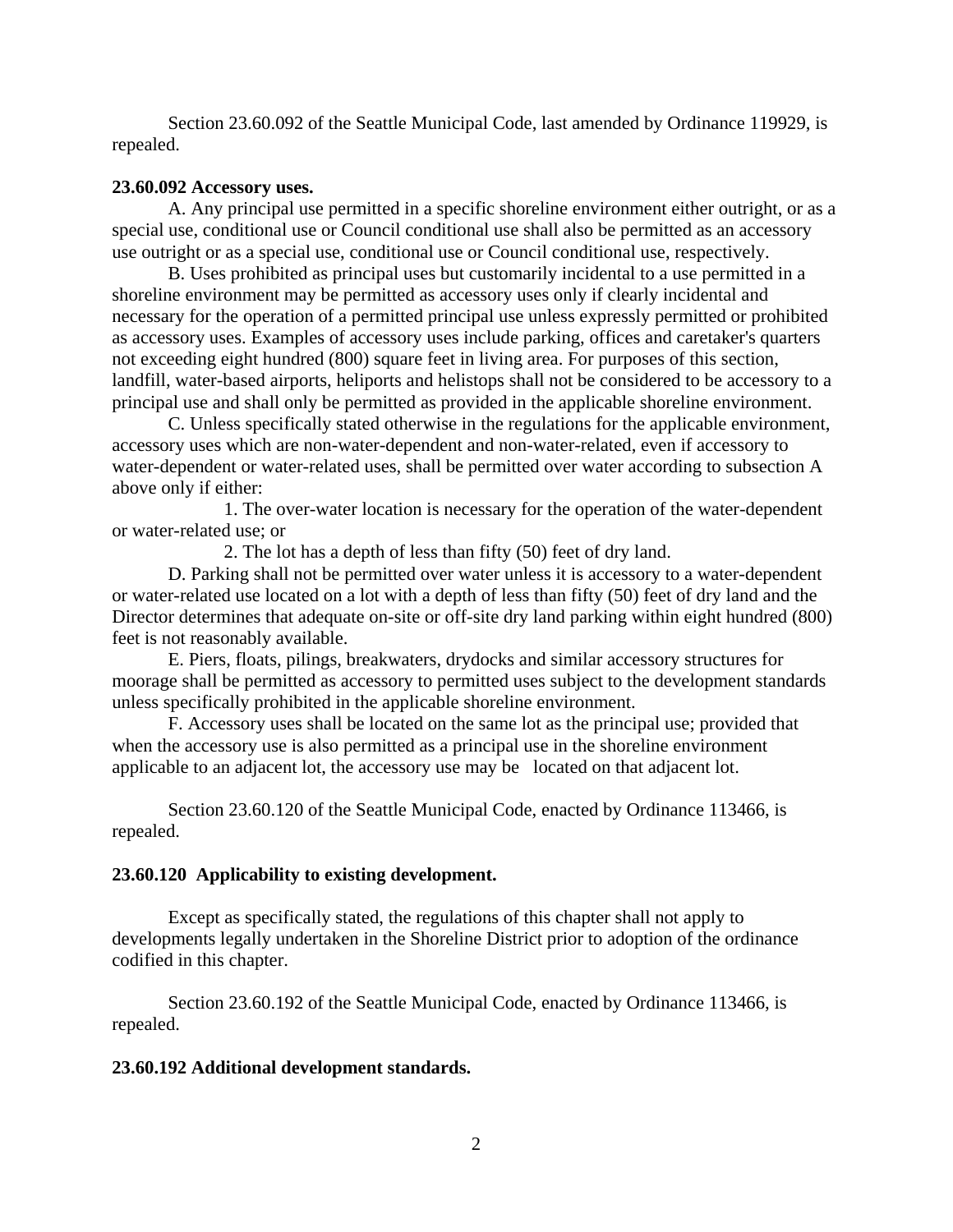A. To the extent practicable, all new utility lines shall be located or constructed within existing utility corridors.

B. The installation of new electrical, telephone or other utility lines in areas where no such lines exist, or the substantial expansion of existing electrical, telephone or other utility lines in all environments except UI shall be accomplished underground, or under water, except for lines carrying one hundred fifteen (115) kilovolts or more.

C. Overhead installation of utility lines shall be permitted where there are no significant impacts on upland views. Location and design shall minimize visibility of overhead utilities and preserve views.

 D. Upon completion of utility line installation or maintenance projects, the shoreline shall be restored to preproject configuration, replanted and provided maintenance care until the newly planted vegetation is reestablished.

 E. Underwater pipelines except gravity sewers and storm drains, carrying materials intrinsically harmful or potentially injurious to aquatic life and/or water quality shall be provided with shutoff facilities at each end of the underwater segments.

Section 23.60.210 of the Seattle Municipal Code, last amended by Ordinance 118793, is repealed.

23.60.210 Aquatic noxious weed control.

The process of removing or controlling aquatic noxious weeds, as defined in RCW 17.26.020, may be accomplished through the following practices:

A. By hand-pulling, mechanical harvesting, or placement of aquascreens if proposed to maintain existing water depth for navigation, which shall be considered normal maintenance and repair and therefore exempt from the requirement to obtain a shoreline substantial development permit; or

B. By derooting, rotovating or other method which disturbs the bottom sediment or benthos, which shall be considered development for which a substantial development permit is required, unless proposed to maintain existing water depth for navigation in an area covered by a previous permit for such activity, in which case it shall be considered normal maintenance and repair and therefore exempt from the requirement to obtain a substantial development permit; or

C. Through the use of herbicides or other treatment methods applicable to the control of aquatic noxious weeds that are recommended in a final environmental impact statement published by the State Department of Agriculture or the State Department of Ecology jointly with other state agencies under Chapter 43.21 RCW, and subject to approval from the State Department of Ecology. The approve permit from the Department of Ecology shall specify the type of chemical(s) to be used and document that chemical treatment for the control of aquatic noxious weeds shall be applied by a person or entity licensed by the Department of Agriculture.

Section 23.60.240 of the Seattle Municipal Code, enacted by Ordinance 113466, is repealed.

#### **23.60.240 - Uses permitted outright in the CN Environment.**

The following uses shall be permitted outright in the Conservancy Navigation Environment as either principal or accessory uses: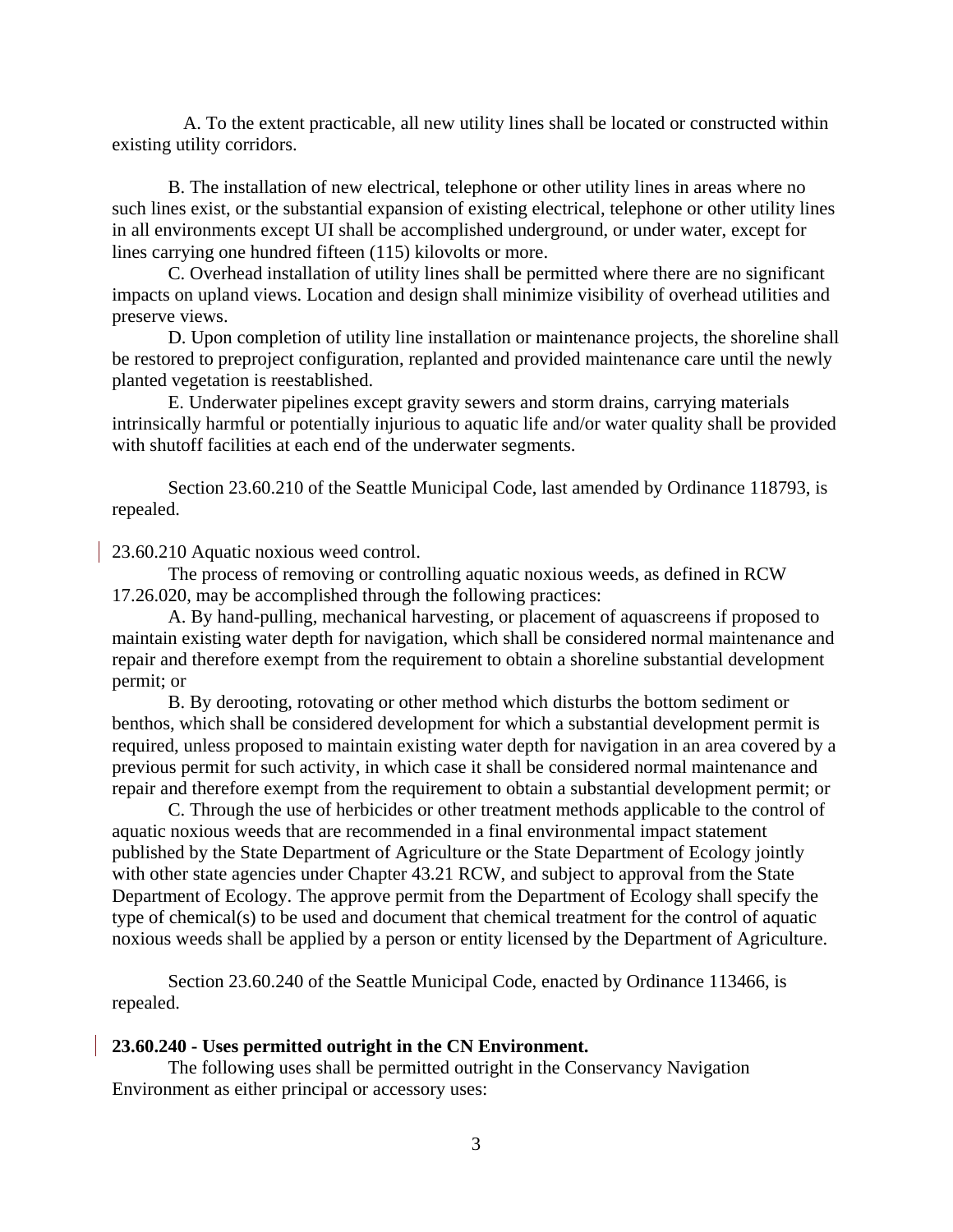A. Navigational aids including channel markers and anchor buoys.

Section 23.60.242 of the Seattle Municipal Code, enacted by Ordinance 113466, is repealed.

# **23.60.242 - Special uses in the CN Environment.**

The following uses may be authorized in the CN Environment by the Director as either principal or accessory uses if the special use criteria of Section 23.60.032 are satisfied:

A. Bridges;

B. Utilities lines;

C. Underwater diving areas and reefs;

D. Aquaculture;

E. Natural beach protection to prevent erosion or to enhance public access; and

F. The disposal of dredged material at authorized dredge disposal sites established as a conditional use.

Section 23.60.244 of the Seattle Municipal Code, last amended by Ordinance 118793, is repealed.

# **23.60.244 - Conditional uses in the CN Environment.**

The following uses may be authorized in the CN Environment by the Director, with the concurrence of the Department of Ecology, as principal or accessory uses if the criteria for conditional uses of WAC 173-27-160 are satisfied:

A. The establishment of an open-water dredge material disposal site pursuant to WAC 332-30-166;

B. Floating dolphins necessary for a water-dependent or water-related use;

C. Off-shore facilities necessary for a water-dependent or water-related use;

D. Bulkheads necessary to prevent extraordinary erosion where natural beach protection is not feasible;

E. Dredging necessary to:

1. Maintain or improve navigational channels,

2. Provide access to a water-dependent or water-related use,

3. Protect or enhance the natural environment, or

4. Install utility lines and bridges; and

F. The following types of landfill:

1. Landfill on submerged land which does not create dry land, if necessary to install utility lines and bridges; and

2. Landfill for the creation of wildlife or fisheries habitat as mitigation or enhancement.

Section 23.60.246 of the Seattle Municipal Code, last amended by Ordinance 122310, is repealed.

# **23.60.246 - Prohibited uses in the CN Environment.**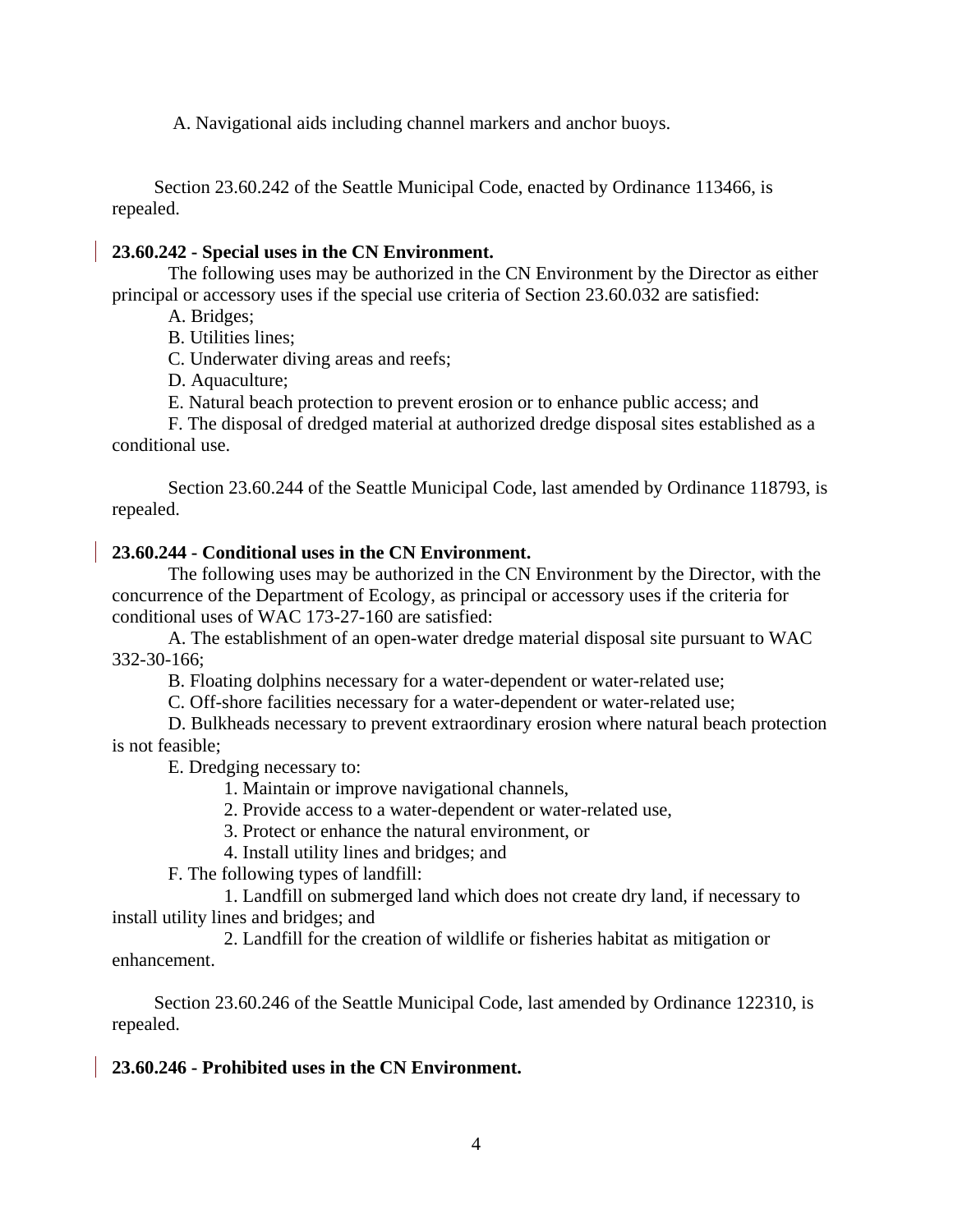The following uses shall be prohibited as principal or accessory uses in the CN Environment:

A. Residential uses;

B. Commercial uses;

C. Utilities, except utility lines;

D. Manufacturing uses;

E. High-impact uses;

F. Institutional uses;

G. Public facilities not authorized pursuant to Section 23.60.248;

H. All shoreline recreation uses except underwater diving areas and reefs;

I. Agricultural uses except aquaculture;

J. Groins and similar structures that block the flow of sand to adjacent beaches, except drift sills or other structures that are part of a natural beach protection system; and

K. Landfill that creates dry land, except for wildlife habitat mitigation or enhancement.

Section 23.60.248 of the Seattle Municipal Code, enacted by Ordinance 118663, is repealed.

## **23.60.248 - Public facilities.**

A. Except as provided in subsection B1 or B2 below, uses in public facilities that are most similar to uses permitted as a special use or permitted as a conditional use under Sections 23.60.242 and 23.60.244 shall also be permitted as a special use or conditional use, subject to the same use regulations, development standards, special use requirements, and conditional use criteria that govern the similar uses.

B. Public Facilities not Meeting Development Standards Requiring City Council Approval.

1. The City Council, with the concurrence of the Department of Ecology, may waive or modify applicable special use requirements or conditional use criteria for those uses in public facilities that are similar to uses permitted as a special use or permitted as a conditional use under Sections 23.60.242 through 23.60.244 according to the provisions of Chapter 23.76, Subchapter III, Council Land Use Decisions, with public projects considered as Type IV quasijudicial decisions and City facilities considered as Type V legislative decisions.

2. Other Uses Permitted in Public Facilities. Unless specifically prohibited, uses in public facilities that are not similar to uses permitted as a special use or permitted as a conditional use under Sections 23.60.242 and 23.60.244 may be permitted by the City Council. City Council, with the concurrence of the Department of Ecology, may waive or modify development standards, special use requirements or conditional use criteria according to the provisions of Chapter 23.76, Subchapter III, Council Land Use Decisions, with public projects considered as Type IV quasi-judicial decisions and City facilities considered as Type V legislative decisions.

C. Expansion of Uses in Public Facilities.

1. Major Expansion. Major expansions may be permitted to uses in public facilities allowed in subsections A and B above according to the same provisions and procedural requirements as described in these subsections. A major expansion of a public facility use occurs when the expansion that is proposed would not meet development standards or exceed either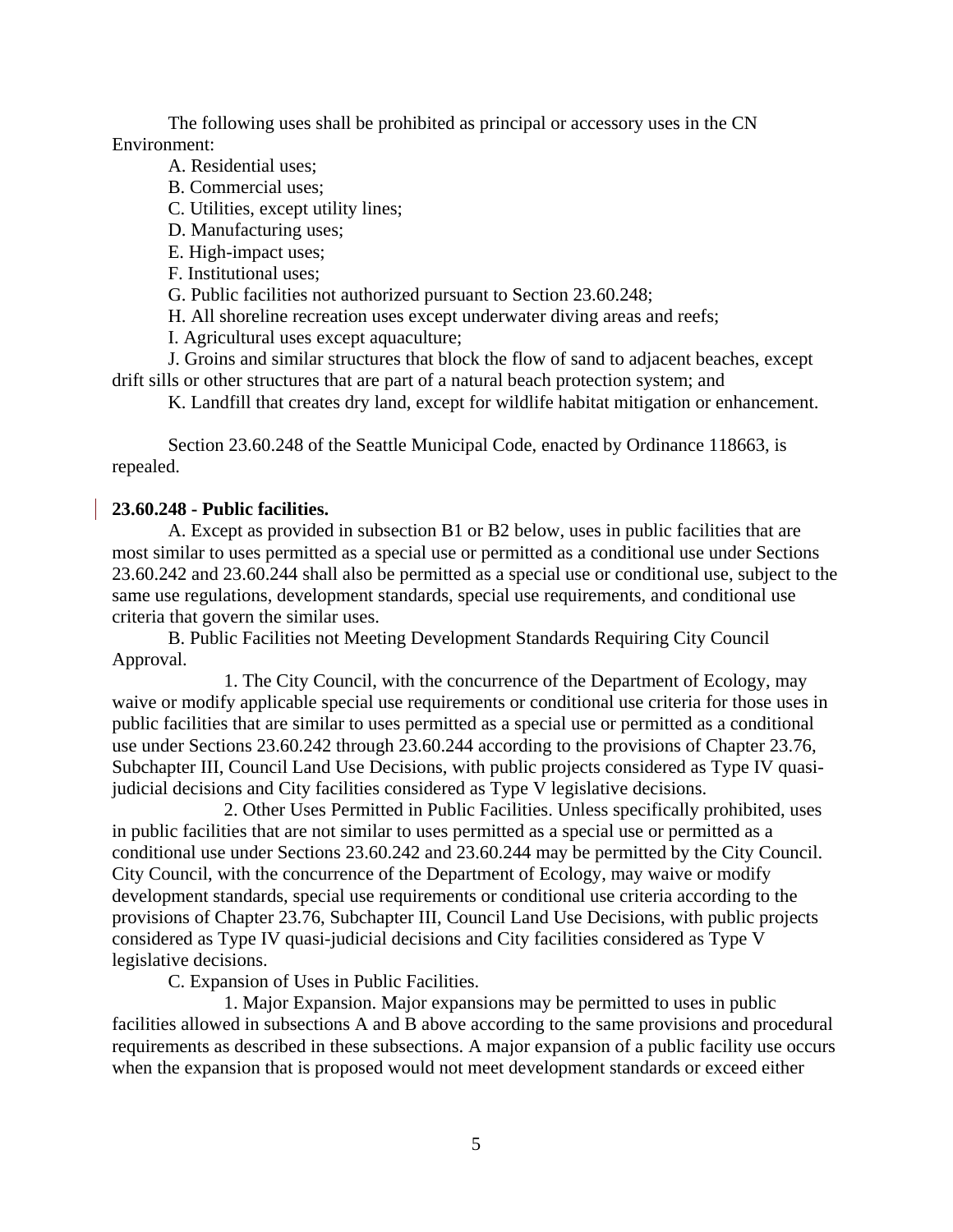seven hundred fifty (750) square feet or ten (10) percent of its existing area, whichever is greater, including gross floor area and areas devoted to active outdoor uses other than parking.

2. Minor Expansion. When an expansion falls below the major expansion threshold level, it is a minor expansion. Minor expansions may be permitted to uses in public facilities allowed in subsections A and B above according to the provisions of Chapter 23.76, Procedures for Master Use Permits and Council Land Use Decisions, for a Type I Master Use Permit when the development standards of the zone in which the public facility is located are met.

D. Essential Public Facilities. Permitted essential public facilities shall also be reviewed according to the provisions of Chapter 23.80, Essential Public Facilities.

Section 23.60.300 of the Seattle Municipal Code, enacted by Ordinance 113466, is repealed.

#### **23.60.300 - Uses permitted outright in the CP Environment.**

The following uses shall be permitted outright in the Conservancy Preservation Environment: None.

Section 23.60.302 of the Seattle Municipal Code, enacted by Ordinance 113466, is repealed.

#### **23.60.302 - Special uses in the CP Environment.**

The following uses may be authorized in the CP Environment by the Director as either principal or accessory uses if the special use criteria of Section 23.60.032 are satisfied:

A. Utility lines if no reasonable alternative location exists;

B. The following shoreline recreation uses:

1. Underwater diving areas and reefs,

- 2. Bicycle and pedestrian paths,
- 3. Viewpoints;

C. Aquaculture; and

D. Natural beach protection to prevent erosion or to enhance public access.

Section 23.60.304 of the Seattle Municipal Code, last amended by Ordinance 118793, is repealed.

#### **23.60.304 - Conditional uses in the CP Environment.**

The following uses may be authorized in the CP Environment by the Director, with the concurrence of the Department of Ecology, as either principal or accessory uses if the criteria for conditional uses of WAC 173-27-160 are satisfied;

A. Bulkheads necessary to prevent extraordinary erosion where natural beach protection is not feasible;

B. Dredging necessary to protect or enhance the natural environment, to install utility lines, or for navigational access;

C. The following types of landfill:

1. Landfill on dry land if necessary to construct permitted uses and structures,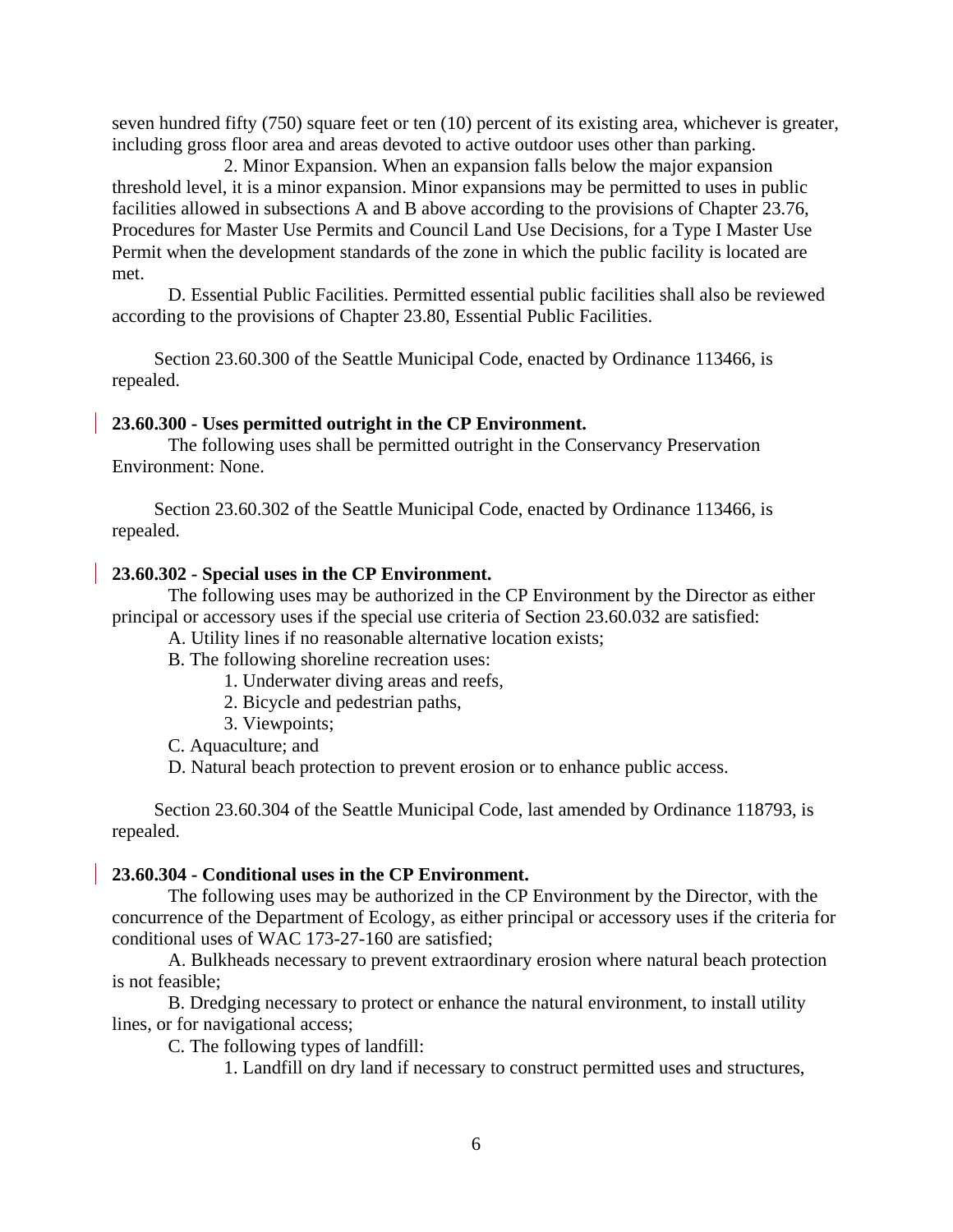2. Landfill for the creation of wildlife or fisheries habitat as mitigation or enhancement, and

3. Landfill which does not create dry land if necessary for the installation of utility lines; and

D. Streets, railroads and bridges.

Section 23.60.306 of the Seattle Municipal Code, last amended by Ordinance 122310, is repealed.

## **23.60.306 - Prohibited uses in the CP Environment.**

The following uses shall be prohibited as principal or accessory uses in the CP Environment:

A. Residential uses;

B. Commercial uses including accessory parking;

C. Utility uses, except utility lines;

D. Manufacturing uses;

E. High-impact uses;

F. Institutional uses except permitted shoreline recreational uses;

G. Public facilities not authorized pursuant to Section 23.60.308;

H. Shoreline recreation uses except underwater diving areas or reefs, bicycle and pedestrian paths and viewpoints;

I. Agricultural uses except aquaculture;

J. The following protective structures:

1. Bulkheads on Class I beaches, and

2. Groins and similar structures that block the flow of sand to adjacent beaches,

except drift sills or other structures that are part of a natural beach protection system; and

K. Landfill that creates dry land except as part of wildlife or fisheries habitat.

Section 23.60.308 of the Seattle Municipal Code, enacted by Ordinance 118663, is repealed.

## **23.60.308 - Public facilities.**

A. Except as provided in subsection B1 or B2 below, uses in public facilities that are most similar to uses permitted as a special use or permitted as a conditional use under Sections 23.60.302 and 23.60.304 shall also be permitted as a special use or conditional use, subject to the same use regulations, development standards, special use requirements, and conditional use criteria that govern the similar uses.

B. Public Facilities not Meeting Development Standards Requiring City Council Approval.

1. The City Council, with the concurrence of the Department of Ecology, may waive or modify applicable special use requirements or conditional use criteria for those uses in public facilities that are similar to uses permitted as a special use or permitted as a conditional use under Sections 23.60.302 and 23.60.304 according to the provisions of Chapter 23.76, Subchapter III, Council Land Use Decisions, with public projects considered as Type IV quasijudicial decisions and City facilities considered as Type V legislative decisions.

2. Other Uses Permitted in Public Facilities. Unless specifically prohibited, uses in public facilities that are not similar to uses permitted as a special use or permitted as a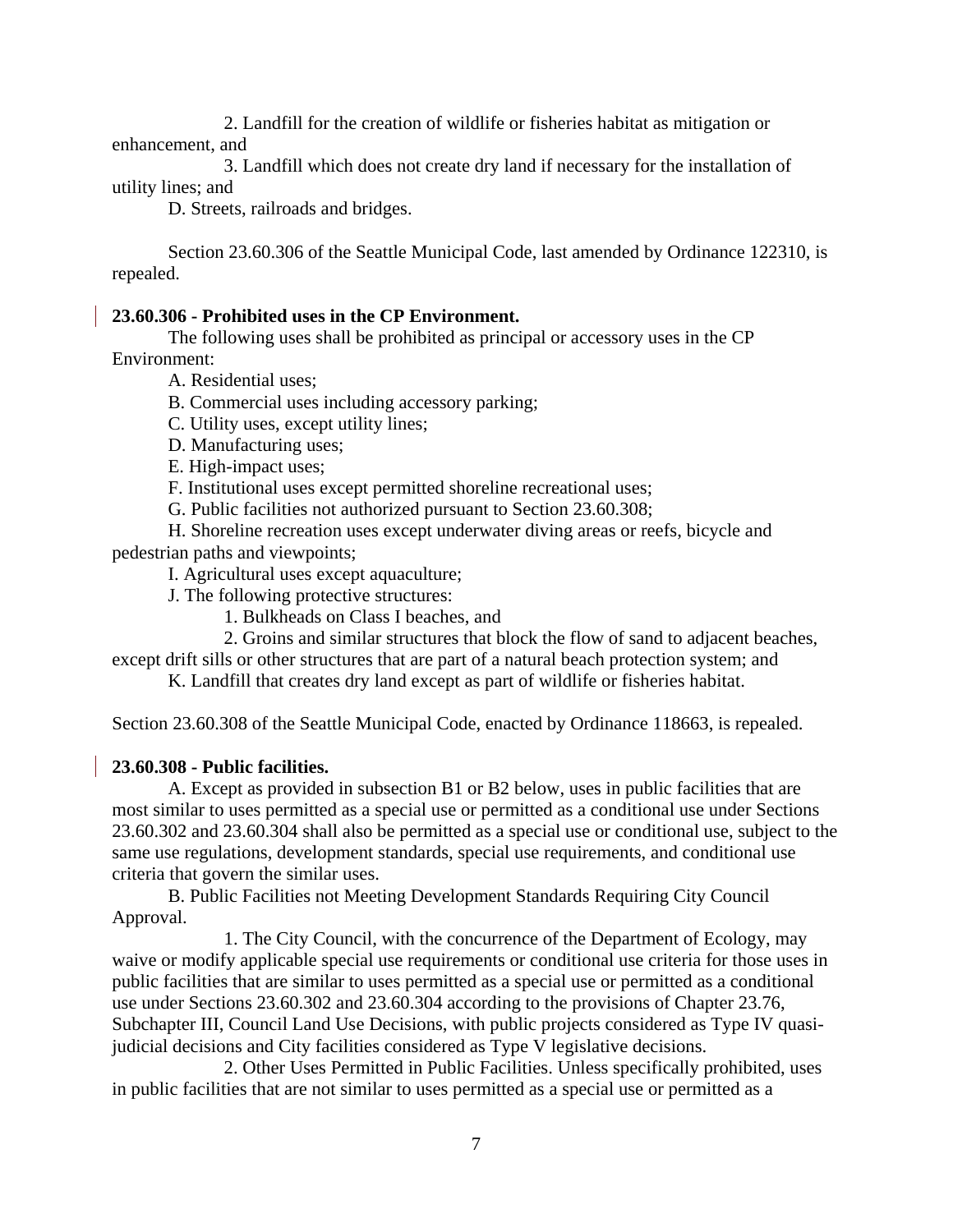conditional use under Sections 23.60.302 and 23.60.304 may be permitted by the City Council. City Council, with the concurrence of the Department of Ecology, may waive or modify development standards, special use requirements or conditional use criteria according to the provisions of Chapter 23.76, Subchapter III, Council Land Use Decisions, with public projects considered as Type IV quasi-judicial decisions and City facilities considered as Type V legislative decisions.

C. Expansion of Uses in Public Facilities.

1. Major Expansion. Major expansions may be permitted to uses in public facilities allowed in subsections A and B above according to the same provisions and procedural requirements as described in these subsections. A major expansion of a public facility use occurs when the expansion that is proposed would not meet development standards or exceed either seven hundred fifty (750) square feet or ten (10) percent of its existing area, whichever is greater, including gross floor area and areas devoted to active outdoor uses other than parking.

2. Minor Expansion. When an expansion falls below the major expansion threshold level, it is a minor expansion. Minor expansions may be permitted to uses in public facilities allowed in subsections A and B above according to the provisions of Chapter 23.76, Procedures for Master Use Permits and Council Land Use Decisions, for a Type I Master Use Permit when the development standards of the zone in which the public facility is located are met.

D. Essential Public Facilities. Permitted essential public facilities shall also be reviewed according to the provisions of Chapter 23.80, Essential Public Facilities.

#### **23.60.330 Development standards in the CP Environment.**

All developments in the Conservancy Protection Environment shall meet the requirements of this Part 2 as well as the development standards applicable to all environments contained in Subchapter III, General Provisions.

#### **23.60.360 - Uses permitted outright in the CR Environment.**

The following uses shall be permitted outright in the Conservancy Recreation Environment as either principal or accessory uses:

A. Shoreline recreation uses except auto-trailered boat launching ramps; and B. Aquaculture.

Section 23.60.362 of the Seattle Municipal Code, enacted by Ordinance 113466, is repealed.

#### **23.60.362 - Accessory uses permitted outright in the CR Environment.**

The following uses and structures are permitted outright in the CR Environment as accessory to permitted uses:

A. Piers and floats accessory to residences permitted by Section 23.60.360 A or to residences on adjacent land designated UR.

Section 23.60.364 of the Seattle Municipal Code, enacted by Ordinance 113466, is repealed.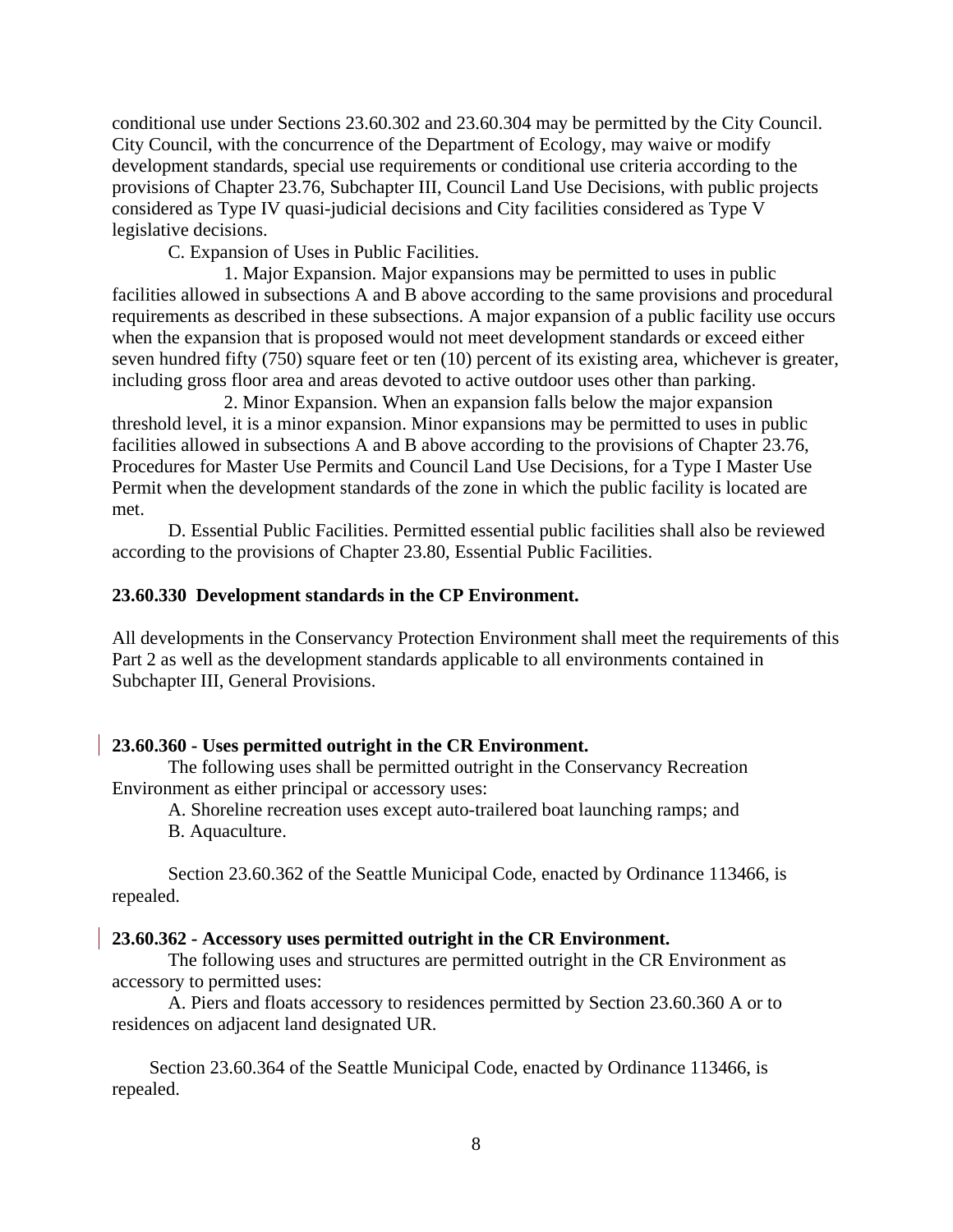## **23.60.364 - Special uses in the CR Environment.**

The following uses may be authorized in the CR Environment by the Director as either principal or accessory uses if the special use criteria of Section 23.60.032 are satisfied:

A. Streets necessary to serve shoreline lots;

B. Railroads and bridges;

C. Utility lines if no reasonable alternative location exists;

D. The following protective structures:

1. Natural beach protection,

2. Bulkheads to support a water-dependent or water-related use and any accessory use thereto, to enclose a permitted landfill area or to prevent erosion on Class II or Class III beaches when natural beach protection is not a practical alternative;

E. Dredging necessary for water-dependent uses, installation of utility lines or creation of wildlife or fisheries habitat as mitigation or enhancement; and

F. The following types of landfill:

1. Landfill on dry land, where necessary to construct permitted uses and structures,

2. Landfill for the creation of wildlife or fisheries habitat as mitigation or enhancement, and

3. Landfill on submerged land which does not create dry land, where necessary for the installation of utility lines.

Section 23.60.365 of the Seattle Municipal Code, last amended by Ordinance 122310, is repealed.

23.60.365 - Administrative conditional uses in the CR Environment.

The following uses may be authorized by the Director, with the concurrence of the Department of Ecology, as principal or accessory use, if the criteria for administrative conditional uses in WAC 173-27-160 are satisfied:

A. Single-family dwelling units constructed partially or wholly over water and meeting the following conditions:

1. If located on a residentially zoned and privately owned lot established in the public records of the County or City prior to March 1, 1977 by deed, contract of sale, mortgage, platting, property tax segregation or building permit; and

2. If the lot has less than thirty (30) feet but at least fifteen (15) feet of dry land calculated as provided for in measurements Section 23.60.956; and

3. If the development is limited to the dry-land portion of the site, to the greatest extent possible, and particularly to the most level and stable portions of the dry-land area.

B. Development standards of the underlying zone applicable to the single-family use in a CR environment may be waived or modified by the Director to minimize the amount of development over submerged lands.

C. The following uses may be authorized in the CR Environment either as principal or accessory uses:

1. The following uses when associated with a public park:

a. Small craft center,

b. Boat launching ramp for auto-trailered boats,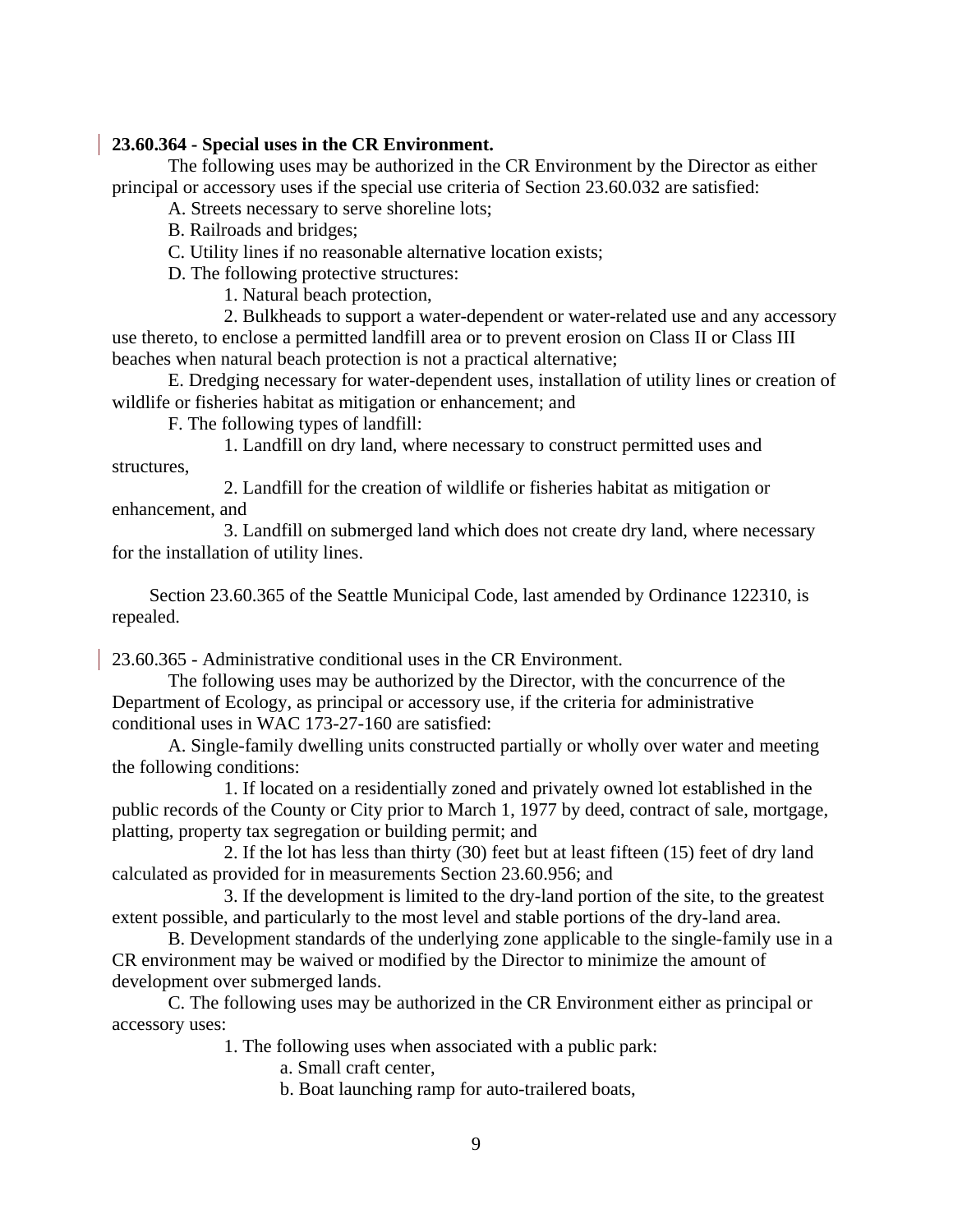c. The following non-water-dependent commercial uses:

(1) Sale and rental of small boats, boat parts and accessories,

(2) General sales and services,

(3) Major durables retail sales, and

(4) Eating and drinking establishments;

2. Community yacht, boat and beach clubs when:

a. No eating and drinking establishments are included in the use,

b. No more than one (1) pier or float is included in the use, and

c. Any accessory pier or float meets the standards of Section 23.60.204 for

piers and floats accessory to residential development.

Section 23.60.368 of the Seattle Municipal Code, enacted by Ordinance 122310, is repealed.

23.60.368 - Prohibited uses in the CR Environment.

The following uses shall be prohibited as principal uses in the CR Environment:

A. Residential uses except those permitted by Section 23.60.365 A;

B. Commercial uses except those specifically permitted by Section 23.60.365 C;

C. Utility uses except utility lines;

D. Manufacturing uses;

E. High-impact uses;

F. Institutional uses except community clubs meeting the criteria of Section 23.60.365 C;

G. Public facilities not authorized pursuant to Section 23.60.370;

H. Parks and open space uses except shoreline recreation uses permitted by Section 23.60.360 A;

I. Agricultural uses except aquaculture;

J. The following shoreline protective structures:

1. Groins and similar structures that block the flow of sand to adjacent beaches, except drift sills or other structures that are part of a natural beach protection system, and

2. Bulkheads on Class I beaches; and

K. Landfill that creates dry land except as part of habitat mitigation or enhancement.

Section 23.60.370 of the Seattle Municipal Code, enacted by Ordinance 118663, is repealed.

## **23.60.370 - Public facilities.**

A. Except as provided in subsection B1 or B2 below, uses in public facilities that are most similar to uses permitted outright, permitted as a special use or permitted as a conditional use under Sections 23.60.360 through 23.60.365 shall also be permitted outright, as a special use or conditional use, subject to the same use regulations, development standards, special use requirements, and conditional use criteria that govern the similar uses.

B. Public Facilities not Meeting Development Standards Requiring City Council Approval.

1. The City Council, with the concurrence of the Department of Ecology, may waive or modify applicable development standards, special use requirements or conditional use criteria for those uses in public facilities that are similar to uses permitted outright, permitted as a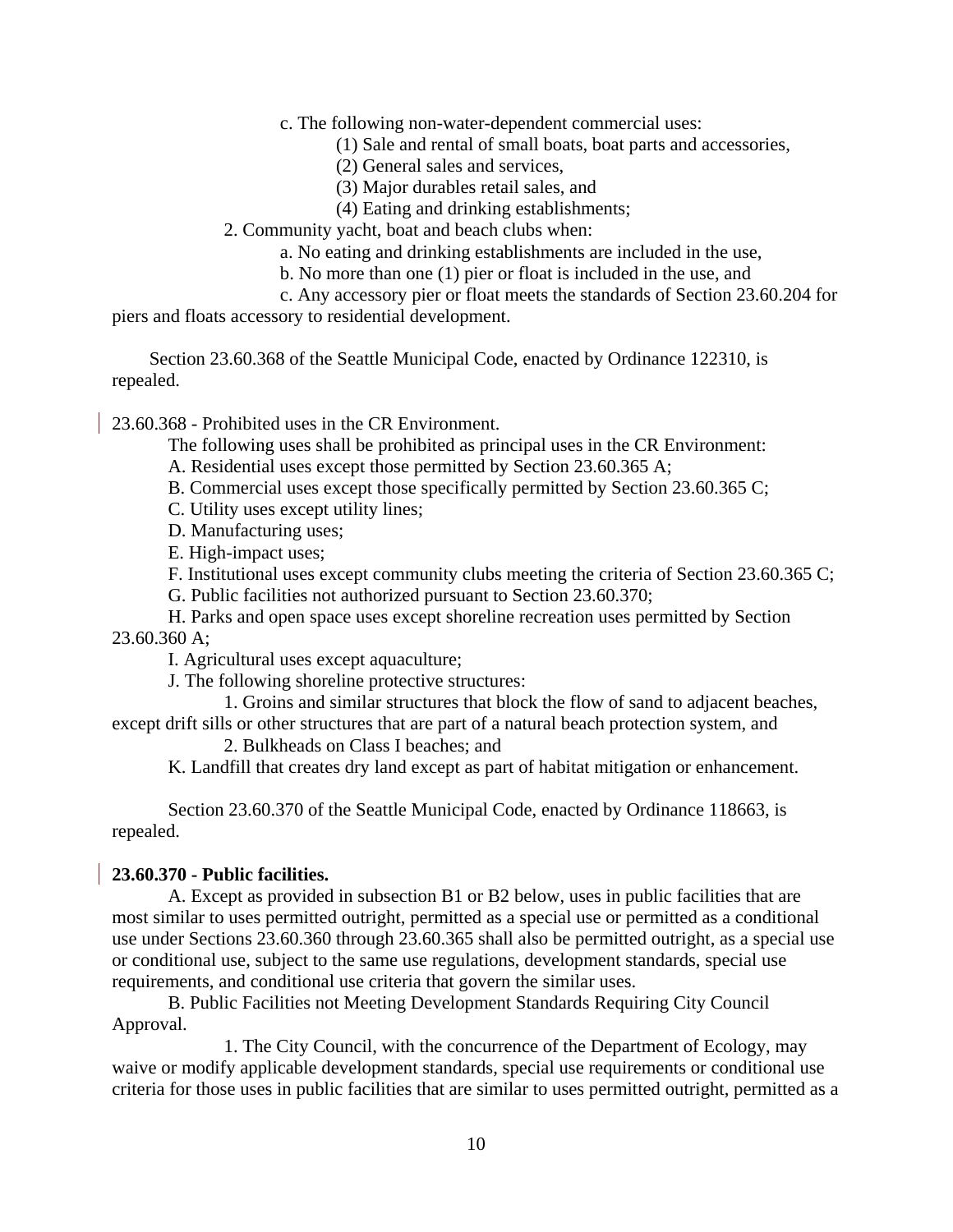special use or permitted as a conditional use under Sections 23.60.360 through 23.60.365 according to the provisions of Chapter 23.76, Subchapter III, Council Land Use Decisions, with public projects considered as Type IV quasi-judicial decisions and City facilities considered as Type V legislative decisions.

2. Other Uses Permitted in Public Facilities. Unless specifically prohibited, uses in public facilities that are not similar to uses permitted outright, permitted as a special use or permitted as a conditional use under Sections 23.60.364 through 23.60.365 may be permitted by the City Council. City Council, with the concurrence of the Department of Ecology, may waive or modify development standards, special use requirements or conditional use criteria according to the provisions of Chapter 23.76, Subchapter III, Council Land Use Decisions, with public projects considered as Type IV quasi-judicial decisions and City facilities considered as Type V legislative decisions.

C. Expansion of Uses in Public Facilities.

1. Major Expansion. Major expansions may be permitted to uses in public facilities allowed in subsections A and B above according to the same provisions and procedural requirements as described in these subsections. A major expansion of a public facility use occurs when the expansion that is proposed would not meet development standards or exceed either seven hundred fifty (750) square feet or ten (10) percent of its existing area, whichever is greater, including gross floor area and areas devoted to active outdoor uses other than parking.

2. Minor Expansion. When an expansion falls below the major expansion threshold level, it is a minor expansion. Minor expansions may be permitted to uses in public facilities allowed in subsections A and B above according to the provisions of Chapter 23.76, Procedures for Master Use Permits and Council Land Use Decisions, for a Type I Master Use Permit when the development standards of the zone in which the public facility is located are met.

D. Essential Public Facilities. Permitted essential public facilities shall also be reviewed according to the provisions of Chapter 23.80, Essential Public Facilities.

Section 23.60.390 of the Seattle Municipal Code, last amended by Ordinance 120927, is repealed.

## **23.60.390 Development standards in the CR Environment.**

All developments in the Conservancy Recreation Environment shall meet the requirements of this Part 2 as well as the development standards applicable to all environments contained in Subchapter III, General Provisions.

Section 23.60.420 of the Seattle Municipal Code, last amended by Ordinance 120927, is repealed.

#### **23.60.420 - Uses permitted outright on waterfront lots in the CM Environment.**

The following uses shall be permitted outright on waterfront lots in the Conservancy Management Environment as either principal or accessory uses:

A. Utilities:

1. Utility lines, and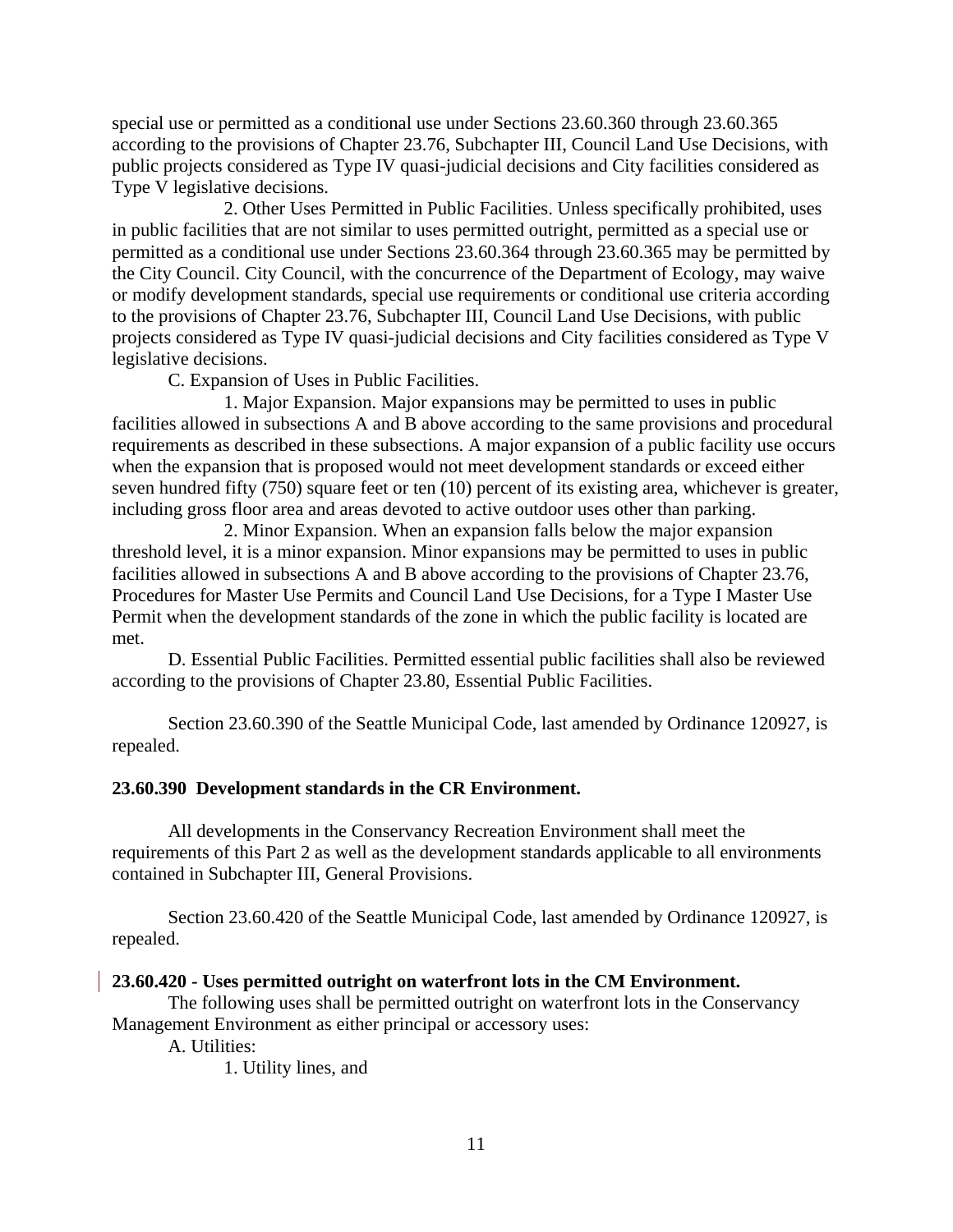2. Utility service uses whose operations require a shoreline location, excluding communication utilities;

B. Existing yacht, boat and beach clubs;

C. Shoreline recreation;

D. Aquaculture.

Section 23.60.422 of the Seattle Municipal Code, enacted by Ordinance 113466, is repealed.

## **23.60.422 - Accessory uses permitted outright in the CM Environment.**

The following uses and structures are permitted outright in the CM Environment as accessory to permitted uses:

A. Piers and floats accessory to residential uses permitted on adjacent UR land.

Section 23.60.424 of the Seattle Municipal Code, last amended by Ordinance 122310, is repealed.

#### **23.60.424 - Special uses permitted on waterfront lots in the CM Environment.**

The following uses may be authorized by the Director on waterfront lots in the CM Environment as either principal or accessory uses if the special use criteria in Section 23.60.032 are satisfied:

A. The following commercial uses:

- 1. Sale or rental of large boats,
- 2. Marine service station, and
- 3. Vessel repair, minor;

B. The following transportation facility uses:

- 1. Recreational marina,
- 2. Dry boat storage,

3. Water-dependent passenger terminals, provided that the impact of terminal operation on adjacent residential neighborhoods and streets can be mitigated, and

4. Airports, water-based;

- C. Streets;
- D. Bridges;

E. Expansion of existing sewage treatment plants, not including expansion for additional treatment capacity or the addition of a new treatment level;

F. Public facilities, water-dependent or water-related;

G. The following institutional uses:

- 1. New yacht, boat and beach clubs,
- 2. Institute for advanced study, water-dependent or water-related,
- 3. Museum, water-dependent or water-related, and
- 4. Shoreline recreation accessory to a school, college or university;

H. The following shoreline protective structures:

1. Natural beach protection, and

2. Bulkheads to support a water-dependent or water-related use, or to enclose a

permitted landfill area, or to prevent erosion on Class II or Class III beaches when natural beach protection is not a practical alternative;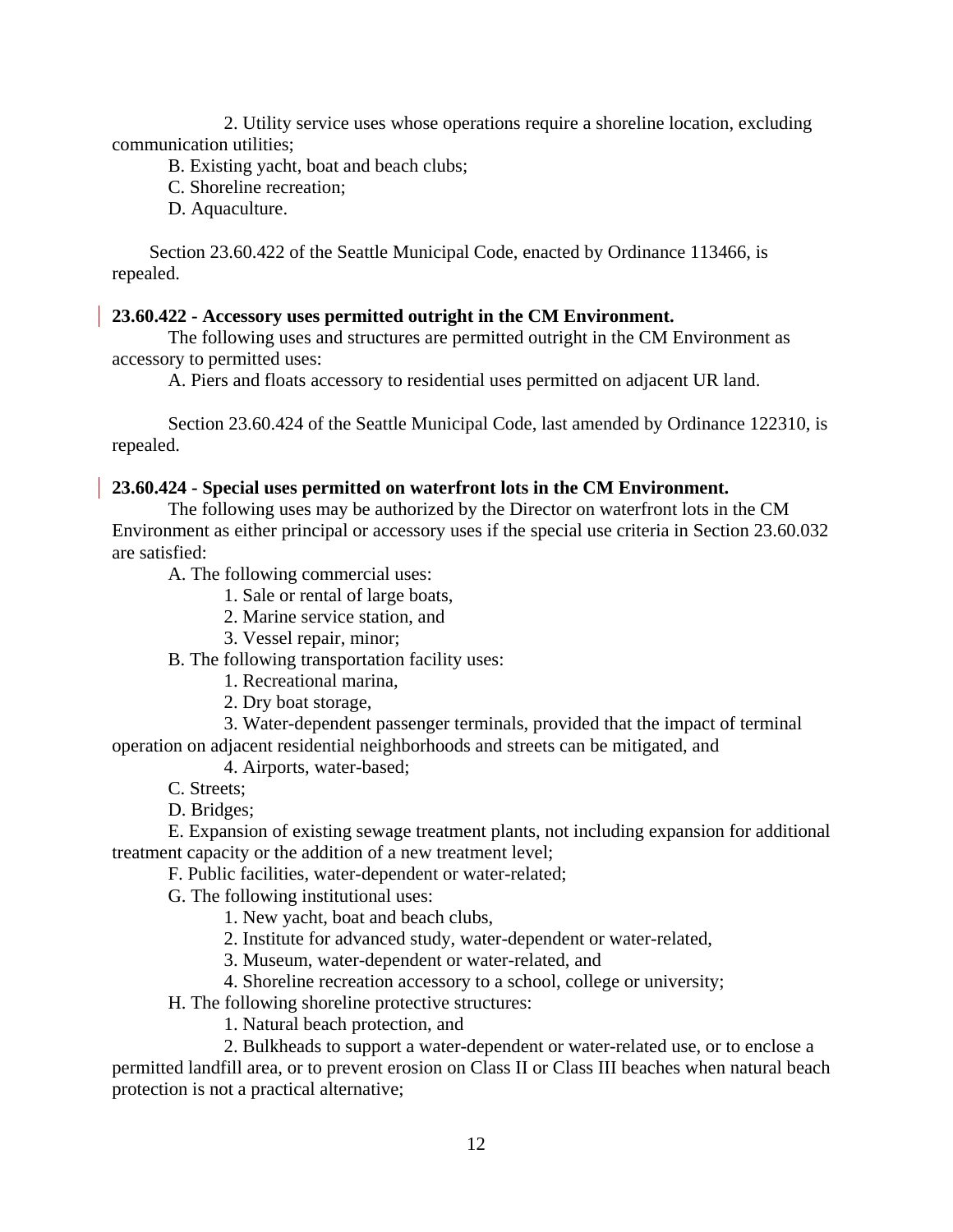I. Dredging, when the dredging is necessary for a water-dependent or water-related use;

J. The following types of landfill:

1. Landfill on submerged lands that does not create dry land, if necessary for a water-dependent or water-related use or for the installation of a bridge or utility line,

2. Landfill for the creation of wildlife or fisheries habitat as mitigation or enhancement, and

3. Landfill on submerged land that creates dry land:

a. When the dry land is necessary for a water-dependent or water-related

use, and

b. If more than two (2) square yards of dry land per linear yard of shoreline is created, the landfill meets the following additional criteria:

(1) No reasonable alternative to the landfill exists,

(2) The development provides a clear public benefit, and

(3) The landfill site is not located in Lake Union or Portage Bay.

Section 23.60.426 of the Seattle Municipal Code, last amended by Ordinance 122310, is repealed.

# **23.60.426 - Conditional uses permitted in the CM Environment.**

The following uses may be authorized in the CM Environment by the Director, with the concurrence of the Department of Ecology, as principal or accessory uses if the criteria for conditional uses in WAC 173-27-160 are satisfied:

A. Non-water-dependent commercial uses associated with a recreational marina:

1. The following uses associated with a recreational marina may be permitted when meeting the criteria in subsection A2:

a. Sale and rental of small boats, boat parts and accessories, and

b. Eating and drinking establishments;

2. a. The use is associated with a recreational marina with at least nine thousand (9,000) lineal feet of moorage,

b. The size and location of the use will not restrict efficient use of the site for water-dependent recreation or public access, and

c. The use is located on dry land, provided the use may be located over water if the lot has a depth of less than fifty (50) feet and a dry land location is not feasible;

B. Non-water-dependent commercial uses on historic ships:

1. The following uses may be permitted on an historic ship when meeting the criteria in subsection B2:

a. Sale and rental of small boats, boat parts and accessories,

b. General sales and services,

c. Major durables retail sales, and

d. Eating and drinking establishments.

2. a. The use is located on a ship designated as historic by the Landmarks Preservation Board or listed on the National Register of Historic Places,

b. The use is compatible with the existing design and/or construction of the ship without significant alteration,

c. Other uses permitted outright or as special uses are not practical because of ship design or such uses cannot provide adequate financial support necessary to sustain the ship in a reasonably good physical condition,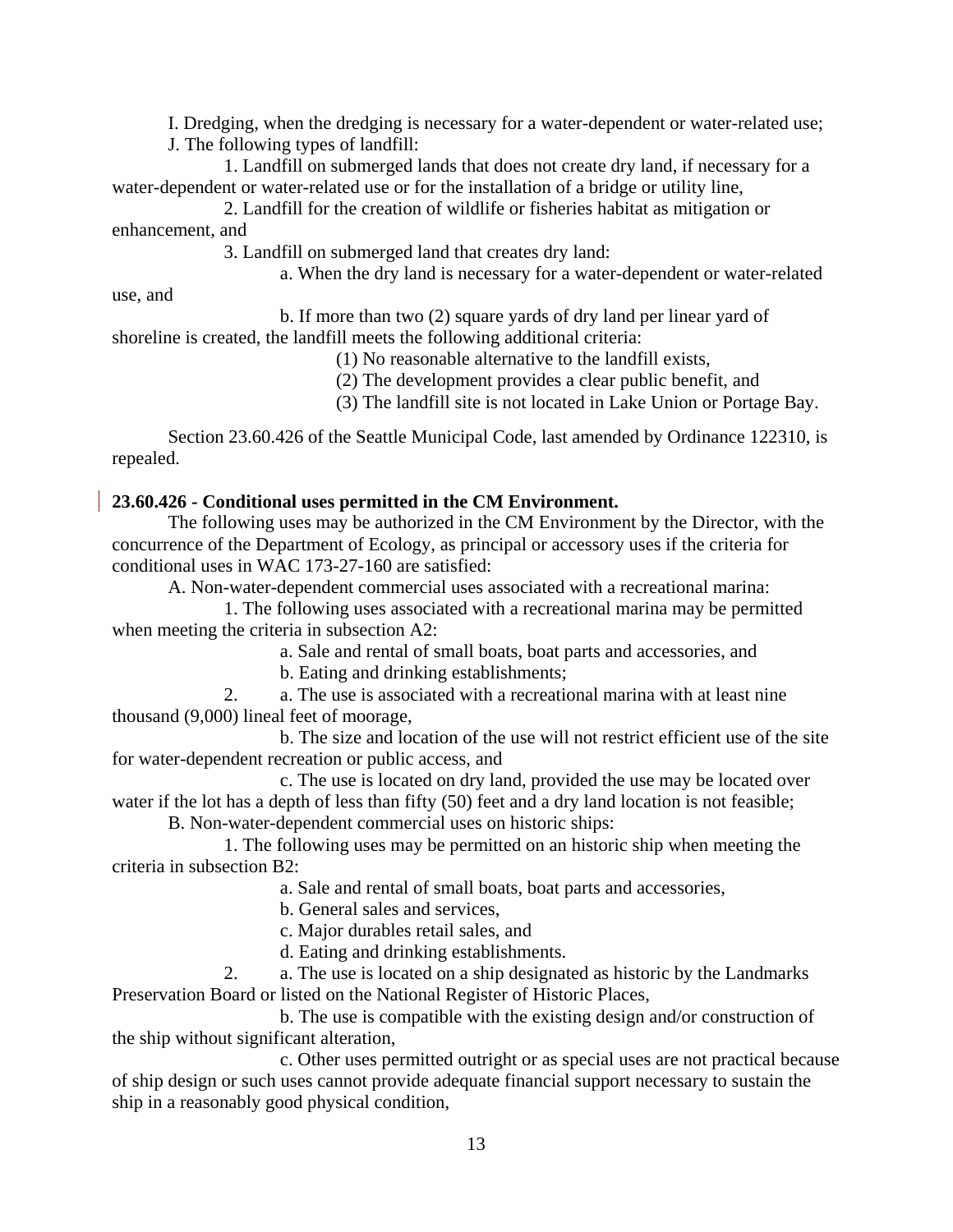d. A Certificate of Approval has been obtained from the Landmarks Preservation Board, and

e. No other historic ship containing restaurant or retail uses is located within one-half  $(\frac{1}{2})$  mile of the proposed site;

C. Non-water-dependent commercial uses associated with a public park:

1. The following uses associated with a public park may be permitted when meeting the criteria of subsection C2:

a. Sale and rental of small boats, boat parts and accessories,

b. General sales and services,

c. Major durables retail sales, and

d. Eating and drinking establishments.

2. a. The use is associated with a public park,

b. The use is located on a lot that does not exceed two thousand four hundred (2,400) square feet in area, and

c. All personal and household goods sold or rented are for use on the lot or immediate adjacent waters.00

Section 23.60.428 of the Seattle Municipal Code, last amended by Ordinance 118793, is repealed.

#### **23.60.428 - Council conditional uses in the CM Environment.**

Expansion of existing sewage treatment plants in the CM Environment to add capacity or a new treatment level may be authorized by the Council according to the procedures of Section 23.60.068 when:

A. A determination has been made, according to the process established in Section 23.60.066, Procedure for determination of feasible or reasonable alternative locations, that no feasible alternative exists to expanding the plant in the CM Environment. The determination as to feasibility shall be based upon the Shoreline Goals and Policies, the Shoreline Management Act, as amended, and a full consideration of the environmental, social and economic impacts on the community;

B. Public access is provided along the entire length of the shoreline except for any portion occupied by barge loading and unloading facilities to serve the plant. Public access shall be most important along views of the water and any other significant shoreline element; and

C. All reasonable mitigation measures to protect views and to control odors, noise, traffic and other impacts on the natural and manmade environment are required.

Section 23.60.430 of the Seattle Municipal Code, last amended by Ordinance 122310, is repealed.

#### **23.60.430 - Prohibited principal uses on waterfront lots in the CM Environment.**

The following uses are prohibited as principal uses on waterfront lots in the CM Environment:

A. Residential uses;

B. The following commercial uses:

1. Vessel repair, major,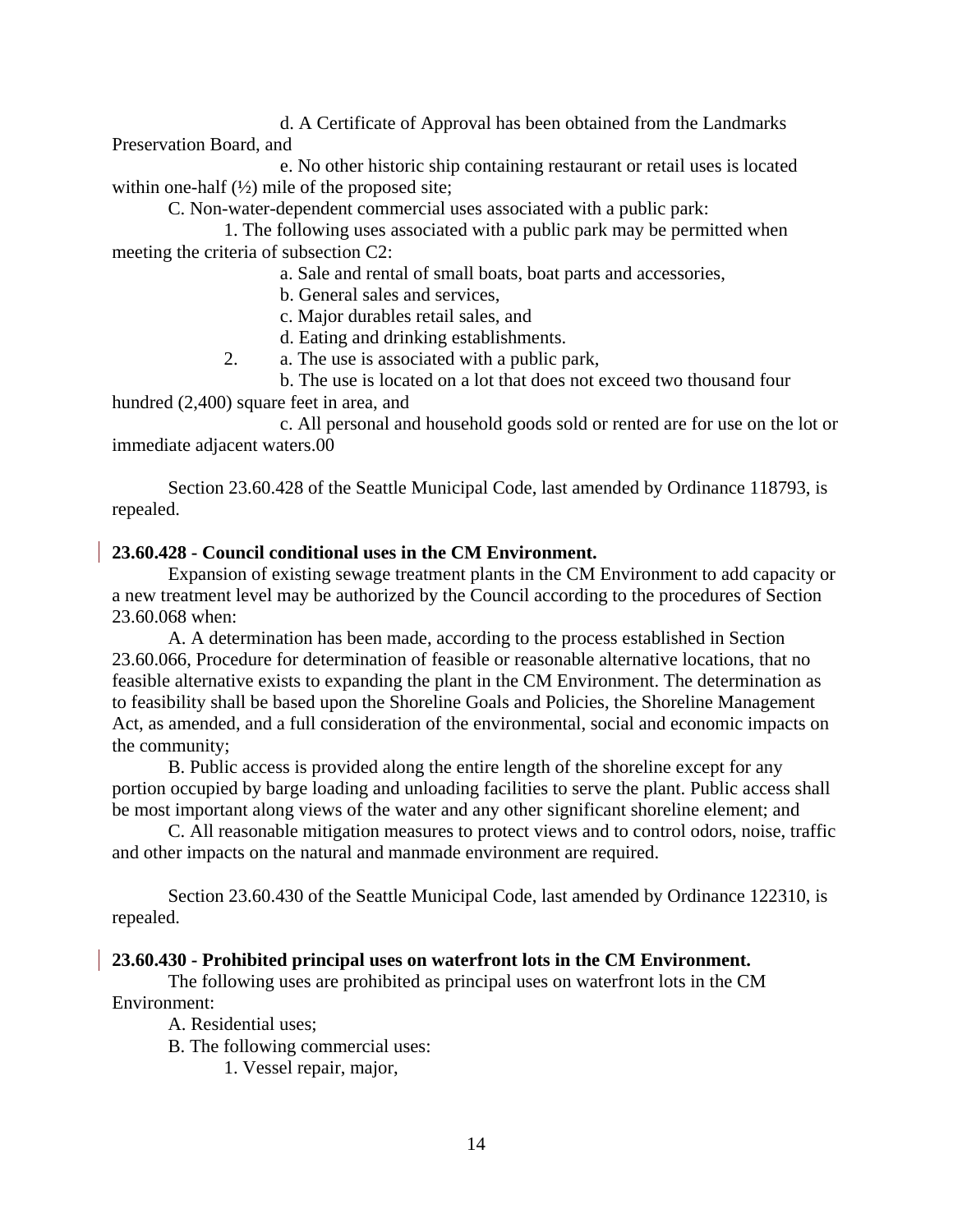2. Sale and rental of small boats, boat parts and accessories except when permitted as a conditional use,

3. General sales and services except when permitted as a conditional use,

4. Medical services,

5. Animal shelters and kennels,

6. Automotive sales and services,

7. Eating and drinking establishments except when permitted as a conditional use,

8. Lodging,

9. Heavy sales and services except major durables retail sales when permitted as a

conditional use,

10. Offices,

11. Entertainment uses,

12. Research and development laboratories, and

13. Food processing and craft work uses;

C. The following transportation facilities uses:

1. Commercial moorage,

2. Tugboat services,

3. Principal use parking,

4. Vehicle storage and maintenance,

5. Non-water-dependent passenger terminals,

6. Cargo terminals,

7. Helistops and heliports, and

8. Land-based airports;

D. Railroads;

E. The following utilities:

1. Communication utilities,

2. Solid waste management,

3. Power plants,

4. New sewage treatment plants, and

5. Recycling;

F. Storage uses;

G. Manufacturing uses;

H. High-impact uses;

I. Institutional uses except those specifically permitted under Sections 23.60.420 and 23.60.422;

J. Public facilities not authorized pursuant to Section 23.60.436 and those that are nonwater-dependent;

K. Parks and open space uses except shoreline recreation;

L. Agricultural uses except aquaculture; and

M. The following shoreline protective structures:

1. Groins and similar structures that block the flow of sand to adjacent beaches, except drift sills or other structures that are part of a natural beach protection system, and

2. Bulkheads on Class I beaches.

Section 23.60.432 of the Seattle Municipal Code, enacted by Ordinance 113466, is repealed.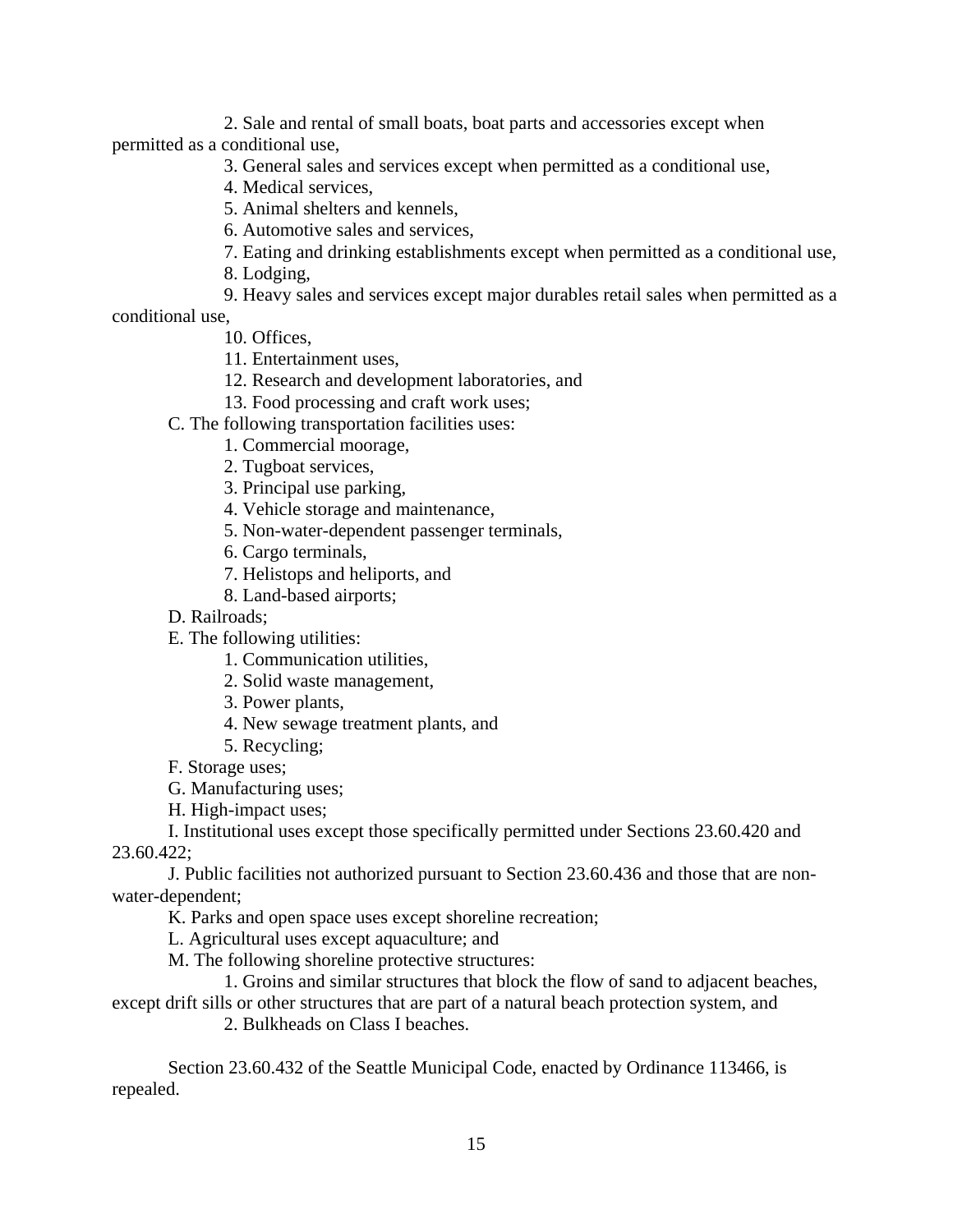#### **23.60.432 - Permitted uses on upland lots in the CM Environment.**

A. Uses Permitted Outright.

- 1. All uses permitted on waterfront lots shall also be permitted on upland lots;
- 2. Additional uses permitted outright:
	- a. Institutional uses, and
	- b. Open space uses.

B. Uses Permitted as Special Uses. Uses permitted as special uses on waterfront lots are permitted as special uses on upland lots unless permitted outright.

C. Conditional Uses. Uses permitted as conditional uses on waterfront lots are permitted as conditional uses on upland lots.

Section 23.60.434 of the Seattle Municipal Code, enacted by Ordinance 113466, is repealed.

## **23.60.434 - Prohibited uses on upland lots in the CM Environment.**

All uses prohibited on waterfront lots are also prohibited on upland lots unless specifically permitted in Section 23.60.432.

Section 23.60.436 of the Seattle Municipal Code, enacted by Ordinance 118663, is repealed.

## **23.60.436 - Public facilities.**

A. Except as provided in subsection B1 or B2 below, uses in public facilities that are most similar to permitted and accessory uses permitted outright, permitted as a special use or permitted as a conditional use under Sections 23.60.420 through 23.60.428 shall also be permitted outright, as an accessory use, as a special use, or conditional use, subject to the same use regulations, development standards, accessory use requirements, special use requirements, and conditional use criteria that govern the similar uses.

B. Public Facilities not Meeting Development Standards Requiring City CouncilApproval.

1. The City Council, with the concurrence of the Department of Ecology, may waive or modify applicable development standards, accessory use requirements, special use requirements or conditional use criteria for those uses in public facilities that are similar to uses permitted outright, permitted as an accessory use, permitted as a special use, or permitted as a conditional use under Sections 23.60.420 through 23.60.428 according to the provisions of Chapter 23.76, Subchapter III, Council Land Use Decisions, with public projects considered as Type IV quasi-judicial decisions and City facilities considered as Type V legislative decisions.

2. Other Uses Permitted in Public Facilities. Unless specifically prohibited, uses in public facilities that are not similar to uses permitted outright, permitted as an accessory use, permitted as a special use, or permitted as a conditional use under Sections 23.60.420 through 23.60.428 may be permitted by the City Council. City Council, with the concurrence of the Department of Ecology may waive or modify development standards, accessory use requirements, special use requirements or conditional use criteria according to the provisions of Chapter 23.76, Subchapter III, Council Land Use Decisions, with public projects considered as Type IV quasi-judicial decisions and City facilities considered as Type V legislative decisions.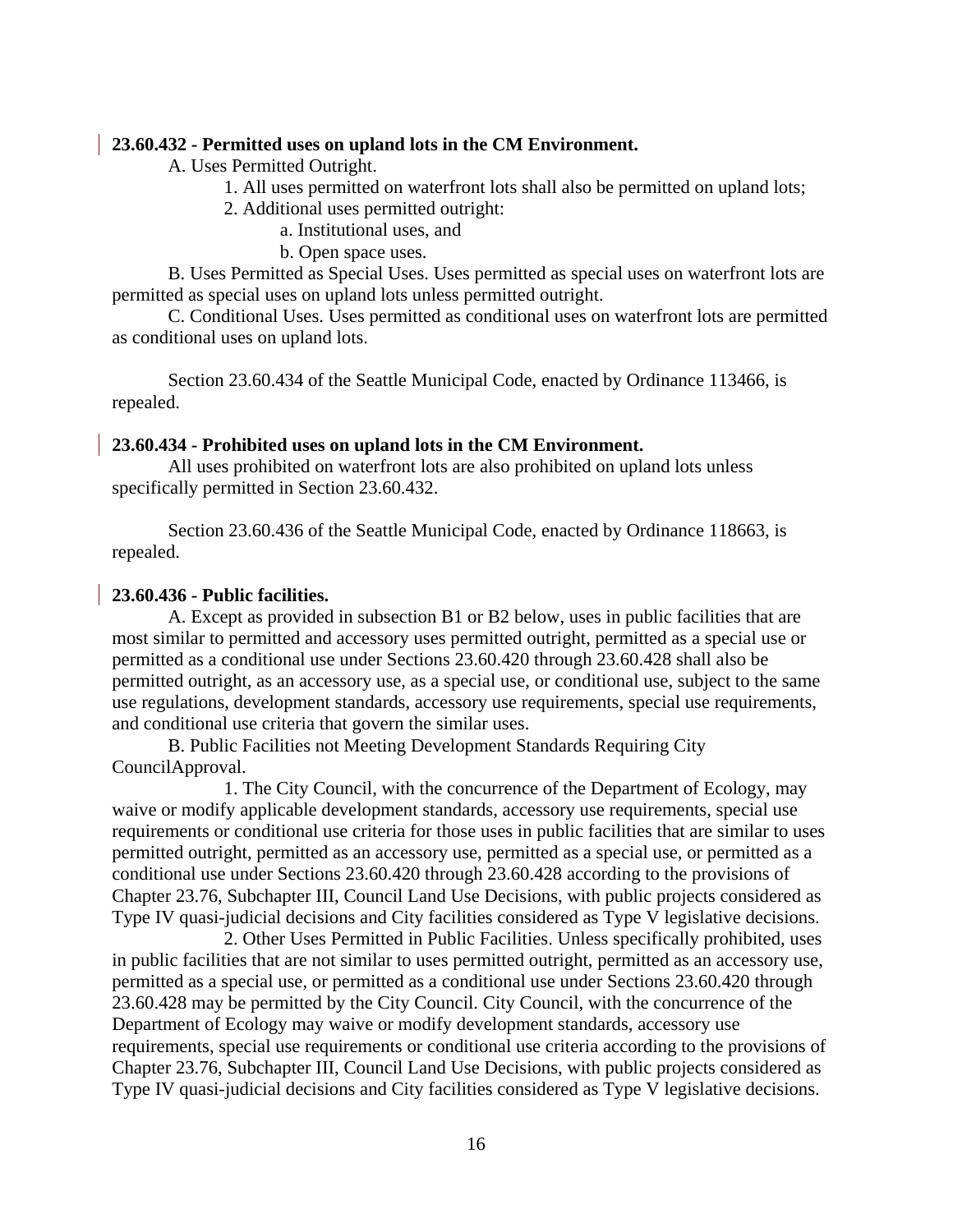C. Expansion of Uses in Public Facilities.

1. Major Expansion. Major expansions may be permitted to uses in public facilities allowed in subsections A and B above according to the same provisions and procedural requirements as described in these subsections. A major expansion of a public facility use occurs when the expansion that is proposed would not meet development standards or exceed either seven hundred fifty (750) square feet or ten (10) percent of its existing area, whichever is greater, including gross floor area and areas devoted to active outdoor uses other than parking.

2. Minor Expansion. When an expansion falls below the major expansion threshold level, it is a minor expansion. Minor expansions may be permitted to uses in public facilities allowed in subsections A and B above according to the provisions of Chapter 23.76, Procedures for Master Use Permits and Council Land Use Decisions, for a Type I Master Use Permit when the development standards of the zone in which the public facility is located are met.

D. Essential Public Facilities. Permitted essential public facilities shall also be reviewed according to the provisions of Chapter 23.80, Essential Public Facilities.

Section 23.60.450 of the Seattle Municipal Code, enacted by Ordinance 113466, is repealed.

## **23.60.450 Development standards for the CM Environment.**

 All developments in the Conservancy Management Environment shall meet the requirements of this Part 2 as well as the development standards applicable to all environments contained in Subchapter III, General Provisions.

Section 23.60.452 of the Seattle Municipal Code, enacted by Ordinance 113466, is repealed.

## **23.60.452 Critical habitat protection in the CM Environment.**

All developments in the CM Environment shall be located and designed to minimize disturbance of any critical habitat area. "Critical habitat areas" include salt or fresh water marshes, swamps, bogs, eel grass areas, kelp beds, streams, fish spawning areas, and other habitats.

Section 23.60.480 of the Seattle Municipal Code, last amended by Ordinance 113764, is repealed.

#### **23.60.480 General provisions.**

A. Public and nonprofit uses may be allowed as principal uses in the Conservancy Waterway Environment. All other uses shall be allowed only when either accessory to or associated with abutting uses.

B. Uses permitted in the CW Environment shall also meet the use standards of abutting waterfront shoreline environments. Uses may also require separate approval from the Washington Department of Natural Resources.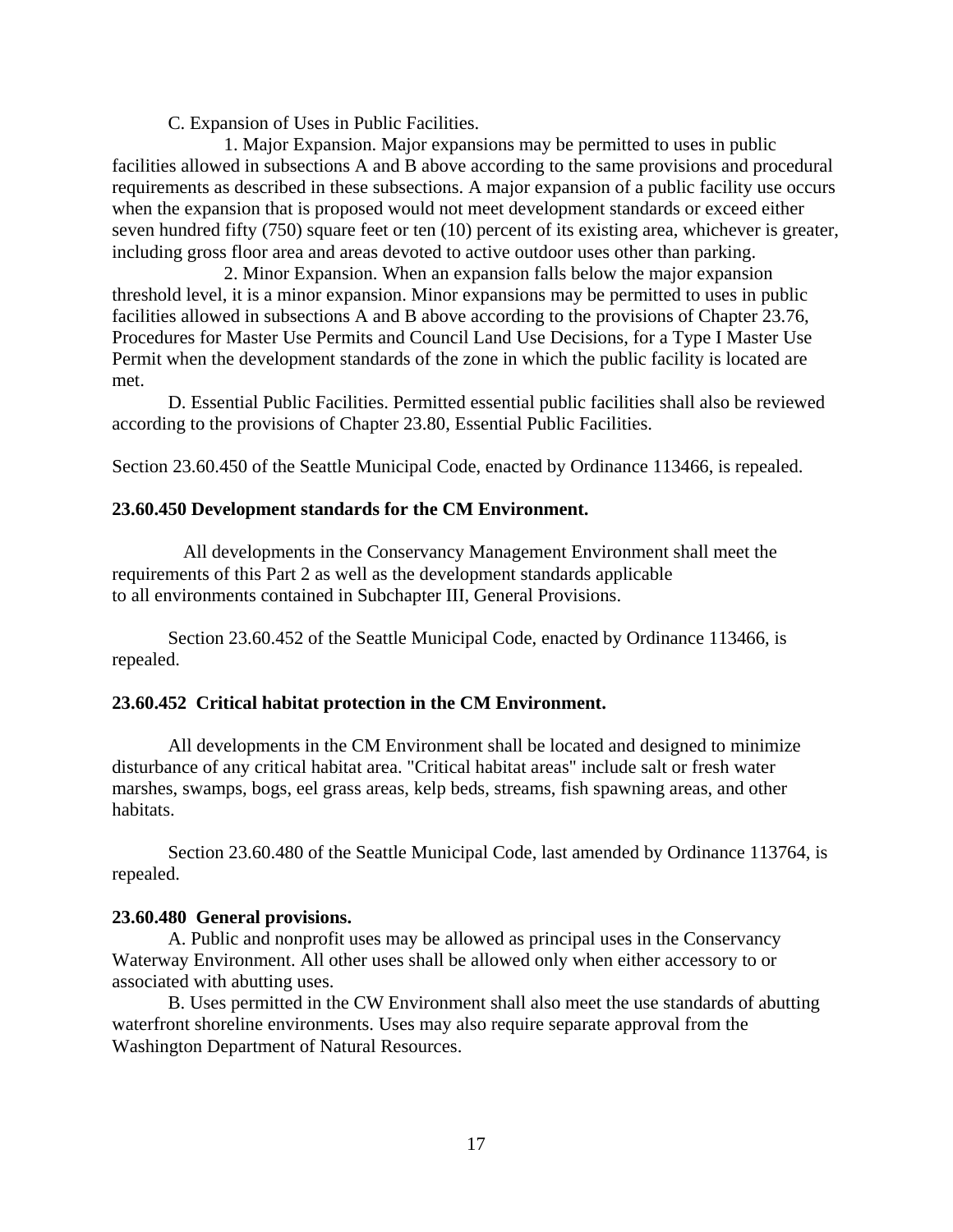Section 23.60.482 of the Seattle Municipal Code, last amended by Ordinance 122072, is repealed.

# **23.60.482 - Uses permitted outright in the CW Environment.**

The following uses are permitted outright in the CW Environment:

Pedestrian bridges that provide public access along or across the waterway when they connect parts of a public park.

Section 23.60.484 of the Seattle Municipal Code, last amended by Ordinance 122310, is repealed.

## **23.60.484 - Special uses in the CW Environment.**

The following uses may be authorized in the CW Environment by the Director if the special use criteria of Section 23.60.032 are satisfied:

A. Community yacht, boat and beach clubs;

- B. Shoreline recreation;
- C. The following commercial uses:
	- 1. Vessel repair, minor, and
	- 2. Rental of boats;

D. The following transportation facility uses:

- 1. Commercial moorage,
- 2. Tugboat services, and
- 3. Airport, water-based;
- E. Museum, water-dependent;

F. Public facilities, water-dependent or water-related;

G. Shoreline protective structures;

H. Utility lines, excluding communication utilities;

I. Dredging necessary to maintain or improve navigation channels, to install utility lines or for a water-dependent or water-related use; and

J. Landfill that does not create dry land.

Section 23.60.486 of the Seattle Municipal Code, last amended by Ordinance 122310, is repealed.

#### **23.60.486 - Conditional uses in the CW Environment.**

The following uses may be authorized in the CW Environment by the Director with the concurrence of the Department of Ecology as principal or accessory uses if the criteria for conditional uses in WAC 173-27-160 are satisfied:

A. Commercial uses:

1. Vessel repair, major, of historic ships;

B. Non-water-dependent commercial uses on historic ships:

1. The following uses may be permitted on an historic ship when meeting the criteria in subsection B2:

a. Sale and rental of small boats, boat parts and accessories,

b. General sales and services,

c. Major durables retail sales, and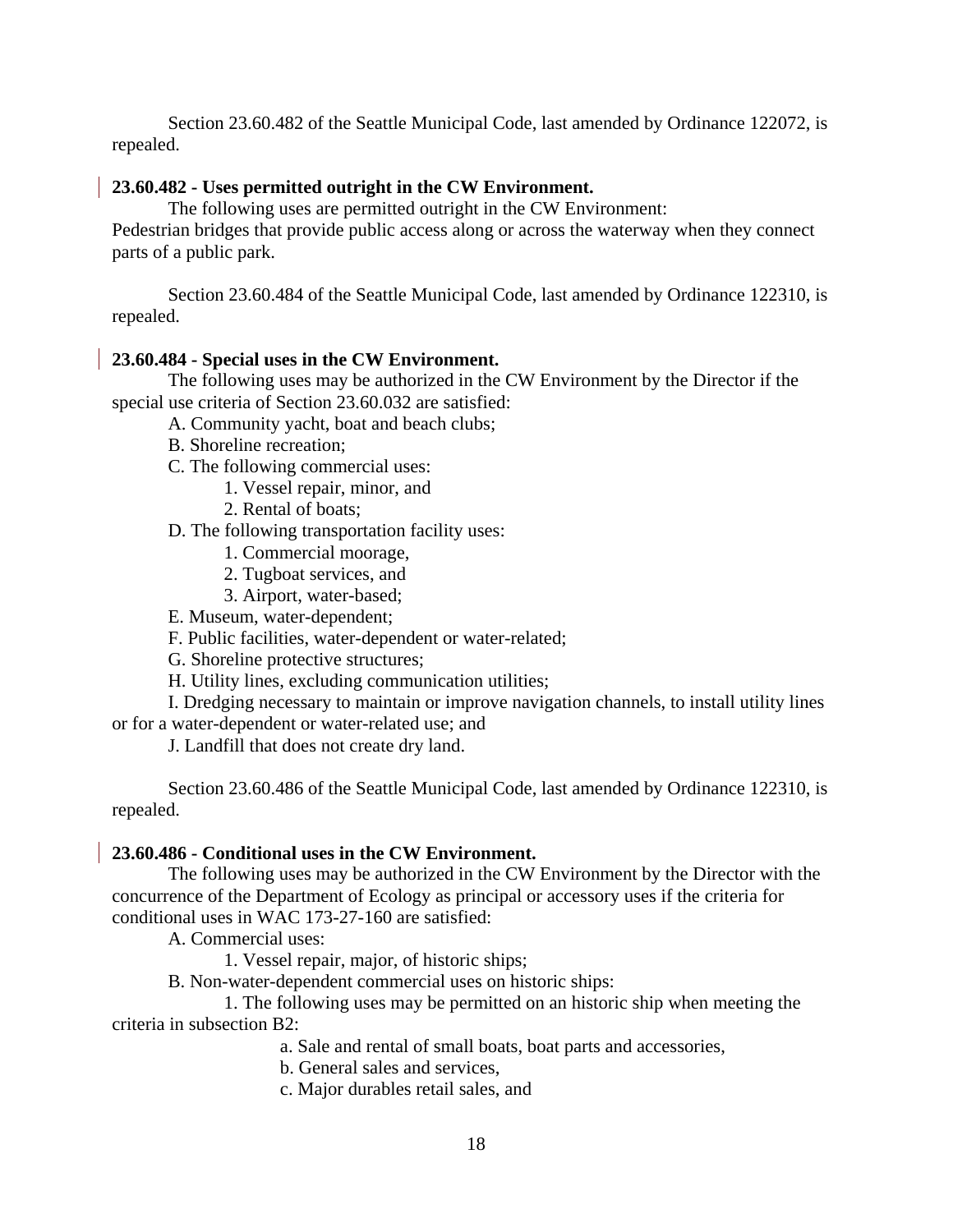d. Eating and drinking establishments;

2. a. The ship is designated as historic by the Landmarks Preservation Board or listed on the National Register of Historical Places,

b. The use is compatible with the existing design and/or construction of the ship without significant alteration,

c. Other uses permitted outright are impractical because of ship design or such uses cannot provide adequate financial support to sustain the ship in a reasonably good physical condition,

d. A certificate of approval has been obtained from the Landmarks Preservation Board, and

e. No other historic ship containing restaurant or retail uses is located within one-half  $(\frac{1}{2})$  mile of the proposed site.

Section 23.60.488 of the Seattle Municipal Code, last amended by Ordinance 122310, is repealed.

# **23.60.488 - Prohibited uses in the CW Environment.**

The following uses shall be prohibited as principal and accessory uses in the CW Environment:

A. The following commercial uses:

- 1. Marine service station,
- 2. Sale of large boats,
- 3. Sale and rental of small boats, boat parts and accessories,
- 4. All non-water-dependent commercial uses except those permitted on historic

ships, and

5. Vessel repair, major, except of historic ships;

B. The following transportation facility uses:

- 1. Dry boat storage, and
- 2. Recreational marina;
- C. Residential uses;
- D. Institutional uses not permitted above;
- E. Manufacturing uses;
- F. Agricultural uses;
- G. Utility uses, except utility lines;
- H. High-impact uses; and
- I. Landfill on submerged land that creates dry land.

Section 23.60.490 of the Seattle Municipal Code, enacted by Ordinance 118663, is repealed.

# **23.60.490 - Public facilities.**

A. Except as provided in subsection B1 or B2 below, uses in public facilities that are most similar to uses permitted as a special use or permitted as a conditional use under Sections 23.60.484 through 23.60.486 shall also be permitted as a special use or conditional use, subject to the same use regulations, development standards, special use requirements, and conditional use criteria that govern the similar uses.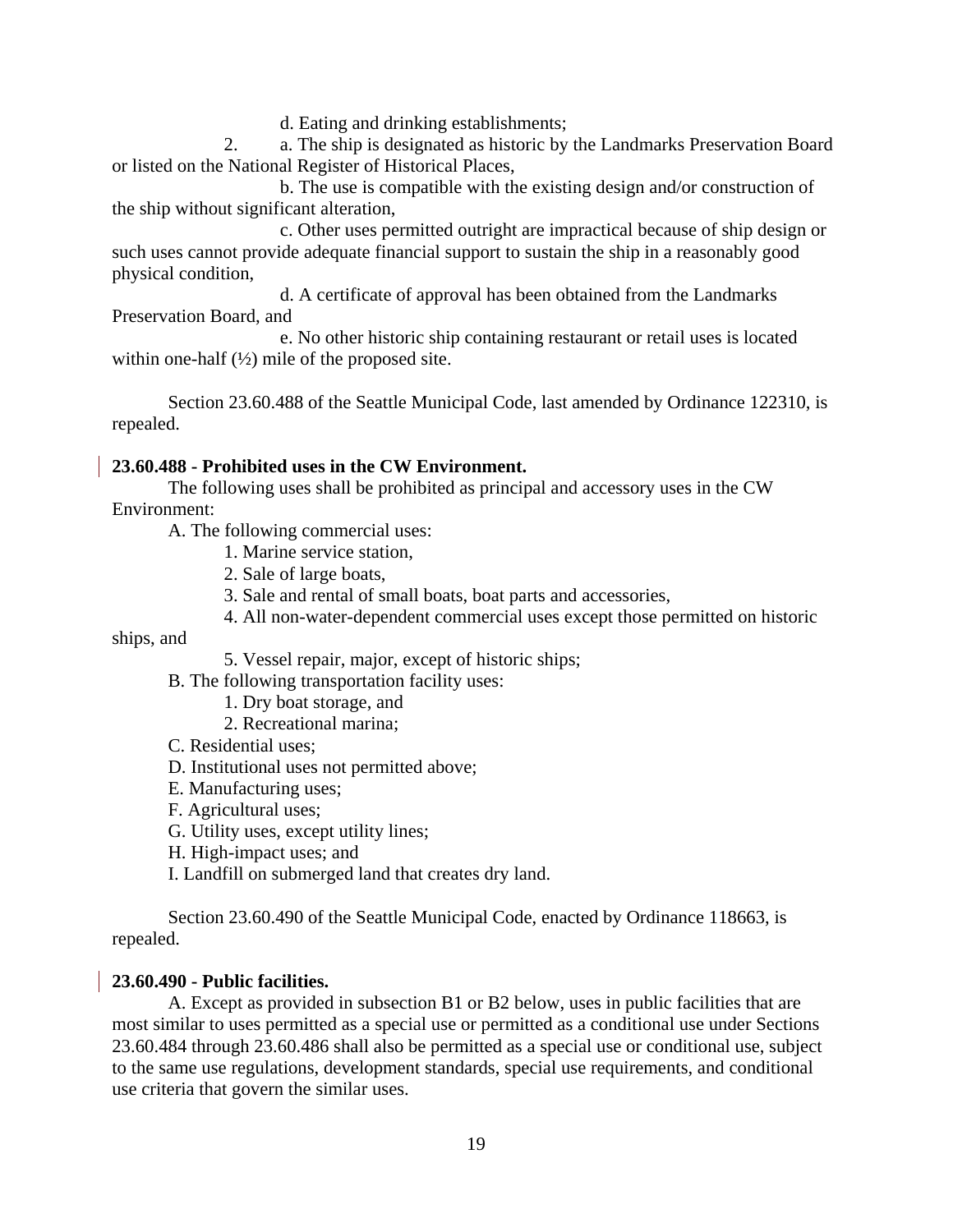B. Public Facilities not Meeting Development Standards Requiring City Council Approval.

1. The City Council, with the concurrence of the Department of Ecology, may waive or modify applicable special use requirements or conditional use criteria for those uses in public facilities that are similar to uses permitted as a special use or permitted as a conditional use under Sections 23.60.484 through 23.60.486 according to the provisions of Chapter 23.76, Subchapter III, Council Land Use Decisions, with public projects considered as Type IV quasijudicial decisions and City facilities considered as Type V legislative decisions.

2. Other Uses Permitted in Public Facilities. Unless specifically prohibited, uses in public facilities that are not similar to uses permitted as a special use or permitted as a conditional use under Sections 23.60.484 through 23.60.486 may be permitted by the City Council. City Council, with the concurrence of the Department of Ecology, may waive or modify development standards, special use requirements or conditional use criteria according to the provisions of Chapter 23.76, Subchapter III, Council Land Use Decisions, with public projects considered as Type IV quasi-judicial decisions and City facilities considered as Type V legislative decisions.

C. Expansion of Uses in Public Facilities.

1. Major Expansion. Major expansions may be permitted to uses in public facilities allowed in subsections A and B above according to the same provisions and procedural requirements as described in these subsections. A major expansion of a public facility use occurs when the expansion that is proposed would not meet development standards or exceed either seven hundred fifty (750) square feet or ten (10) percent of its existing area, whichever is greater, including gross floor area and areas devoted to active outdoor uses other than parking.

2. Minor Expansion. When an expansion falls below the major expansion threshold level, it is a minor expansion. Minor expansions may be permitted to uses in public facilities allowed in subsections A and B above according to the provisions of Chapter 23.76, Procedures for Master Use Permits and Council Land Use Decisions, for a Type I Master Use Permit when the development standards of the zone in which the public facility is located are met.

D. Essential Public Facilities. Permitted essential public facilities shall also be reviewed according to the provisions of Chapter 23.80, Essential Public Facilities.

Section 23.60.510 of the Seattle Municipal Code, enacted by Ordinance 113466, is repealed.

#### **23.60.510 Development standards in the CW Environment.**

All developments in the Conservancy Waterway Environment shall meet the requirements of this Part 2 as well as the development standards applicable to all environments contained in Subchapter III, General Provisions.

Section 23.60.540 of the Seattle Municipal Code, last amended by Ordinance 118793, is repealed.

## **23.60.540 - Uses permitted outright on waterfront lots in the UR Environment.**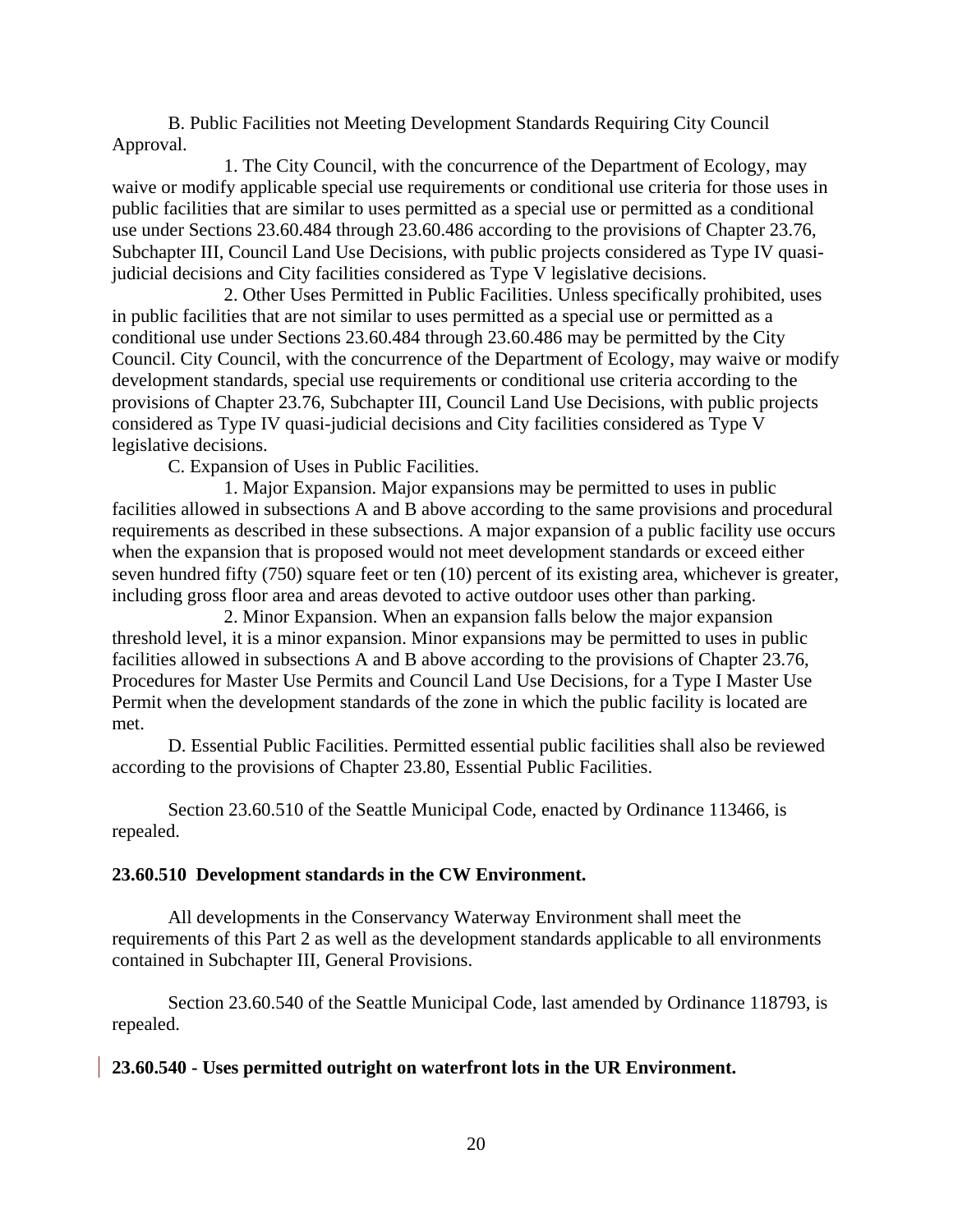The following uses shall be permitted outright on waterfront lots in the Urban Residential Environment as either principal or accessory uses:

A. The following residential uses:

- 1. Floating home moorage in Lake Union or Portage Bay,
- 2. Single-family and multifamily residences, and
- 3. Congregate residences and nursing homes;
- B. Streets;

C. Bridges;

D. Railroads;

E. The following utilities:

1. Utility lines, and

2. Utility service uses whose operations require a shoreline location; and

F. Shoreline recreation uses.

Section 23.60.542 of the Seattle Municipal Code, last amended by Ordinance 113764, is repealed.

# **23.60.542 - Special uses permitted on waterfront lots in the UR Environment.**

The following uses may be authorized on waterfront lots in the UR Environment by the Director as either principal or accessory uses if the special use criteria in Section 23.60.032 are satisfied:

A. The following institutional uses:

1. Community center that provides shoreline recreation, and

2. Community yacht, boat, and beach clubs;

B. The following shoreline protective structures:

1. Natural beach protection, and

2. Bulkheads to support a water-dependent or water-related use, to enclose a permitted landfill area, or to prevent erosion on Class II or Class III beaches, when natural beach protection is not a practical alternative;

C. Dredging when necessary for water-dependent or water-related uses;

D. The following types of landfill:

1. Landfill on dry land where necessary for a permitted use and as part of an approved development,

2. Landfill on submerged lands which does not create dry land where necessary for a water-dependent or water-related use or for the installation of a bridge or utility line,

3. Landfill for the creation of wildlife or fisheries habitat as mitigation or enhancement, and

4. Landfill on submerged land which creates dry land where necessary for a water-dependent or water-related use, provided that if more than two (2) square yards of dry land per lineal yard of shoreline is created, the landfill meets the following additional criteria:

a. No reasonable alternative to the landfill exists,

b. The landfill provides a clear public benefit, and

c. The landfill site is not located in Lake Union or Portage Bay.

Section 23.60.544 of the Seattle Municipal Code, last amended by Ordinance 122310, is repealed.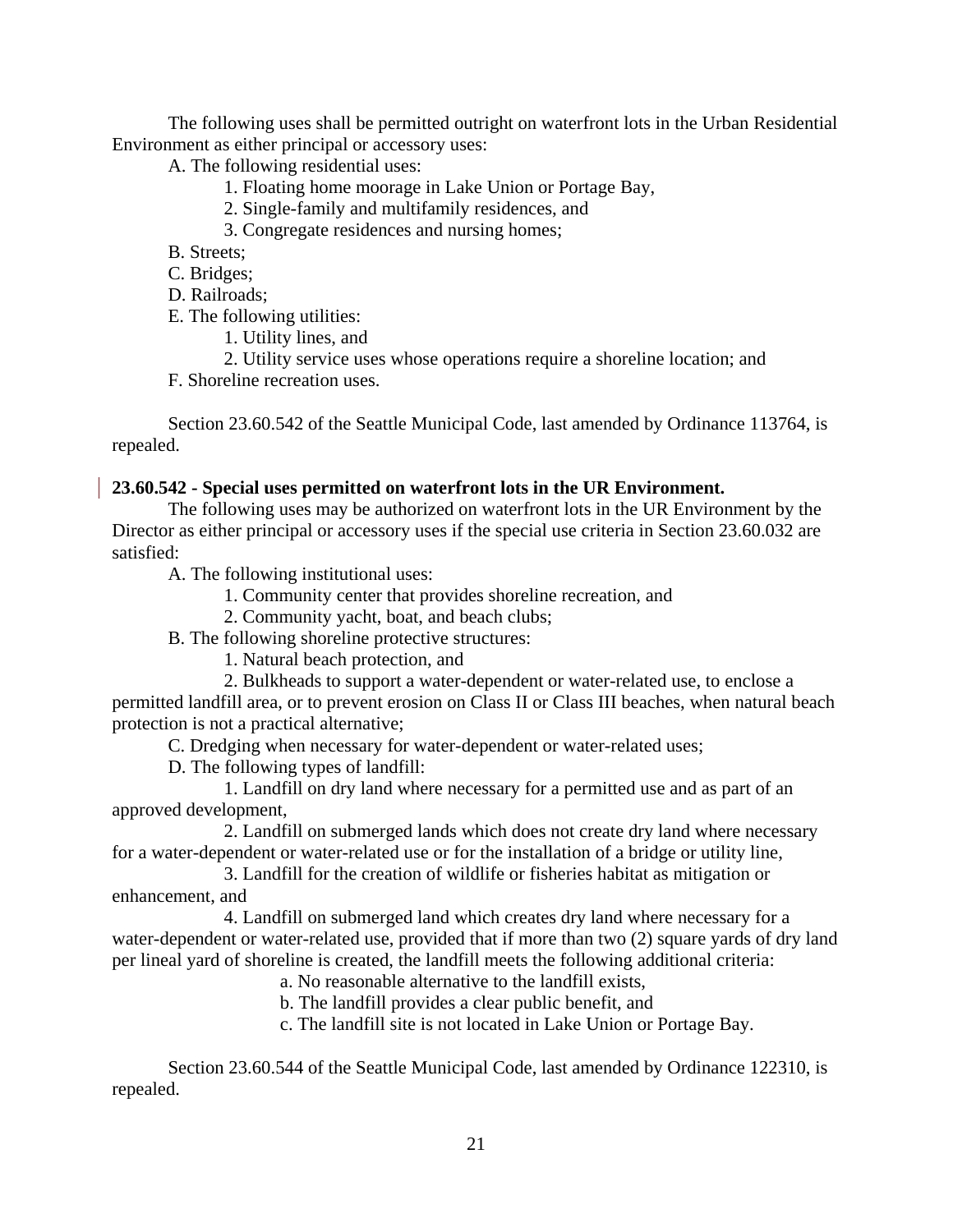## **23.60.544 - Prohibited uses on waterfront lots in the UR Environment.**

The following uses shall be prohibited as principal uses on waterfront lots in the UR Environment:

- A. Commercial uses;
- B. Transportation facility uses;
- C. Storage uses;
- D. The following utilities:
	- 1. Major and minor communication utilities,
	- 2. Solid waste management,
	- 3. Power plants,
	- 4. Sewage treatment plants, and
	- 5. Recycling;
- E. Manufacturing uses;
- F. High-impact uses;
- G. The following institutional uses:
	- 1. Institutions, non-water-dependent,
	- 2. Private yacht, boat and beach clubs;
- H. Public facilities not authorized pursuant to Section 23.60.550;
- I. Agricultural uses;
- J. Parks and open space uses except shoreline recreation;
- K. The following shoreline protective structures:
- 1. Groins and similar structures that block the flow of sand to adjacent beaches,
- except drift sills or other structures that are part of a natural beach protection system, and
	- 2. Bulkheads on Class I beaches.

Section 23.60.546 of the Seattle Municipal Code, enacted by Ordinance 113466, is repealed.

## **23.60.546 - Permitted uses on upland lots in the UR Environment.**

A. Uses permitted outright in the UR Environment:

- 1. Uses permitted outright on waterfront lots are permitted outright on upland lots;
- 2. Additional uses permitted outright:
	- a. Institutional uses, and
	- b. Open space uses.

B. Uses permitted as special uses on waterfront lots are permitted as special uses on upland lots unless permitted outright.

Section 23.60.548 of the Seattle Municipal Code, enacted by Ordinance 113466, is repealed.

## **23.60.548 - Prohibited uses on upland lots in the UR Environment.**

All uses prohibited on waterfront lots are prohibited on upland lots unless specifically permitted in Section 23.60.546.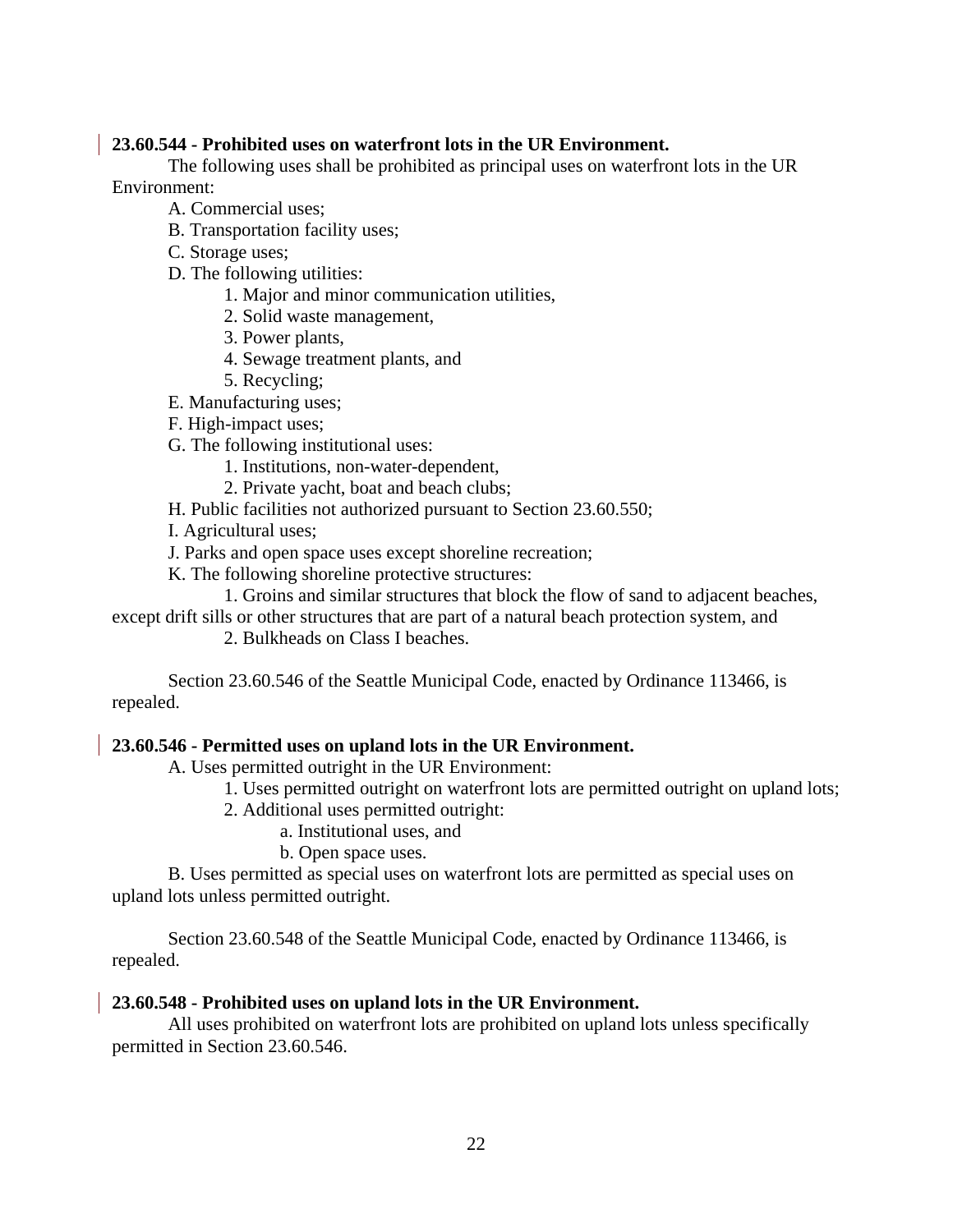Section 23.60.550 of the Seattle Municipal Code, enacted by Ordinance 118663, is repealed.

# **23.60.550 - Public facilities.**

A. Except as provided in subsection B1 or B2 below, uses in public facilities that are most similar to uses permitted outright or permitted as a special use under Sections 23.60.540 through 23.60.542 shall also be permitted outright or as a special use, subject to the same use regulations, development standards, and special use requirements that govern the similar uses.

B. Public Facilities not Meeting Development Standards Requiring City Council Approval.

1. The City Council, with the concurrence of the Department of Ecology, may waive or modify applicable development standards or special use requirements for those uses in public facilities that are similar to uses permitted outright or permitted as a special use under Sections 23.60.540 through 23.60.542 according to the provisions of Chapter 23.76, Subchapter III, Council Land Use Decisions, with public projects considered as Type IV quasi-judicial decisions and City facilities considered as Type V legislative decisions.

2. Other Uses Permitted in Public Facilities. Unless specifically prohibited, uses in public facilities that are not similar to uses permitted outright or permitted as a special use under Sections 23.60.540 through 23.60.542 may be permitted by the City Council. City Council, with the concurrence of the Department of Ecology, may waive or modify development standards or special use requirements according to the provisions of Chapter 23.76, Subchapter III, Council Land Use Decisions, with public projects considered as Type IV quasi-judicial decisions and City facilities considered as Type V legislative decisions.

C. Expansion of Uses in Public Facilities.

1. Major Expansion. Major expansions may be permitted to uses in public facilities allowed in subsections A and B above according to the same provisions and procedural requirements as described in these subsections. A major expansion of a public facility use occurs when the expansion that is proposed would not meet development standards or exceed either seven hundred fifty (750) square feet or ten (10) percent of its existing area, whichever is greater, including gross floor area and areas devoted to active outdoor uses other than parking.

2. Minor Expansion. When an expansion falls below the major expansion threshold level, it is a minor expansion. Minor expansions may be permitted to uses in public facilities allowed in subsections A and B above according to the provisions of Chapter 23.76, Procedures for Master Use Permits and Council Land Use Decisions, for a Type I Master Use Permit when the development standards of the zone in which the public facility is located are met.

D. Essential Public Facilities. Permitted essential public facilities shall also be reviewed according to the provisions of Chapter 23.80, Essential Public Facilities.

Section 23.60.570 of the Seattle Municipal Code, enacted by Ordinance 113466, is repealed.

## **23.60.570 Development standards for the UR Environment.**

All development in the Urban Residential Environment shall meet the requirements of this Part 2 as well as the development standards applicable to all environments contained in Subchapter III, General Provisions.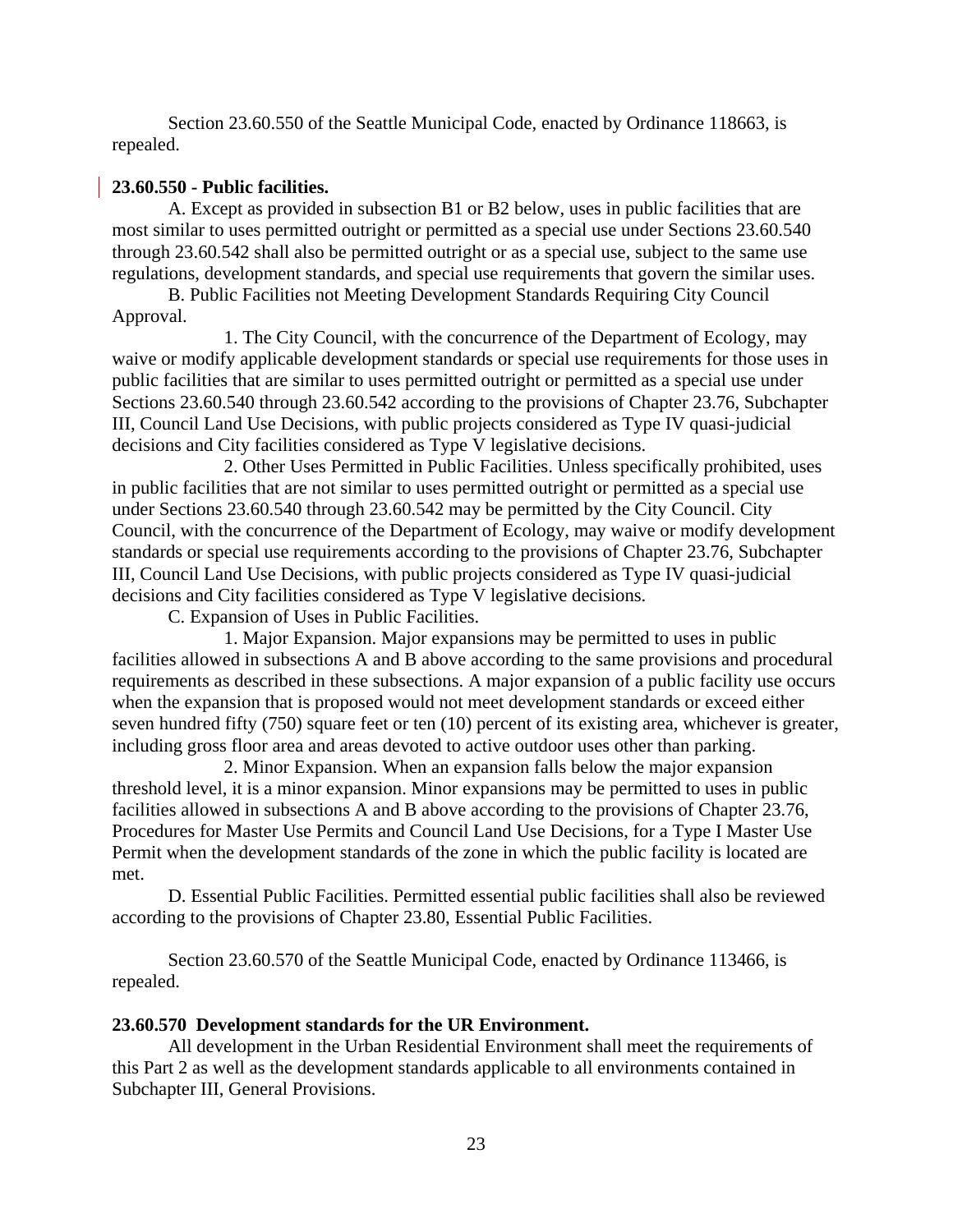Section 23.60.600 of the Seattle Municipal Code, last amended by Ordinance 122771, is repealed.

## **23.60.600 - Uses permitted outright on waterfront lots in the US Environment.**

The following uses shall be permitted outright on waterfront lots in the Urban Stable environment as either principal or accessory uses:

A. The following residential uses:

1. Residences on dry land when the underlying zoning is Residential Commercial (RC) and when the residential use is located above the ground floor of a structure containing nonresidential uses on the ground floor,

2. Existing residences on dry land provided there is no increase in the number of units,

3. Existing over-water single-family residences provided there is no additional water coverage, and

> 4. Floating home moorages or the expansion of floating home moorages, when: a. Located in Lake Union or Portage Bay,

b. 455Occupied solely by no more than two (2) existing floating homes as defined in subsection A4 of Section 23.60.196, under any of the following conditions:

(1) The floating homes have been evicted from other moorage pursuant to the provisions of subsections E, G or H of Section 7.20.040, Seattle Municipal Code, or

(2) The floating homes have been relocated from other moorage pursuant to a settlement agreement entered into prior to April 1, 1987 between a moorage owner and a tenant floating-home owner arising out of a legal action for eviction,

c. No more than one (1) such moorage or moorage expansion is permitted per lot established as of April 1, 1987, and

d. The moorage is added to a recreational marina, commercial moorage, or floating home moorage existing as of December 31, 1987;

B. The following commercial uses:

- 1. Marine sales and services,
- 2. Food processing, water-related, and
- 3. Wholesale showroom, water-related;
- C. Storage uses, water-related;
- D. The following transportation facility uses:
	- 1. Passenger terminals, water-dependent,
	- 2. Boat moorage,
	- 3. Dry boat storage, and
	- 4. Tugboat services;

E. 1. The following non-water-dependent commercial uses on dry land when the requirements of subsection E2 are met:

- a. General sales and services,
- b. Major durables retail sales,
- c. Eating and drinking establishments,
- d. Offices outside the Lake Union area,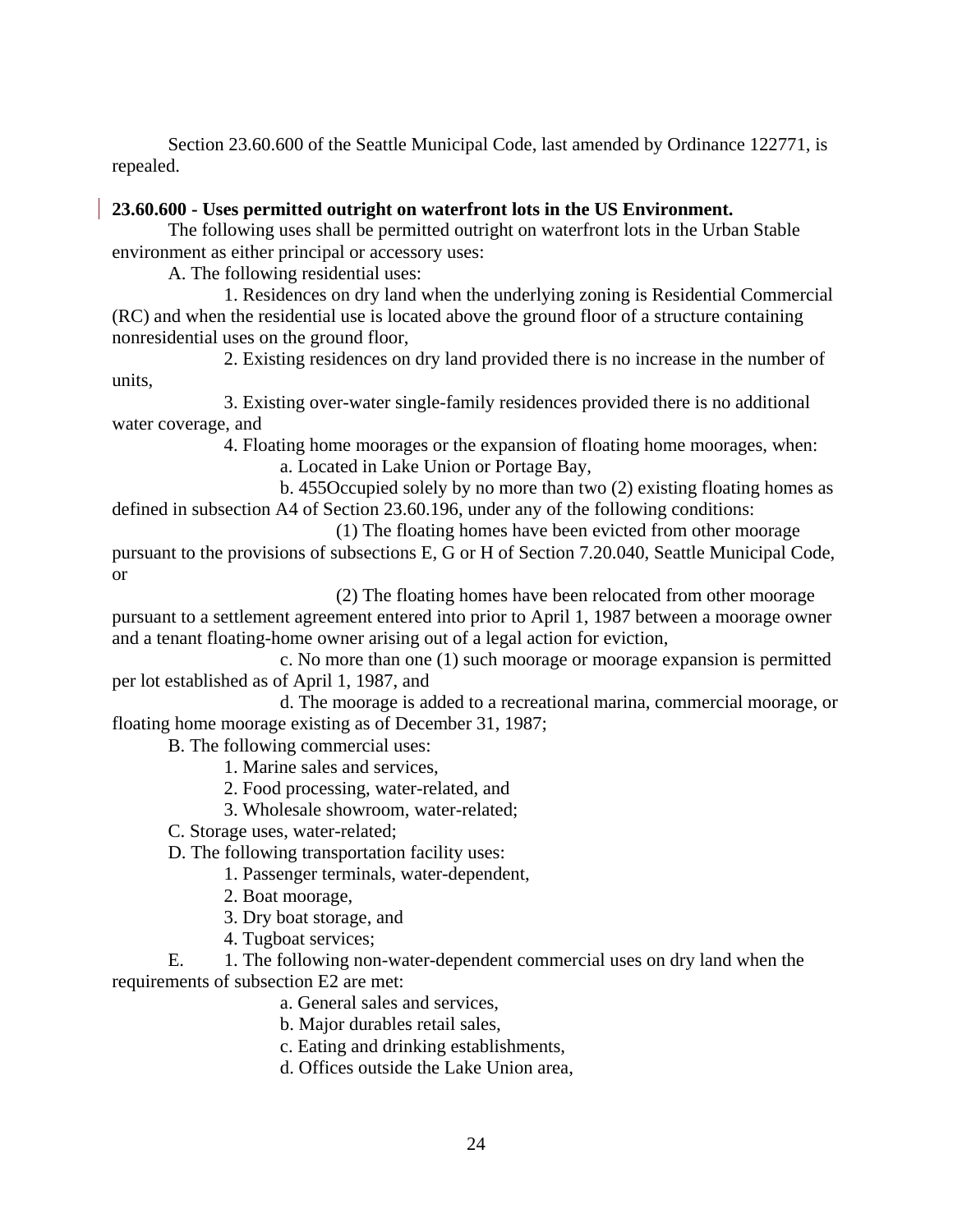e. Offices in the Lake Union area above the ground floor of a structure when permitted uses other than office or residential uses occupy the ground-floor level, and parking on the ground-floor level is limited to required parking,

f. Entertainment uses, and

g. Custom and craft work,

2. The uses listed in subsection E1 shall be permitted when a water- dependent use occupies forty (40) percent of the dry-land portion of the lot or the development provides one (1) or more of the following facilities or amenities in addition to regulated public access:

a. Facilities for the moorage, restoration, or reconstruction of one (1) or more historic vessels,

b. Terminal facilities for one (1) or more cruise ships, harbor tour boats, or foot passenger ferries,

c. More than five hundred (500) lineal feet of moorage for commercial fishing vessels at rates equivalent to that charged at public moorage facilities,

d. Facilities for a maritime museum or waterfront interpretive center that is a separate nonprofit organization existing at time of application,

e. More than one thousand five hundred (1,500) lineal feet of saltwater moorage for recreational vessels,

f. A major public open space, occupying at least one-third (1/3) of the dryland lot area, that includes a public walkway with benches and picnic tables along the entire water frontage, and connecting public walkways to adjacent sites and any nearby public parks or other public facilities. The Director shall require adequate signed parking for the open space, or

g. Other facilities or amenities similar to those listed above that provide an opportunity for substantial numbers of people to enjoy the shoreline, when approved by the Director:

F. Streets, railroads and bridges;

G. The following utilities:

1. Utility lines,

2. Utility service uses whose operations require a shoreline location, and

3. Minor communication utilities, except freestanding transmission towers;

H. Light and general manufacturing uses, water-dependent or water-related;

I. Water-dependent or water-related institutions or facilities of institutions, except nonwater-dependent facilities of yacht, boat and beach clubs;

J. Yacht, boat or beach clubs which have non-water-dependent facilities, provided that such facilities may be located over water only when:

1. The dry-land portion of the lot is less than fifty (50) feet in depth,

2. Location of such facilities on the dry-land portion of the lot is not feasible, and

3. The facilities or amenities required by Section 23.60.600 C are provided;

K. Public facilities, water-dependent or water-related;

L. Open space uses; and

M. Aquaculture.

Section 23.60.602 of the Seattle Municipal Code, last amended by Ordinance 113764, is repealed.

## **23.60.602 - Special uses on waterfront lots in the US Environment.**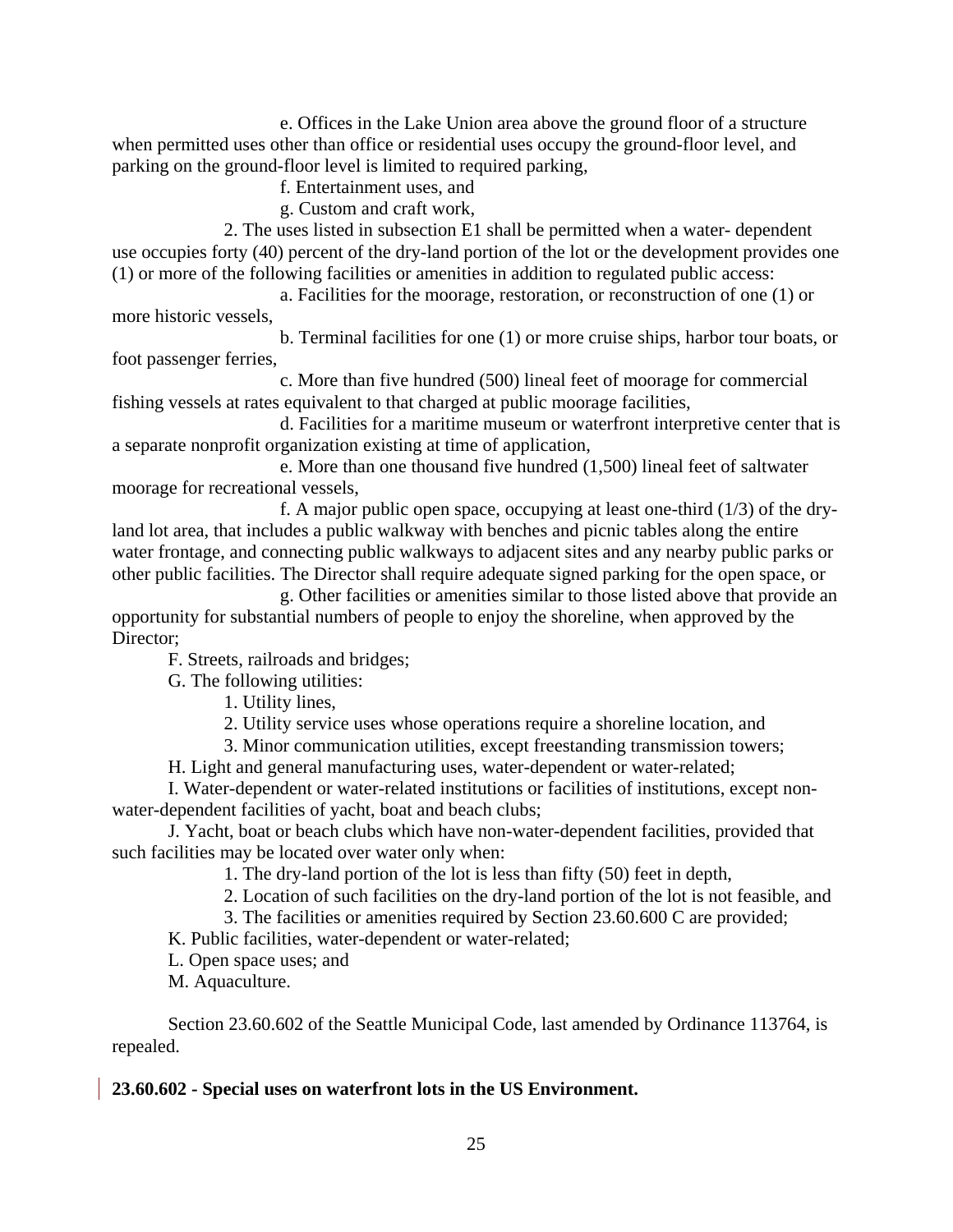The following uses may be authorized on waterfront lots in the US Environment by the Director as either principal or accessory uses if the special use criteria of Section 23.60.032 are satisfied:

A. Airport, water-based;

B. The following shoreline protective structures:

1. Natural beach protection,

2. Bulkheads necessary to support a water-dependent or water-related use, or to enclose a permitted landfill area, or to prevent erosion, when natural beach protection is not a practical alternative;

C. Dredging, when the dredging is:

1. Necessary for a water-dependent or water-related use,

2. Necessary for the installation of a utility line;

D. The following types of landfill:

1. Landfill on dry land where necessary for a permitted use and as part of an approved development,

2. Landfill on submerged lands which does not create dry land where necessary for a water-dependent or water-related use or for the installation of a bridge or utility line,

3. Landfill for the creation of wildlife or fisheries habitat as mitigation or enhancement, and

4. Landfill which creates dry land:

a. i. When the dry land is necessary for the operation of a waterdependent or water-related use, and

ii. If more than two (2) square yards of dry land per lineal yard of shoreline is created, the landfill meets the following additional criteria:

(1) No reasonable alternative to the landfill exists,

(2) The landfill provides a clear public benefit, and

(3) The landfill site is not located in Lake Union or Portage

Bay.

Section 23.60.604 of the Seattle Municipal Code, last amended by Ordinance 122310, is repealed.

# **23.60.604 - Conditional uses on waterfront lots in the US Environment.**

The following uses may be authorized on waterfront lots in the US Environment by the Director, with the concurrence of the Department of Ecology, as either principal or accessory uses if the criteria for conditional uses in WAC 173-27-160 are satisfied:

A. Residential uses:

1. New single-family and multifamily dwelling units and artist studio dwellings on the dry land portion of the lot when:

a. Not located near uses which are normally incompatible with residential use because of factors such as noise, air and water pollutants, or aesthetic values protected by this chapter,

b. Located above the ground floor of a structure containing nonresidential uses on the ground floor, except that single-family residences along Seaview Avenue Northwest between 34th Avenue Northwest and Northwest 60th Street may be located on the ground floor, c. Located near other residences on waterfront lots,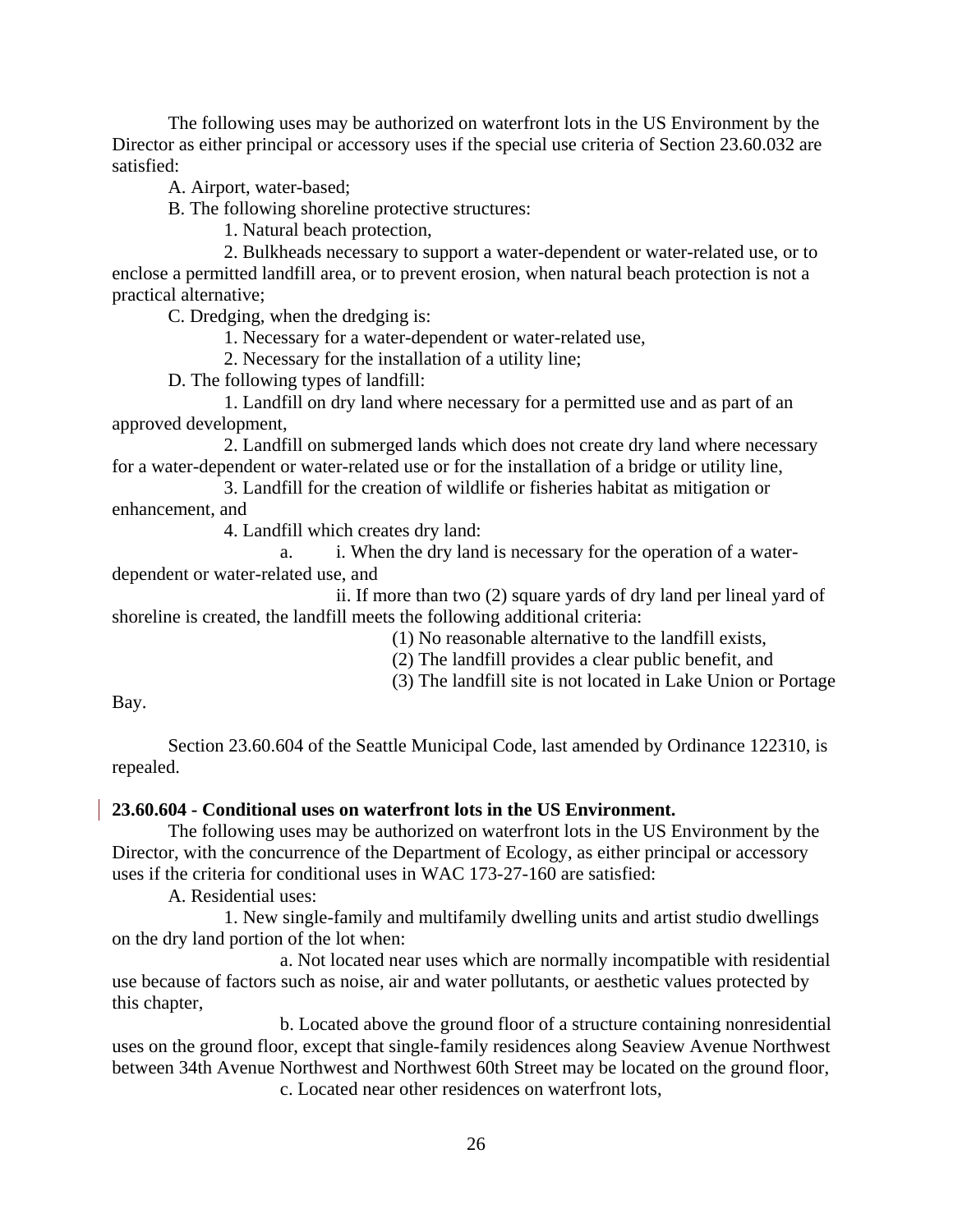d. Not located on a lot or in an area which would make the lot suitable for use by water-dependent or water-related use by having any of the following characteristics:

(1) Existing piers or other structures suitable for use by a water-

dependent use,

(2) Adequate amounts of submerged and dry lands, or

(3) Adequate water depth and land slope,

2. Reserved.

3. Floating home moorages in Lake Union or Portage Bay when:

a. After considering the nature and condition of nearby structures and uses the Director determines that the immediate environs are not incompatible with residential use,

b. The residential use will not usurp land better suited to water-dependent, water-related or associated industrial or commercial uses,

c. The structural bulk of the floating home development will not adversely affect surrounding development, and

d. When the floating home development is buffered by distance, screening or an existing recreational marina from adjacent nonresidential uses and vacant lots;

B. The following non-water-dependent uses located over water on lots with a depth of less than fifty (50) feet of dry land:

1. Eating and drinking establishments meeting the criteria of subsection E2 of Section 23.60.600,

2. Marine sales and services,

3. General sales and service uses,

- 4. Entertainment uses, and
- 5. Custom and craft work;

C. Non-water-dependent commercial uses on historic ships:

1. The following uses may be permitted on an historic ship when meeting the criteria in subsection C2 below:

- a. Sale and rental of small boats, boat parts and accessories,
- b. General sales and services,
- c. Major durables retail sales, and
- d. Eating and drinking establishments.

2. a. The ship is designated as historic by the Landmarks Preservation Board or listed on the National Register of Historical Places,

b. The use is compatible with the existing design and/or construction of the ship without significant alteration,

c. Uses permitted outright are impractical because of the ship design and/or the permitted uses cannot provide adequate financial support necessary to sustain the ship in a reasonably good physical condition,

d. A certificate of approval has been obtained from the Landmarks Preservation Board, and

e. No other historic ship containing restaurant or retail uses is located within one-half  $(\frac{1}{2})$  mile of the proposed site.

Section 23.60.606 of the Seattle Municipal Code, last amended by Ordinance 122771, is repealed.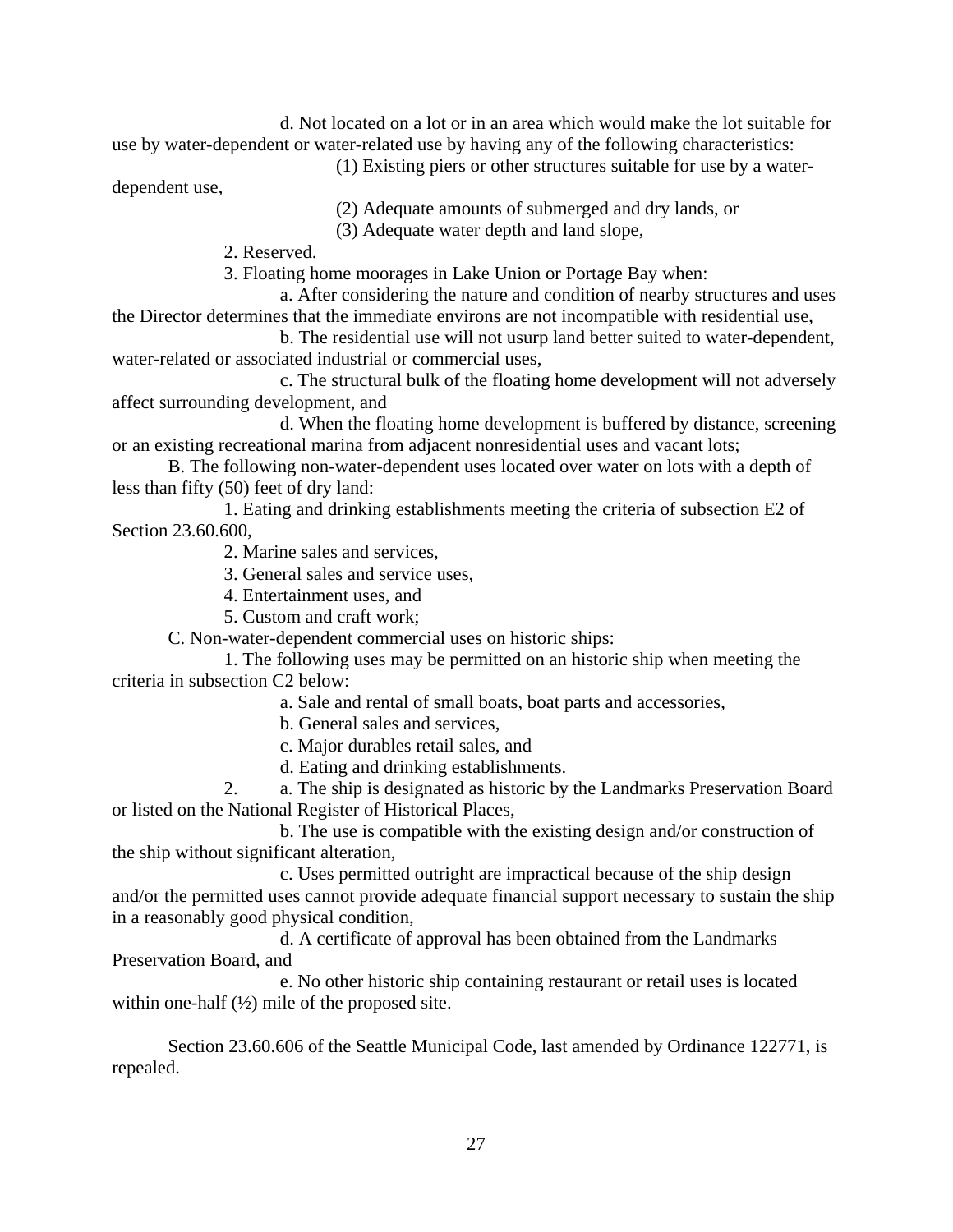## **23.60.606 - Prohibited uses on waterfront lots in the US Environment.**

The following uses shall be prohibited as principal uses on waterfront lots in the US environment:

A. New residences over water and residential uses at or below the ground floor, except as permitted as conditional uses pursuant to Section 23.60.604;

B. The following commercial uses:

1. Medical services,

- 2. Animal shelters and kennels,
- 3. Pet grooming,
- 4. Automotive sales and services,
- 5. Lodging,
- 6. Food processing, non-water-dependent,
- 7. Heavy sales and services except water-related wholesale showrooms,
- 8. Ground-level offices in the Lake Union area,
- 9. Research and development laboratories, and
- 10. Off-premises signs;
- C. The following transportation facility uses:
	- 1. Parking, principal use,
	- 2. Personal transportation services,
	- 3. Passenger terminals, non-water-dependent,
	- 4. Cargo terminals,
	- 5. Transit vehicle bases,
	- 6. Helistops and heliports, and
	- 7. Airports, land-based;
- D. The following manufacturing uses:
	- 1. Light and general manufacturing, non-water-dependent, and
	- 2. Heavy manufacturing uses;
- E. High-impact uses;
- F. The following utilities:
	- 1. Major communication utilities,
	- 2. Solid waste management,
	- 3. Power plants,
	- 4. Recycling uses,
	- 5. Sewage treatment plants, and
	- 6. Freestanding transmission towers for minor communication utilities;
- G. Storage uses;

H. Public facilities not authorized pursuant to Section 23.60.612 and those that are nonwater-dependent;

I. Institutional uses, non-water-dependent;

J. Agricultural uses except aquaculture; and

K. Groins and similar structures that block the flow of sand to adjacent beaches, except drift sills or other structures that are part of a natural beach protection system.

Section 23.60.608 of the Seattle Municipal Code, last amended by Ordinance 122310, is repealed.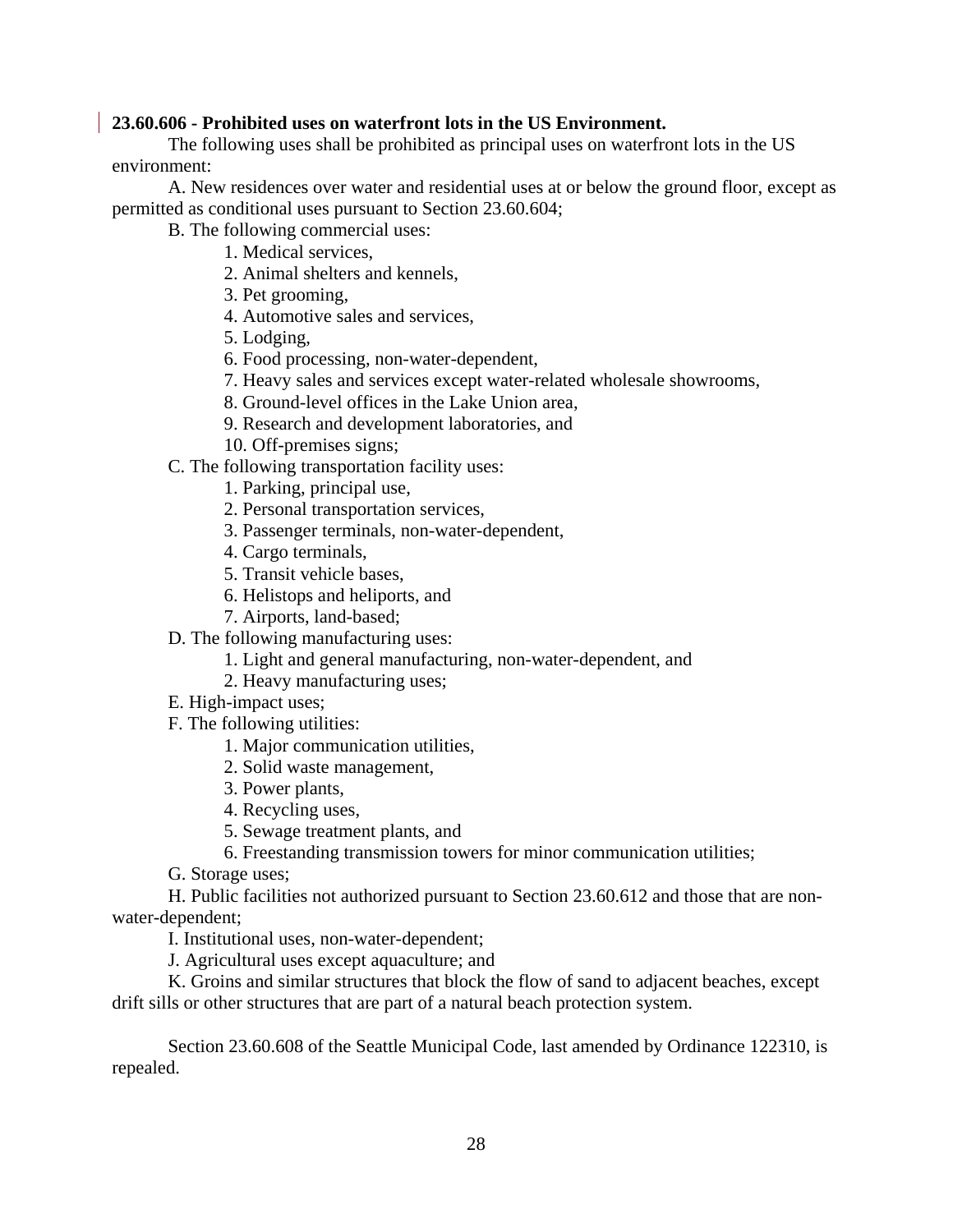#### **23.60.608 - Permitted uses on upland lots in the US Environment.**

A. Uses Permitted Outright.

1. Uses permitted outright on waterfront lots in the US Environment are permitted outright on upland lots and are not subject to the requirements of Section 23.60.600 E to provide special public benefits.

2. Additional uses permitted outright on upland lots:

a. The following residential uses:

- (1) Single-family and multifamily residences, and
- (2) Congregate residences and nursing homes;
- b. The following commercial uses:
	- (1) Medical services,
	- (2) Animal shelters and kennels,
	- (3) Pet grooming,
	- (4) Automotive sales and service,
	- (5) Lodging,
	- (6) Heavy sales and service,
	- (7) Research and development laboratories, and
	- (8) Ground-level offices in the Lake Union area;
- c. Parking, principal use;
- d. Storage uses;
- e. Light and general manufacturing uses;
- f. Institutional uses; and
- g. Public facilities.

B. Uses Permitted as Special Uses. Uses permitted as special uses on waterfront lots are permitted as special uses on upland lots.

Section 23.60.610 of the Seattle Municipal Code, enacted by Ordinance 113466, is repealed.

## **23.60.610 - Prohibited uses on upland lots in the US Environment.**

Uses prohibited on waterfront lots are prohibited on upland lots unless specifically permitted in Section 23.60.608.

Section 23.60.612 of the Seattle Municipal Code, enacted by Ordinance 118663, is repealed.

## **23.60.612 - Public facilities.**

A. Except as provided in subsection B1 or B2 below, uses in public facilities that are most similar to uses permitted outright, permitted as a special use or permitted as a conditional use under Sections 23.60.600 through 23.60.604 shall also be permitted outright, as a special use or conditional use, subject to the same use regulations, development standards, special use requirements, and conditional use criteria that govern the similar uses.

B. Public Facilities not Meeting Development Standards Requiring City Council Approval.

1. The City Council, with the concurrence of the Department of Ecology, may waive or modify applicable development standards, special use requirements or conditional use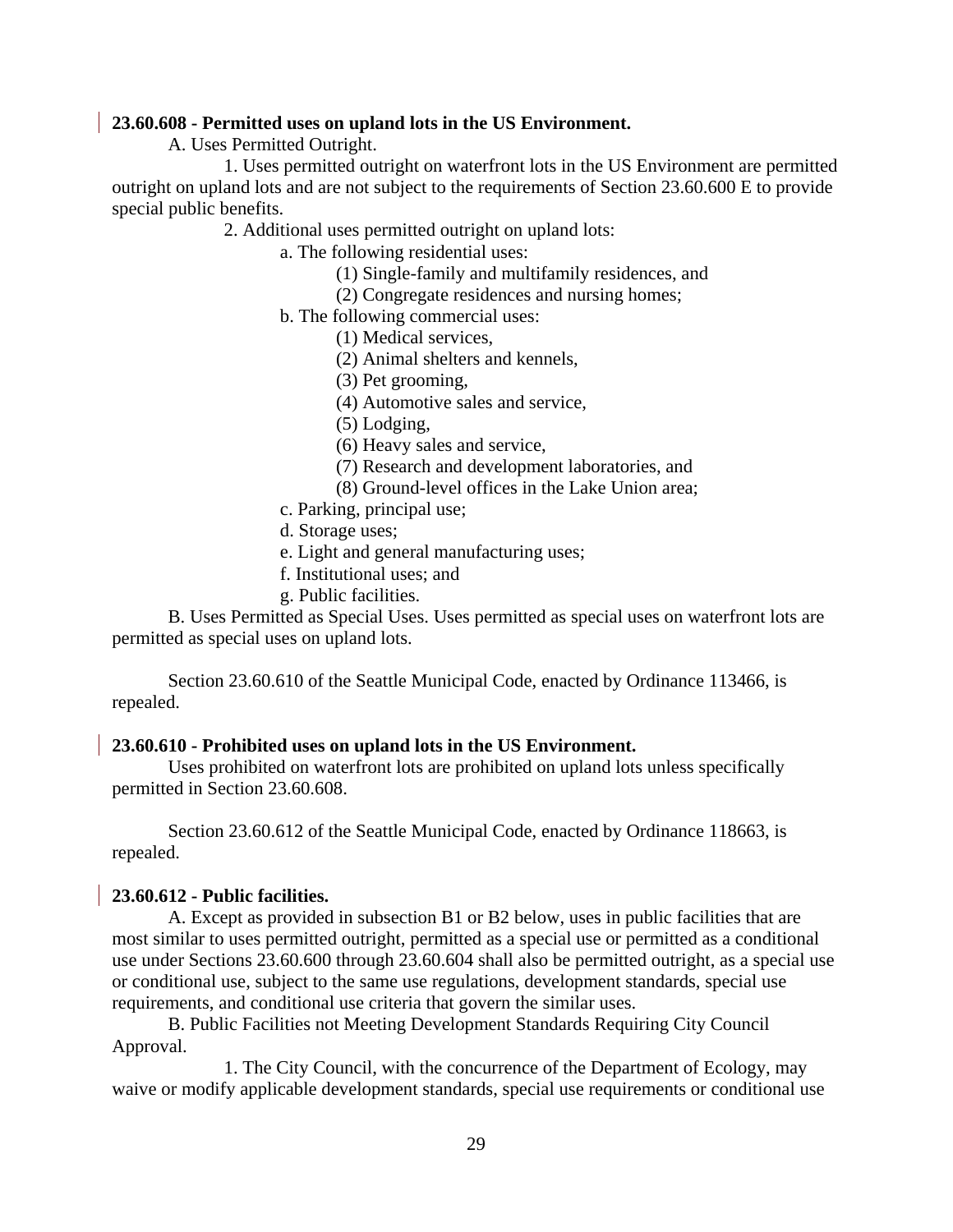criteria for those uses in public facilities that are similar to uses permitted outright, permitted as a special use or permitted as a conditional use under Sections 23.60.600 through 23.60.604 according to the provisions of Chapter 23.76, Subchapter III, Council Land Use Decisions, with public projects considered as Type IV quasi-judicial decisions and City facilities considered as Type V legislative decisions.

2. Other Uses Permitted in Public Facilities. Unless specifically prohibited, uses in public facilities that are not similar to uses permitted outright, permitted as a special use or permitted as a conditional use under Sections 23.60.600 through 23.60.604 may be permitted by the City Council. City Council, with the concurrence of the Department of Ecology, may waive or modify development standards, special use requirements or conditional use criteria according to the provisions of Chapter 23.76, Subchapter III, Council Land Use Decisions, with public projects considered as Type IV quasi-judicial decisions and City facilities considered as Type V legislative decisions.

C. Expansion of Uses in Public Facilities.

1. Major Expansion. Major expansions may be permitted to uses in public facilities allowed in subsections A and B above according to the same provisions and procedural requirements as described in these subsections. A major expansion of a public facility use occurs when the expansion that is proposed would not meet development standards or exceed either seven hundred fifty (750) square feet or ten (10) percent of its existing area, whichever is greater, including gross floor area and areas devoted to active outdoor uses other than parking.

2. Minor Expansion. When an expansion falls below the major expansion threshold level, it is a minor expansion. Minor expansions may be permitted to uses in public facilities allowed in subsections A and B above according to the provisions of Chapter 23.76, Procedures for Master Use Permits and Council Land Use Decisions, for a Type I Master Use Permit when the development standards of the zone in which the public facility is located are met.

D. Essential Public Facilities. Permitted essential public facilities shall also be reviewed according to the provisions of Chapter 23.80, Essential Public Facilities.

Section 23.60.630 of the Seattle Municipal Code, enacted by Ordinance 113466, is repealed.

#### **23.60.630 Development standards for the US Environment.**

All developments in the Urban Stable Environment shall meet the requirements of this Part 2 as well as the development standards applicable to all environments contained in Subchapter III, General Provisions. (Ord. 113466

Section 23.60.633 of the Seattle Municipal Code, last amended by Ordinance 117571, is repealed.

#### **23.60.633 Maximum size limits in the US Environment.**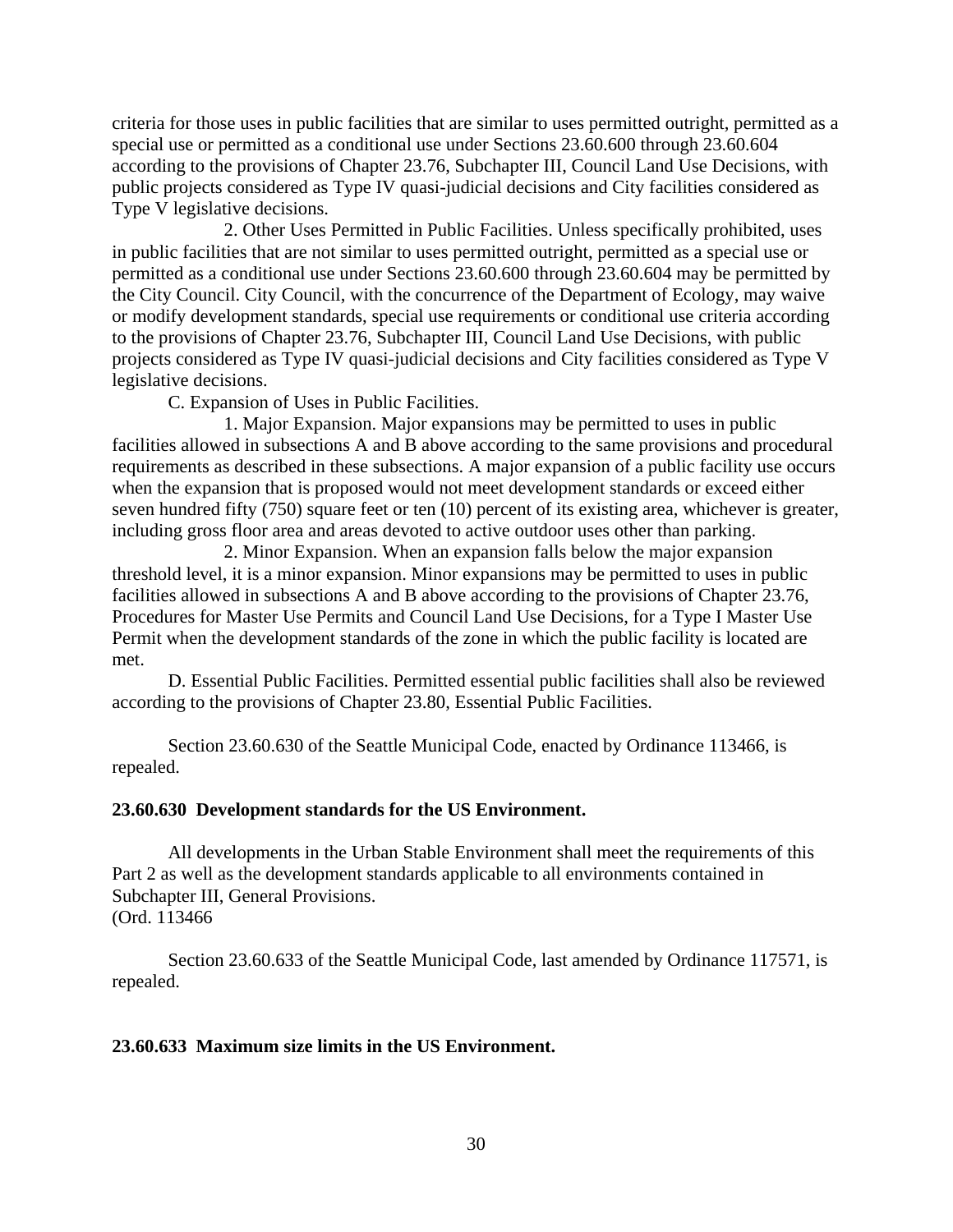Non-water-dependent offices allowed above the ground floor on waterfront lots in the Lake Union area shall be limited in gross floor area to a ratio of one (1) square foot of floor area per one (1) square foot of dry-land lot area (i.e., FAR of one (1, but shall not exceed a maximum of ten thousand (10,000) square feet.

Section 23.60.660 of the Seattle Municipal Code, last amended by Ordinance 122771, is repealed.

# **23.60.660 - Uses permitted outright on waterfront lots in the UH Environment.**

The following uses shall be permitted over water or on dry-land portions of waterfront lots in the Urban Harborfront environment as either principal or accessory uses:

A. The following commercial uses:

- 1. General sales and services,
- 2. Marine sales and services,
- 3. Eating and drinking establishments,

4. Existing hotels, provided that expansion of the hotel use shall be prohibited and expansion only for public access shall be permitted,

- 5. Offices when located above wharf level,
- 6. Entertainment uses,
- 7. Research and development laboratories, water-dependent, and
- 8. Food processing and craft work uses;
- B. The following transportation facilities:
	- 1. Parking over water when accessory to a water-dependent or water- related use,
	- 2. Parking on dry land when accessory to a permitted use,
	- 3. Passenger terminals, water-dependent,
	- 4. Breakbulk cargo terminals,
	- 5. Boat moorage,
	- 6. Dry boat storage, and
	- 7. Tugboat services;
- C. Light manufacturing uses, water-dependent or water-related;
- D. Streets, railroads and bridges;
- E. The following institutions:
	- 1. Institutes for advanced study, water-dependent or water-related,
	- 2. Maritime museums,
	- 3. Colleges that have water-dependent or water-related facilities,
	- 4. Community centers,
	- 5. Vocational schools, water-dependent or water-related,
	- 6. Community yacht, boat, and beach clubs, and
	- 7. Child care centers when located above wharf level;
- F. The following public facilities:
	- 1. Public facilities, water-dependent or water-related, and

2. Public facilities that are part of an approved public improvement plan for the Harborfront adopted by the Council;

- G. Shoreline Recreation;
	- H. Aquaculture; and
	- I. Minor communication utilities, except freestanding transmission towers.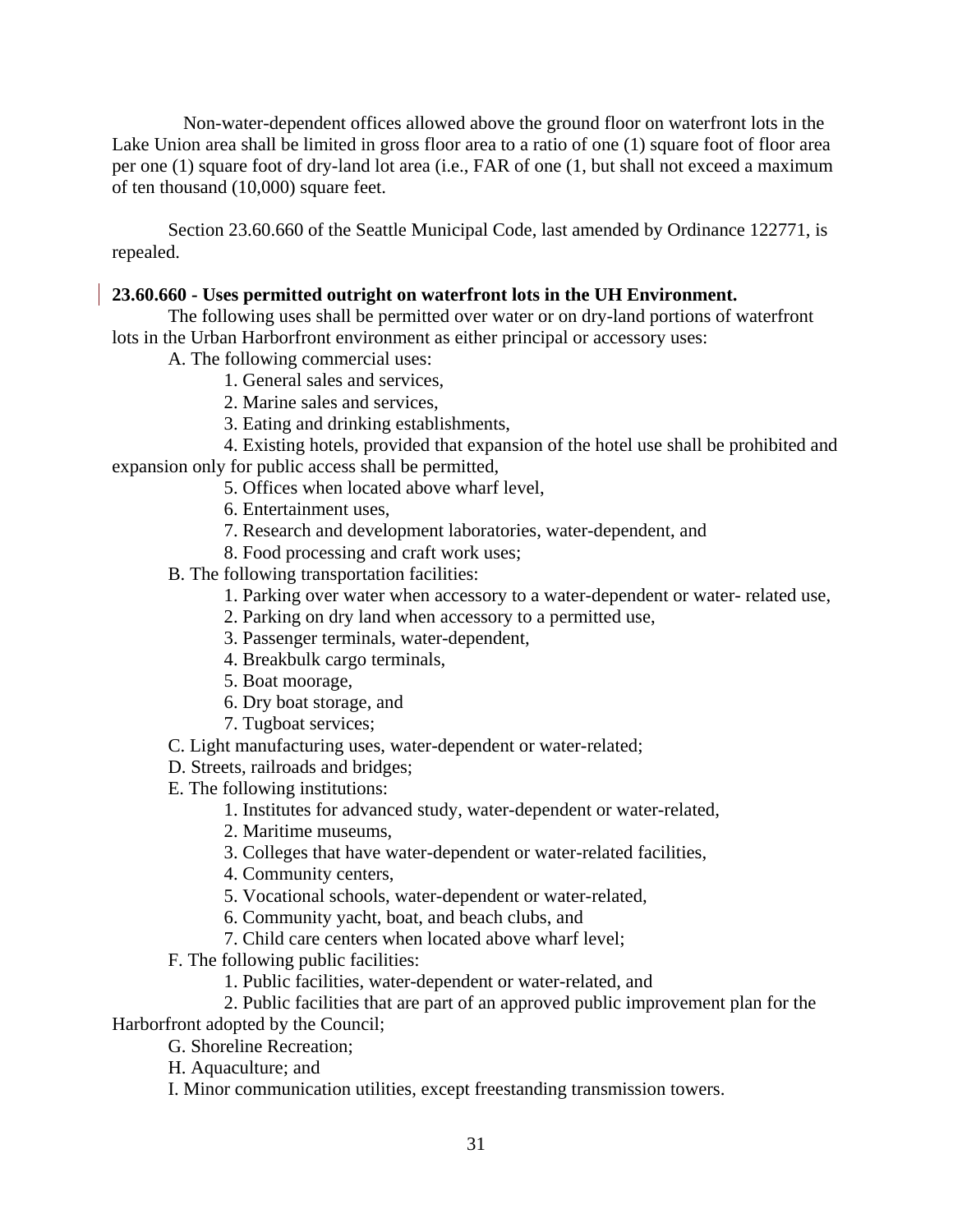Section 23.60.662 of the Seattle Municipal Code, last amended by Ordinance 120927, is repealed.

# **23.60.662 - Special uses permitted on waterfront lots in the UH Environment.**

The following uses may be authorized over water or on dry-land portions of waterfront lots in the UH Environment by the Director as either principal or accessory uses if the special use criteria of Section 23.60.032 are satisfied:

A. The following utilities:

- 1. Utility service uses that require a shoreline location, and
- 2. Utility lines;

B. The following shoreline protective structures:

1. Natural beach protection, and

2. Bulkheads to support a water-dependent or water-related use, or to enclose a permitted landfill area, or to prevent erosion on Class II or Class III beaches, when natural beach protection is not a practical alternative;

C. Dredging when necessary for water-dependent and water-related uses or to install utility lines;

D. The following types of landfill:

1. Landfill on dry land where necessary for a permitted use and as part of an approved development,

2. Landfill on submerged lands which does not create dry land, where necessary for a water-dependent or water-related use or for the installation of a bridge or utility line.

Section 23.60.664 of the Seattle Municipal Code, last amended by Ordinance 122310, is repealed.

# **23.60.664 - Administrative conditional uses permitted on waterfront lots in the UH Environment.**

The following uses may be authorized over water or on dry-land portions of waterfront lots in the UH Environment by the Director, with the concurrence of the Department of Ecology, as either principal or accessory uses if the criteria for conditional uses in WAC 173-27-160 are satisfied:

A. The following commercial uses:

- 1. Wholesale showrooms, and
- 2. Research and development laboratories, non-water-dependent;

B. The following storage uses:

- 1. Outdoor storage, water-related or water-dependent, and
- 2. Warehouses, water-related or water-dependent;

C. Non-water-dependent commercial uses on historic ships:

1. The following uses may be permitted on an historic ship when meeting the criteria in subsection C2 below:

a. Sale and rental of small boats, boat parts and accessories,

b. General sales and services,

- c. Major durables retail sales, and
- d. Eating and drinking establishments,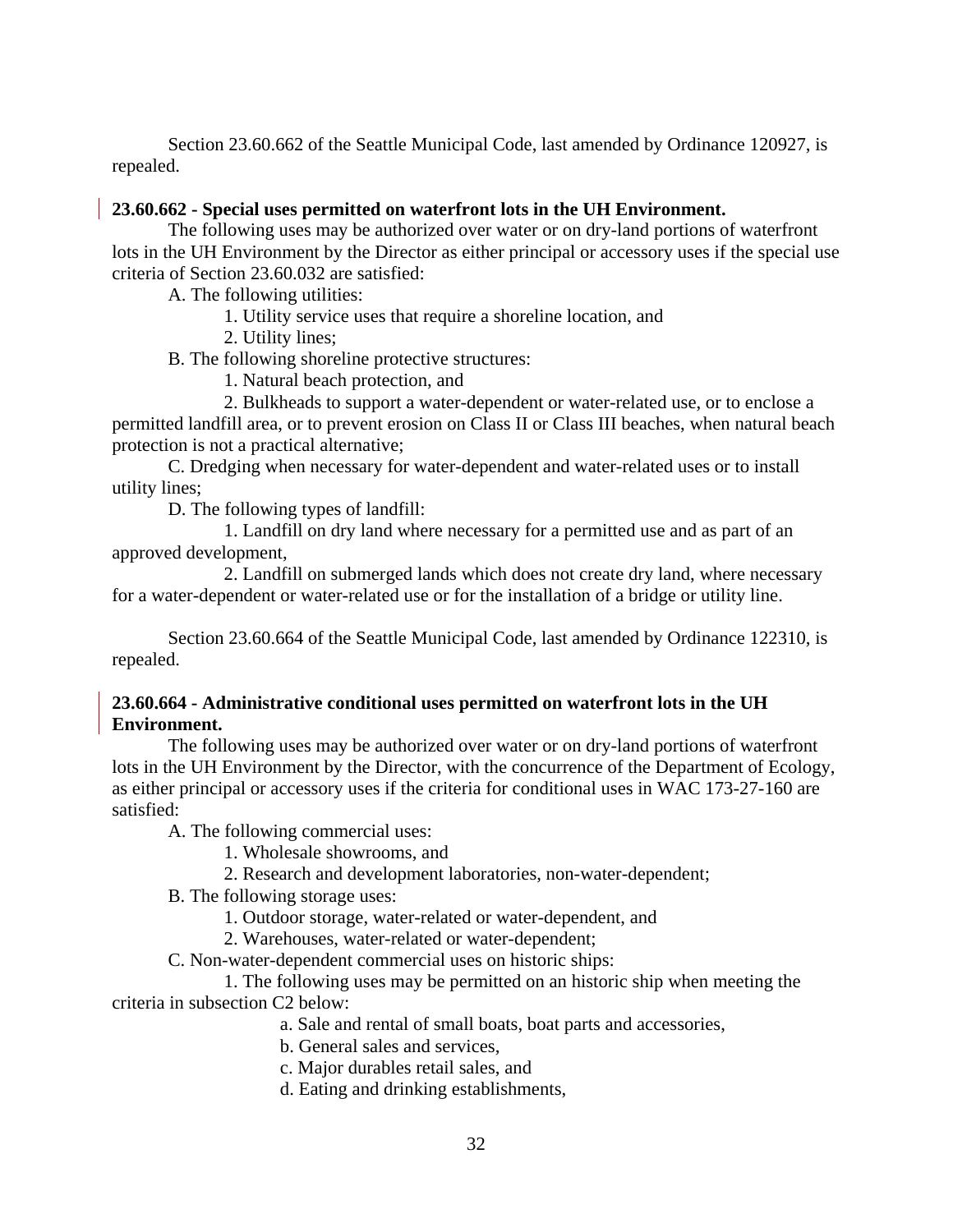2. a. The ship is designated as historic by the Landmarks Preservation Board or listed on the National Register of Historic Places,

b. The use is compatible with the existing design and/or construction of the ship without significant alteration,

c. Uses permitted outright are not practical because of ship design and/or cannot provide adequate financial support necessary to sustain the ship in a reasonably good physical condition,

d. The use shall obtain a certificate of approval from the Landmarks Preservation Board, and

e. No other historic ship containing restaurant or retail uses is located within one-half (½) mile of the proposed site, unless the proposed site is within the Historic Character Area;

D. Light manufacturing uses, non-water-dependent, that:

1. Are part of a mixed-use development when the light manufacturing uses occupy no more than twenty-five (25) percent of the developed portion of the lot,

2. Contribute to the maritime or tourist character of the area, and

3. Are located to accommodate water-dependent or water-related uses on site;

E. The following non-water-dependent institutions:

- 1. Institutes for advanced study,
- 2. Museums,
- 3. Colleges, and
- 4. Vocational schools.

Section 23.60.668 of the Seattle Municipal Code, last amended by Ordinance 122310, is repealed.

# **23.60.668 - Prohibited uses on waterfront lots in the UH Environment.**

The following uses are prohibited as principal uses on waterfront lots in the UH Environment:

A. Residential uses;

B. The following commercial uses:

1. Medical services,

- 2. Animal shelters and kennels,
- 3. Pet grooming,
- 4. Automotive sales and service,
- 5. Lodging, except existing hotels,
- 6. Offices at wharf/street level,
- 7. Adult motion picture theaters and panorams, and
- 8. Heavy sales and services except wholesale showrooms and major durables

# retail sales;

## C. The following transportation facilities:

- 1. Parking, principal use,
- 2. Personal transportation services,
- 3. Cargo terminals, except breakbulk,
- 4. Bus bases,
- 5. Heliports,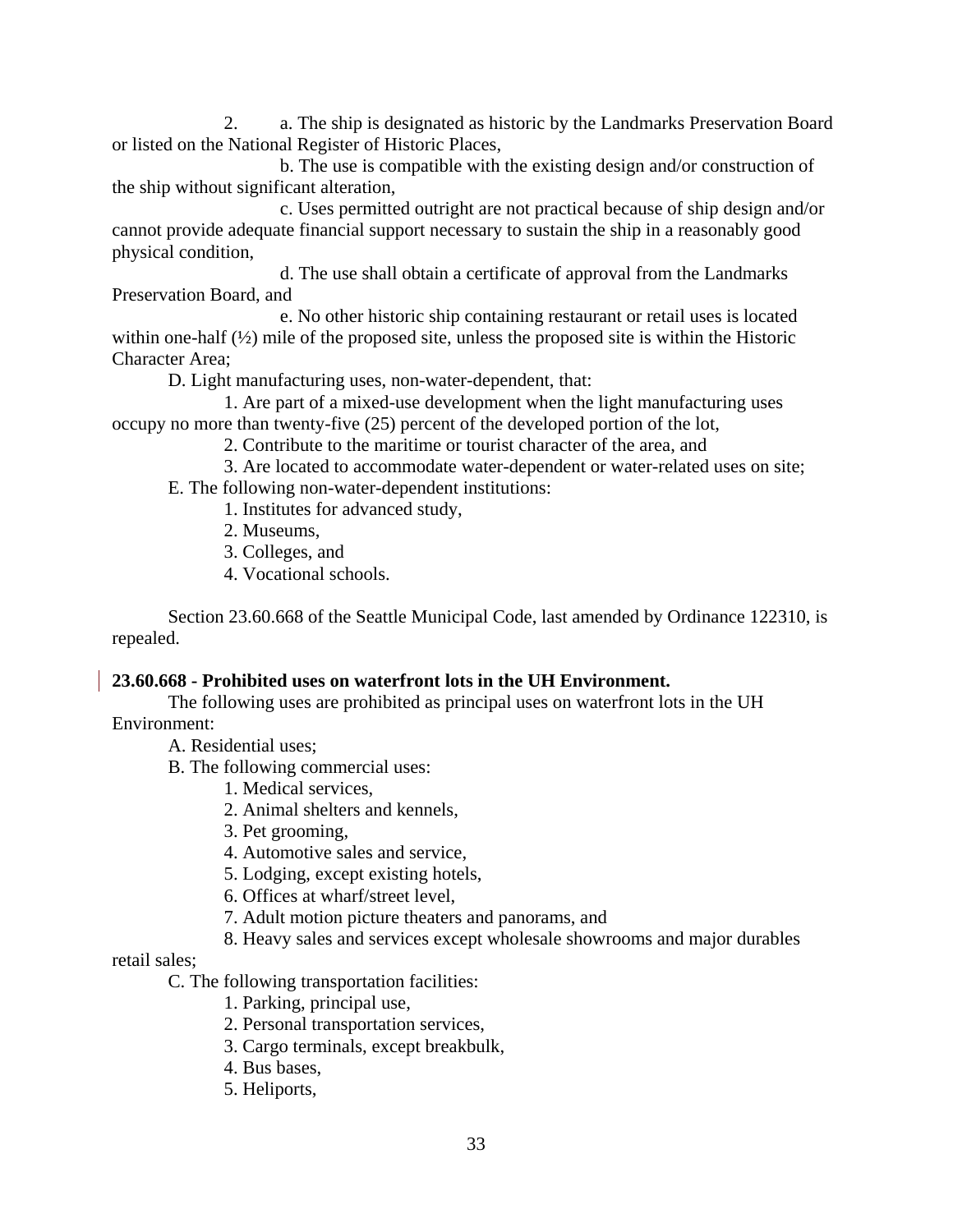- 6. Airports, land-based, and
- 7. Airports, water-based;
- D. Mini-warehouses,
- E. The following utilities:
	- 1. Solid waste management,
	- 2. Power plants,
	- 3. Sewage treatment plants,
	- 4. Recycling,
	- 5. Major communication utilities, and
	- 6. Freestanding transmission towers for minor communication utilities;
- F. General and heavy manufacturing;
- G. The following institutional uses:
	- 1. Schools, elementary or secondary,
	- 2. Hospitals,
	- 3. Religious facilities, and
	- 4. Private yacht, boat and beach clubs;

H. Public facilities or projects that are non-water-dependent except those that are part of a public improvement plan for the harborfront adopted by the Council;

I. High-impact uses;

J. Agriculture uses except aquaculture;

K. Groins and similar structures that block the flow of sand to adjacent beaches, except drift sills or other structures that are part of a natural beach protection system; and

L. Landfill that creates dry land.

Section 23.60.670 of the Seattle Municipal Code, enacted by Ordinance 122310, is repealed.

# **23.60.670 - Permitted uses on upland lots in the UH Environment.**

A. Uses Permitted Outright. The following uses shall be permitted outright on upland lots as principal or accessory uses in the UH Environment:

1. Uses permitted outright on waterfront lots in the UH environment;

- 2. Additional uses permitted outright on upland lots:
	- a. Residential uses,
	- b. The following commercial uses:
		- (1) Heavy sales and services,
		- (2) Medical services,
		- (3) Lodging,
		- (4) Offices at street level,
	- c. The following transportation facilities,
		- (1) Parking garages, principal use,
		- (2) Surface parking areas, principal use,
		- (3) Personal transportation services,
	- d. Warehouses,

 $\mathbf{I}$ 

- e. Institutions, and
- f. Public facilities.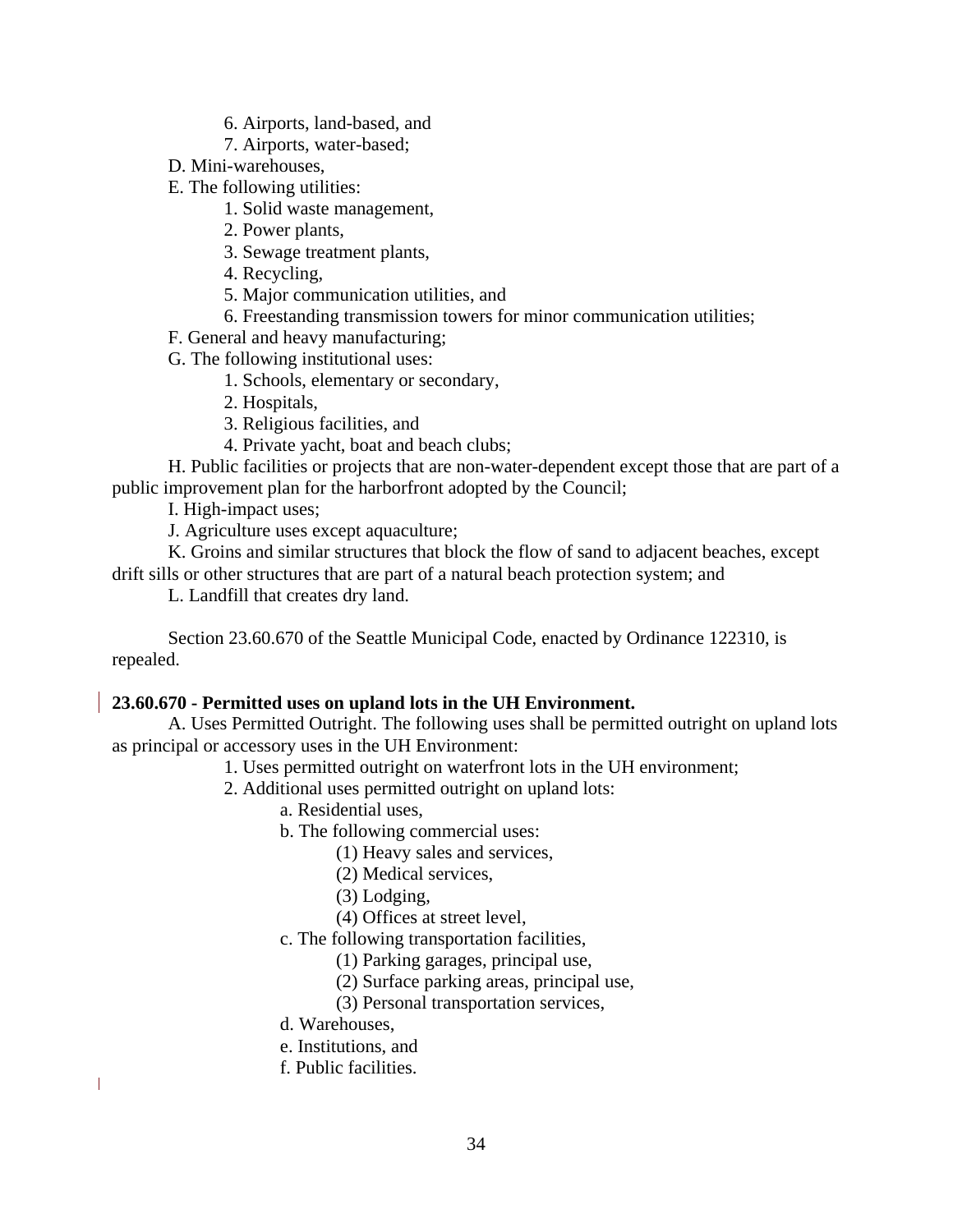Section 23.60.672 of the Seattle Municipal Code, enacted by Ordinance 113466, is repealed.

# **23.60.672 - Prohibited uses on upland lots in the UH Environment.**

Uses prohibited on waterfront lots in the UH environment are also prohibited on upland lots unless specifically permitted in Section 23.60.670.

Section 23.60.690 of the Seattle Municipal Code, enacted by Ordinance 113466, is repealed.

# **23.60.690 Development standards for the UH Environment.**

All developments in the Urban Harborfront Environment shall meet the requirements of Part 2, except when the Water-dependent Incentive Development Standards of Section 23.60.666 apply, as well as the development standards applicable to all environments contained in Subchapter III, General Provisions.

Section 23.60.720 of the Seattle Municipal Code, last amended by Ordinance 122771, is repealed.

# **23.60.720 - Uses permitted outright on waterfront lots in the UM Environment.**

The following uses shall be permitted outright on waterfront lots in the Urban Maritime Environment as either principal or accessory uses:

A. The following commercial uses:

1. Marine sales and services, except sale and rental of small boats, boat parts and

accessories,

- 2. Wholesale showrooms, water- dependent or water-related, and
- 3. Food processing, water-dependent or water-related;
- B. The following transportation facilities:
	- 1. Tugboat services,
	- 2. Passenger terminals, water-dependent,
	- 3. Cargo terminals, water-dependent or water-related,
- 4. Commercial moorage, except covered wet commercial moorage on Lake Union and Portage Bay, and
	- 5. Dry boat storage;
	- C. The following storage uses:
		- 1. Warehouses, water-dependent or water-related, and
		- 2. Outdoor storage, water-dependent or water-related;
	- D. Streets, railroads and bridges;
	- E. The following utilities:
		- 1. Utility lines,
		- 2. Utility service uses whose operations require a shoreline location, and
		- 3. Minor communication utilities, except freestanding transmission towers;
	- F. The following institutional uses:

1. Water-dependent or water-related research and education facilities of colleges and universities,

2. Shoreline recreation facilities of schools, colleges and universities, and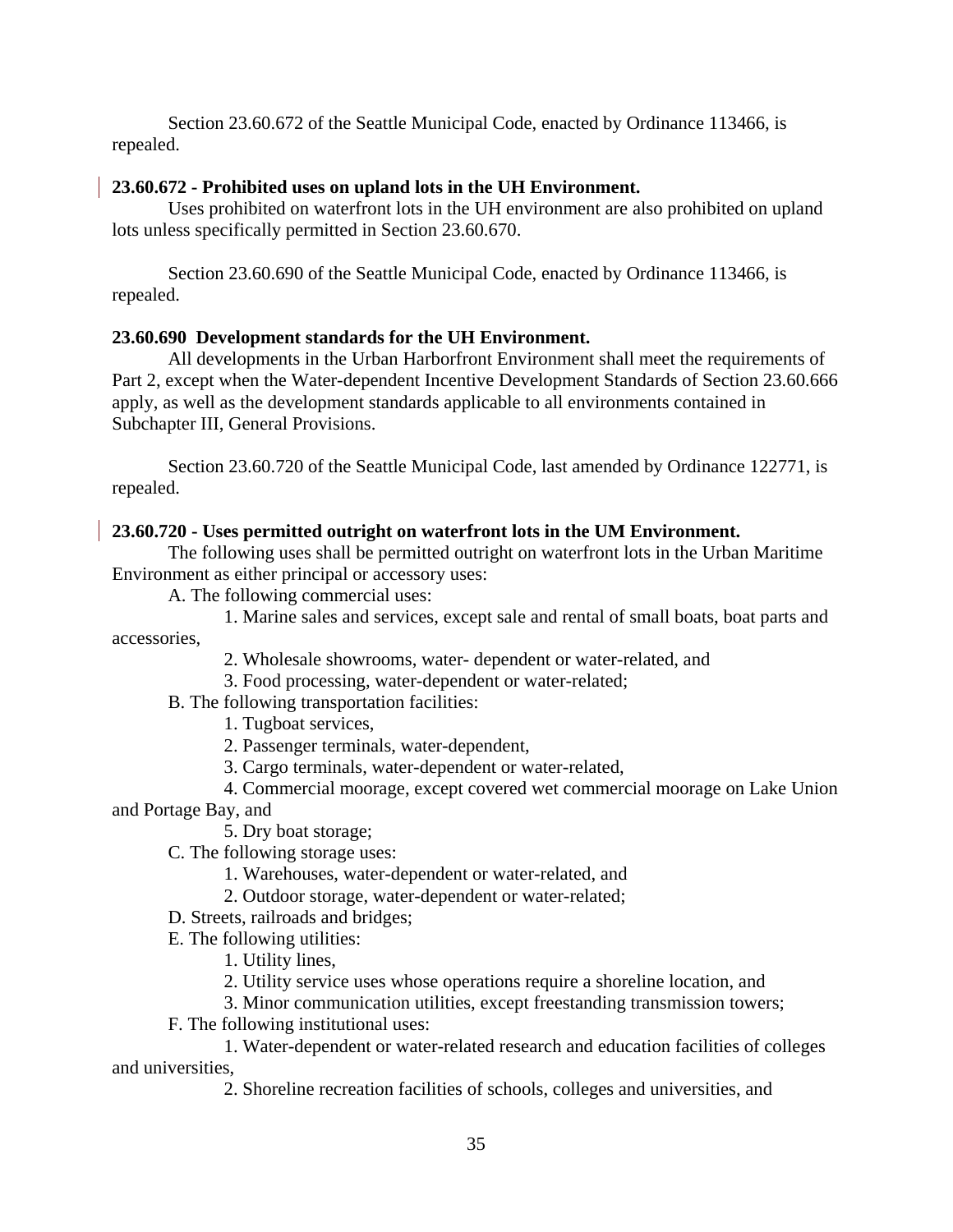3. Water-dependent or water-related colleges, institutes for advanced study and vocational schools;

G. Light and general manufacturing uses, water-dependent or water-related;

H. Public facilities, water-dependent or water-related;

I. Shoreline recreation uses; and

J. Aquaculture.

Section 23.60.722 of the Seattle Municipal Code, last amended by Ordinance 113764, is repealed.

## **23.60.722 - Special uses on waterfront lots in the UM Environment.**

The following uses may be authorized on waterfront lots in the UM Environment by the Director as either principal or accessory uses if the special use criteria in Section 23.60.032 are satisfied:

A. Water-based aircraft facilities;

B. Heavy manufacturing uses, water-dependent or water-related;

C. The following shoreline protective structures:

1. Natural beach protection,

2. Bulkheads necessary to support a water-dependent or water-related use, or to enclose a permitted landfill area, or to prevent erosion, when natural beach protection is not a practical alternative;

D.

Dredging when necessary for water-dependent and water-related uses;

E.

The following types of landfill:

1. Landfill on dry land where necessary for a permitted use and as part of an approved development,

2. Landfill on submerged lands which does not create dry land where necessary for a water-dependent or water-related use or for the installation of a bridge or utility line,

3. Landfill for the creation of wildlife or fisheries habitat as mitigation or enhancement,

4. Landfill which creates dry land:

a. When the dry land is necessary for a water-dependent or water-related

use, and

b. If more than two (2) square yards of dry land per lineal yard of shoreline is placed, the landfill meets the following additional criteria:

(1) No reasonable alternative to the landfill exists, and

(2) The landfill provides a clear public benefit, and

(3) The landfill site is not located in Lake Union or Portage Bay.

Section 23.60.724 of the Seattle Municipal Code, last amended by Ordinance 122310, is repealed.

## **23.60.724 - Conditional uses on waterfront lots in the UM Environment.**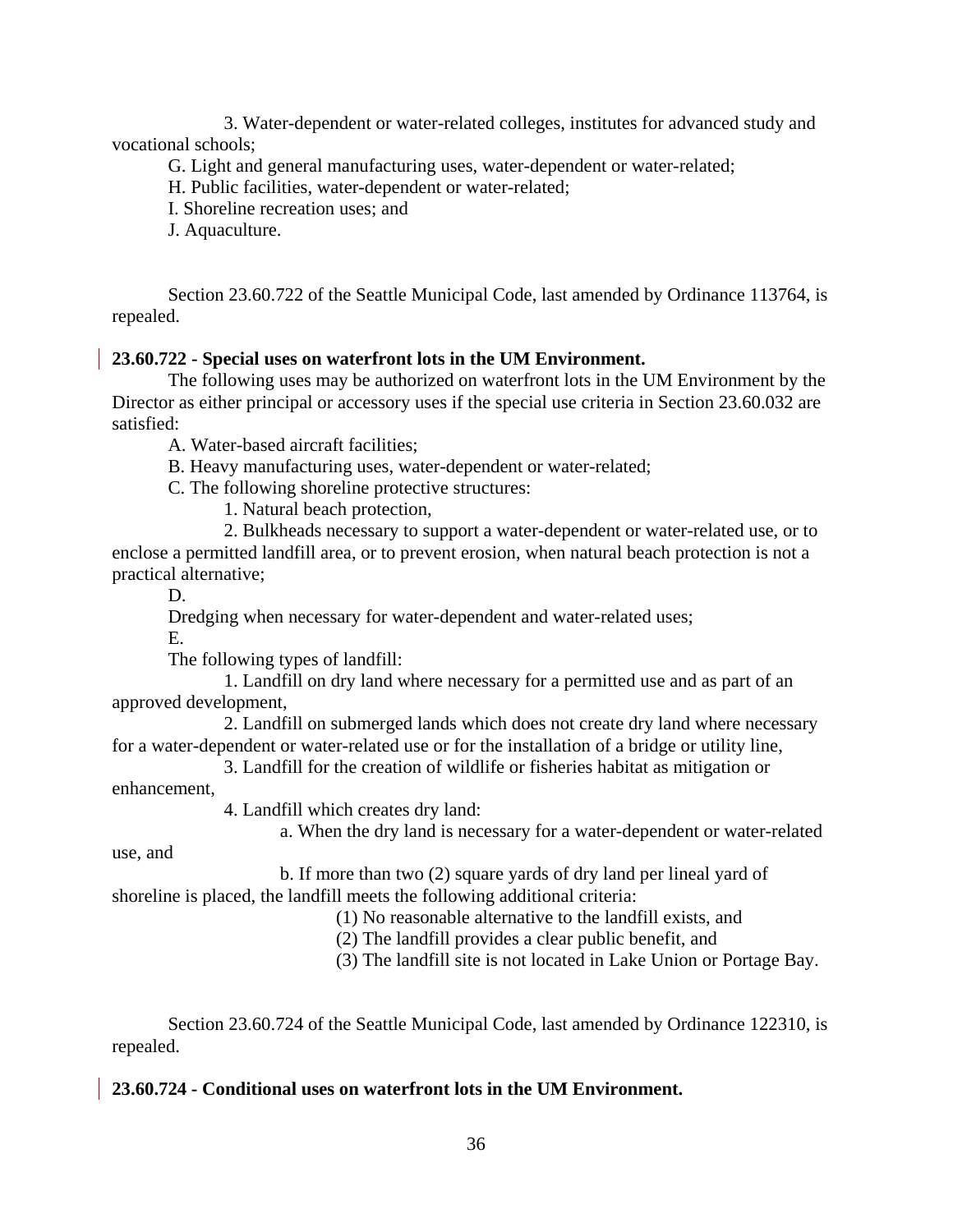The following uses may be authorized on waterfront lots in the UM Environment by the Director, with the concurrence of the Department of Ecology, as either principal or accessory uses if the criteria for conditional uses in WAC 173-27-160 are satisfied:

A. Yacht, boat or beach clubs that do not have eating and drinking establishments and recreational marinas when:

1. a. The yacht, boat or beach club or marina is not located where frequent interference with the turning basins or navigational areas for large vessels or other conflict with shipping is likely to occur, and

b. The yacht, boat or beach club or marina is not located where likely to conflict with manufacturing uses because of dust or noise or other environmental factors, or parking and loading access needs or other safety factors, and

2. The yacht, boat or beach club or marina is located on a lot that is not suited for a water-dependent or water-related manufacturing use, or for a permitted water-dependent commercial use other than a yacht, boat or beach club or a marina because of:

a. Shallow water depth, or

b. An inadequate amount of dry land; provided, yacht, boat or beach clubs may have non-water-dependent facilities located over water only when:

1. The dry-land portion of the lot is less than fifty (50) feet in depth, and

2. Location of such facilities on the dry-land portion of the lot is not feasible; B. Non-water-dependent commercial and manufacturing uses:

1. The following non-water-dependent commercial, storage and manufacturing uses may be permitted as principal uses on dry land or over water when meeting the criteria of subsection B2 or B3:

a. Sale and rental of small boats, boat parts and accessories,

b. General sales and services,

c. Eating and drinking establishments,

- d. Heavy sales and services except commercial laundries,
- e. Offices,

f. Warehouse, mini-warehouse, outdoor storage,

g. Food processing and craft work, and

h. Light, general and heavy manufacturing,

2. The above uses are permitted on dry land when:

a. The non-water-dependent commercial uses occupy no more than ten (10) percent of the dry-land area of the lot except that when the lot provides more than nine thousand (9,000) lineal feet of moorage for commercial vessels, the non-water-dependent

commercial uses may occupy up to twenty (20) percent of the dry-land area of the lot, b. The total of all non-water-dependent commercial and manufacturing

uses occupy no more than twenty (20) percent of the dry land area of the lot, and c. The uses are located on site to accommodate water-dependent or water-

related uses on site,

3. The uses listed in subsection B1 are permitted on dry land or over water when:

a. The lot has less than fifty (50) feet of dry land and, if located over water, a dry-land location of the uses is not feasible,

b. The non-water-dependent commercial uses occupy no more than five (5) percent of the total lot area including submerged lands,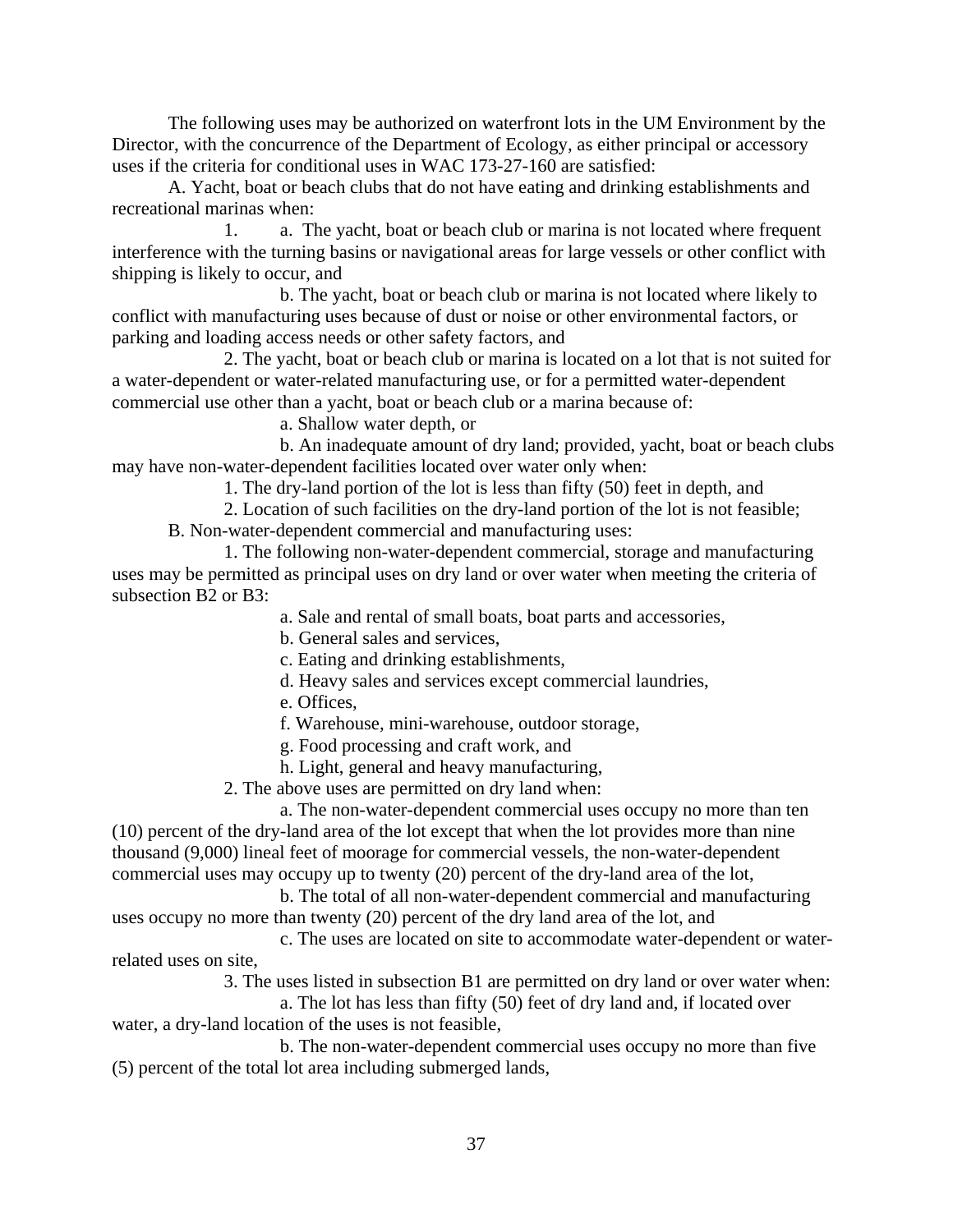c. The total of all non-water-dependent commercial and manufacturing uses occupy no more than ten (10) percent of the total lot area including submerged land, and

d. The non-water-dependent uses are located to accommodate the waterdependent or water-related uses on site,

4. The uses permitted in subsection B1 may be relocated on a lot provided the requirements of subsection B2 or B3 are met;

C. Multifamily residential and research and development laboratory uses when:

1. The lot abuts a lot designated Urban Residential;

2. All Urban Stable Development Standards are met;

3. The facilities or amenities required by Section 23.60.600 E are provided;

4. Residential uses are limited to locations on dry land and above the ground floor of a structure; and

5. Not located within one hundred (100) feet of an abutting lot designated Urban Industrial;

D. Non-water-dependent uses on historic vessels:

1. The following uses may be permitted on a historic vessel when meeting the criteria in subsection D2 below:

a. Sale of boat parts and accessories, and

b. Entertainment uses, such as banquet facilities;

2. In determining whether to permit non-water-dependent uses on a historic vessel the following criteria shall be considered:

a. Uses permitted outright are impractical because of the vessel design, or the permitted uses cannot provide the financial support necessary to sustain the vessel in a reasonably good physical condition,

b. The moorage is not well-suited for commercial maritime use due to water depth, shoreline configuration or other physical or environmental constraints,

c. The use is compatible with the existing design or construction of the vessel, without the necessity of significant alteration of the vessel,

d. The vessel is designated as a landmark by the Seattle Landmarks Preservation Board with a designating ordinance by City Council,

e. No other historic vessel containing entertainment uses is located within one (1) mile of the applicant vessel, and

f. The playing of music is prohibited except in enclosed spaces.

Section 23.60.728 of the Seattle Municipal Code, last amended by Ordinance 122310, is repealed.

# **23.60.728 - Prohibited uses on waterfront lots in the UM Environment.**

The following principal uses are prohibited on waterfront lots:

A. Residential uses, except where permitted as a conditional use pursuant to subsection C of Section 23.60.724;

B. The following commercial uses:

1. Medical services,

2. Animal shelters and kennels,

3. Pet grooming,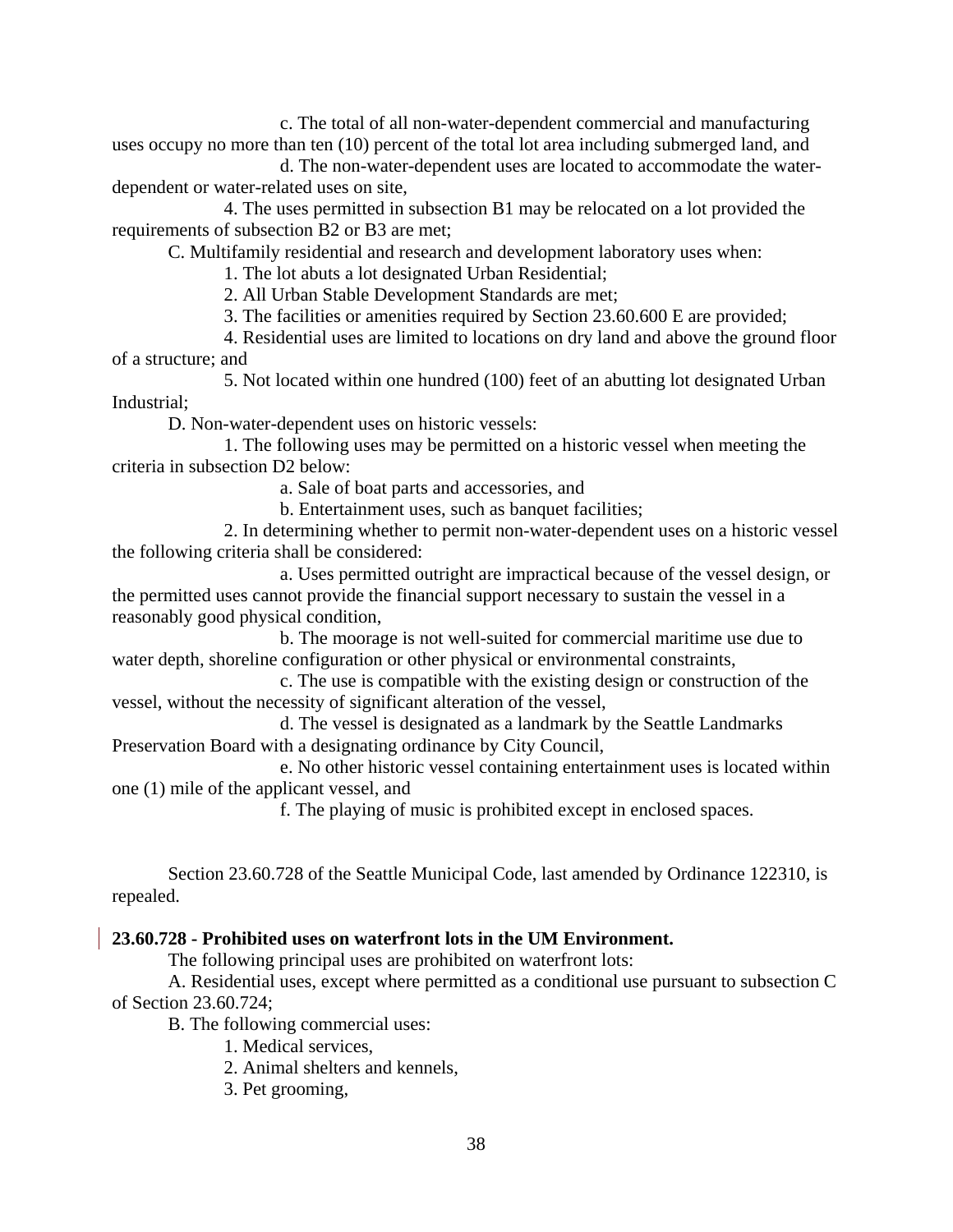4. Automotive sales and service,

5. Lodging,

6. Entertainment uses, except where permitted as a conditional use pursuant to Section 23.60.724 D,

7. Commercial laundries, and

8. Research and development laboratories, except where permitted as a conditional use pursuant to subsection C of Section 23.60.724;

C. The following transportation facility uses:

1. Parking, principal use,

2. Personal transportation services,

3. Passenger terminals, non-water-dependent,

4. Cargo terminals, non-water-dependent,

5. Bus bases,

6. Helistops,

7. Heliports,

8. Airports, land-based, and

9. Covered wet moorage on Lake Union and Portage Bay;

D. High-impact uses;

E. The following utilities:

1. Major communication utilities,

2. Solid waste management,

3. Recycling,

4. Power plants,

5. Sewage treatment plants, and

6. Freestanding transmission towers for minor communication utilities;

F. Institutions, non-water-dependent;

G. The following water-dependent institutions: Yacht, boat and beach clubs that have eating and drinking establishments;

H. Public facilities not authorized pursuant to Section 23.60.734 and those that are nonwater-dependent;

I. Agricultural uses except aquaculture;

J. Open space uses except shoreline recreation;

K. Groins and similar structures that block the flow of sand to adjacent beaches, except for drift sills or other structures that are part of a natural beach protection system.

Section 23.60.730 of the Seattle Municipal Code, last amended by Ordinance 122310, is repealed.

(23.60.730 - Permitted uses on upland lots in the UM Environment.

A. Uses Permitted Outright.

1. Uses permitted outright on waterfront lots in the UM Environment are permitted outright on upland lots.

2. Additional uses permitted outright on upland lots:

a. Commercial Uses.

(1) Sale and rental of small boats, boat parts and accessories,

(2) General sales and service uses,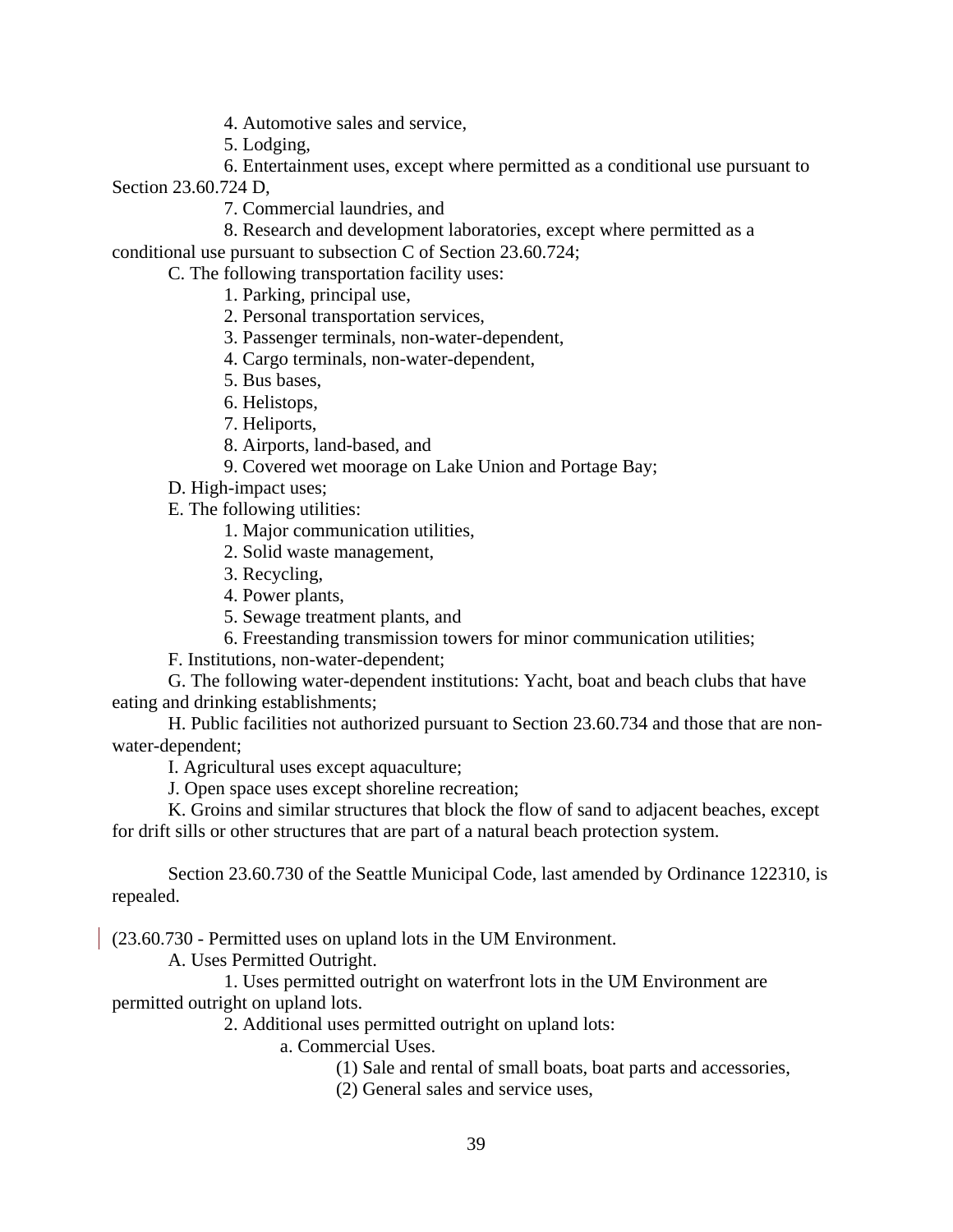(3) Medical services,

(4) Animal shelters and kennels,

(5) Automotive sales and service,

(6) Eating and drinking establishments,

(7) Heavy sales and services,

(8) Food processing and craft work,

(9) Offices except in the Lake Union area, and

(10) Research and development laboratories;

b. Storage uses;

c. The following transportation facilities:

(1) Cargo terminals, non-water-dependent,

(2) Personal transportation services,

(3) Passenger terminals, non-water-dependent,

(4) Transit vehicle base;

d. Recycling;

e. Light and general manufacturing uses, non-water-dependent;

f. Public facilities; and

g. Minor communication utilities, except freestanding transmission towers.

B. Uses Permitted as Special Uses.

1. Uses permitted as special uses on waterfront lots in the UM environment are permitted as special uses on upland lots.

2. Additional uses permitted as special uses on upland lots:

a. Heavy manufacturing uses, non-water-dependent.

C. Uses Permitted as Conditional Uses. The following uses may be authorized by the Director, with the concurrence of the Department of Ecology, as either principal or accessory uses if the criteria for conditional uses in WAC 173-27-160 are satisfied:

1. Offices within the Lake Union area;

2. In structures designated as Landmarks, pursuant to Chapter 25.12, Landmarks Preservation, when the structure is not located over water, the following uses:

a. Non-water-dependent institutional uses,

b. Residential uses;

3. In structures designated as Landmarks, pursuant to Chapter 25.12, Landmarks Preservation, when the structure is located over water, the following uses:

a. Uses otherwise permitted outright on upland lots in the UM environment as specified in subsection A of Section 23.60.730,

b. Offices within the Lake Union area,

c. Non-water-dependent institutional uses,

d. Residential uses,

e. Parking accessory to uses located within the landmark structure.

D. Uses Permitted as Council Conditional Uses. The following uses may be authorized by the City Council, with the concurrence of the Department of Ecology, as either principal or accessory uses, if the criteria for conditional uses in WAC 173-27-160 are satisfied:

1. Helistops and heliports when the following additional criteria are met:

a. The helistop or heliport is for takeoff and landing of helicopters which serve a public safety, news gathering, or emergency medical care function and, in the case of heliports, services provided for those helicopters; is part of an approved transportation plan and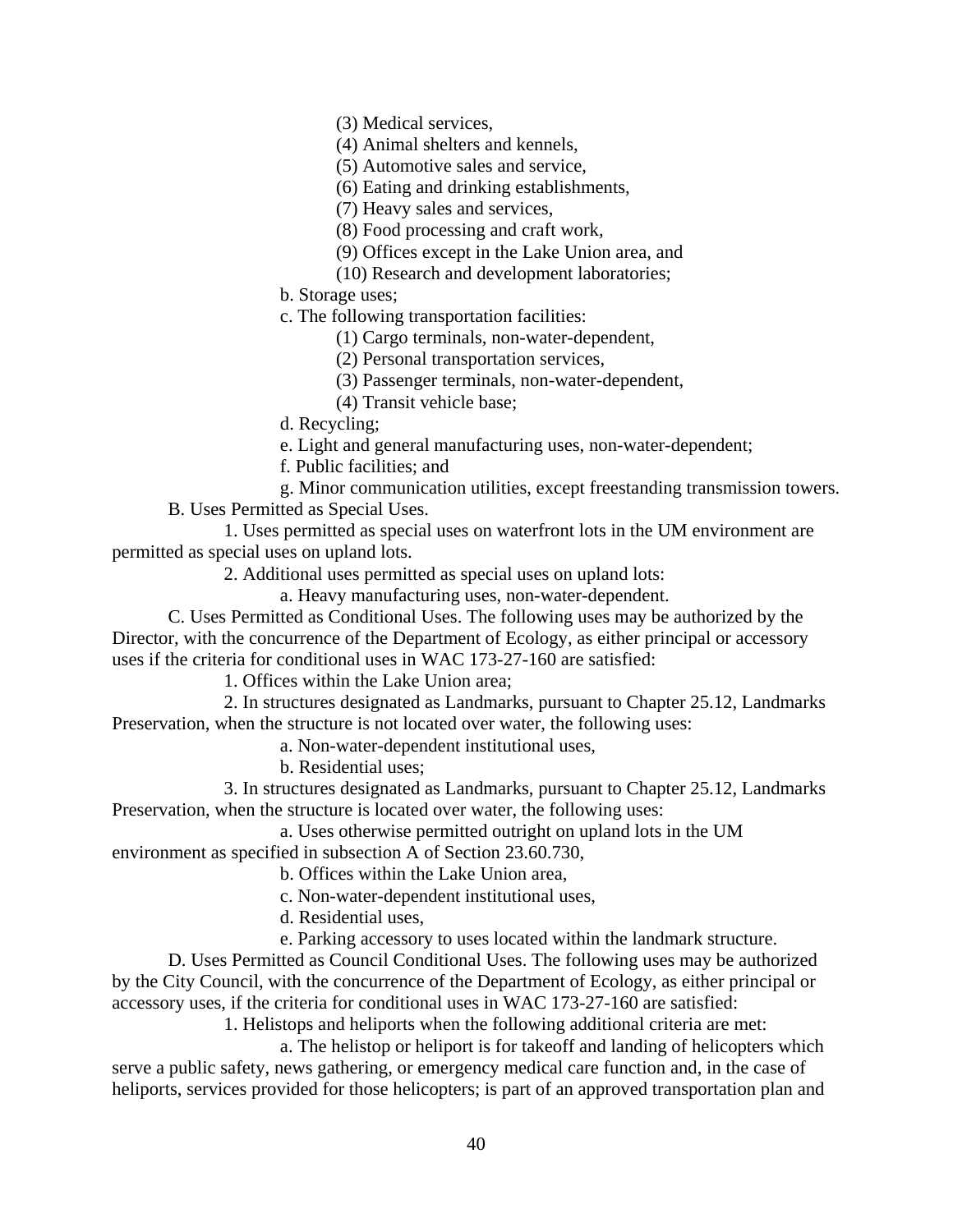is a public facility; or is part of an approved transportation plan and is located at least two thousand (2,000) feet from a residential zone;

b. The helistop or heliport is located so as to minimize adverse physical environmental impacts on lots in the surrounding area, and particularly on residentially zoned lots, public parks, and other areas where substantial public gatherings may be held;

c. The lot is of sufficient size that the operations of the helistop or heliport and the flight paths of the helicopters can be buffered from the other uses in the surrounding area;

d. Open areas and landing pads shall be hardsurfaced; and

e. The helistop or heliport meets all federal requirements including those for safety, glide angles, and approach lanes.

Section 23.60.732 of the Seattle Municipal Code, enacted by Ordinance 113466, is repealed.

#### **23.60.732 - Prohibited uses on upland lots in the UM Environment.**

Uses prohibited on waterfront lots are prohibited on upland lots unless specifically permitted in Section 23.60.730.

Section 23.60.734 of the Seattle Municipal Code, enacted by Ordinance 118663, is repealed.

#### **23.60.734 - Public facilities.**

A. Except as provided in subsection B1 or B2 below, uses in public facilities that are most similar to uses permitted outright, permitted as a special use or permitted as a conditional use under Sections 23.60.720 through 23.60.724 shall also be permitted outright, as a special use or conditional use, subject to the same use regulations, development standards, special use requirements, and conditional use criteria that govern the similar uses.

B. Public Facilities not Meeting Development Standards Requiring City Council Approval.

1. The City Council, with the concurrence of the Department of Ecology, may waive or modify applicable development standards, special use requirements or conditional use criteria for those uses in public facilities that are similar to uses permitted outright, permitted as a special use or permitted as a conditional use under Sections 23.60.720 through 23.60.724 according to the provisions of Chapter 23.76, Subchapter III, Council Land Use Decisions, with public projects considered as Type IV quasi-judicial decisions and City facilities considered as Type V legislative decisions.

2. Other Uses Permitted in Public Facilities. Unless specifically prohibited, uses in public facilities that are not similar to uses permitted outright, permitted as a special use or permitted as a conditional use under Sections 23.60.720 through 23.60.724 may be permitted by the City Council. City Council, with the concurrence of the Department of Ecology, may waive or modify development standards, special use requirements or conditional use criteria according to the provisions of Chapter 23.76, Subchapter III, Council Land Use Decisions, with public projects considered as Type IV quasi-judicial decisions and City facilities considered as Type V legislative decisions.

C. Expansion of Uses in Public Facilities.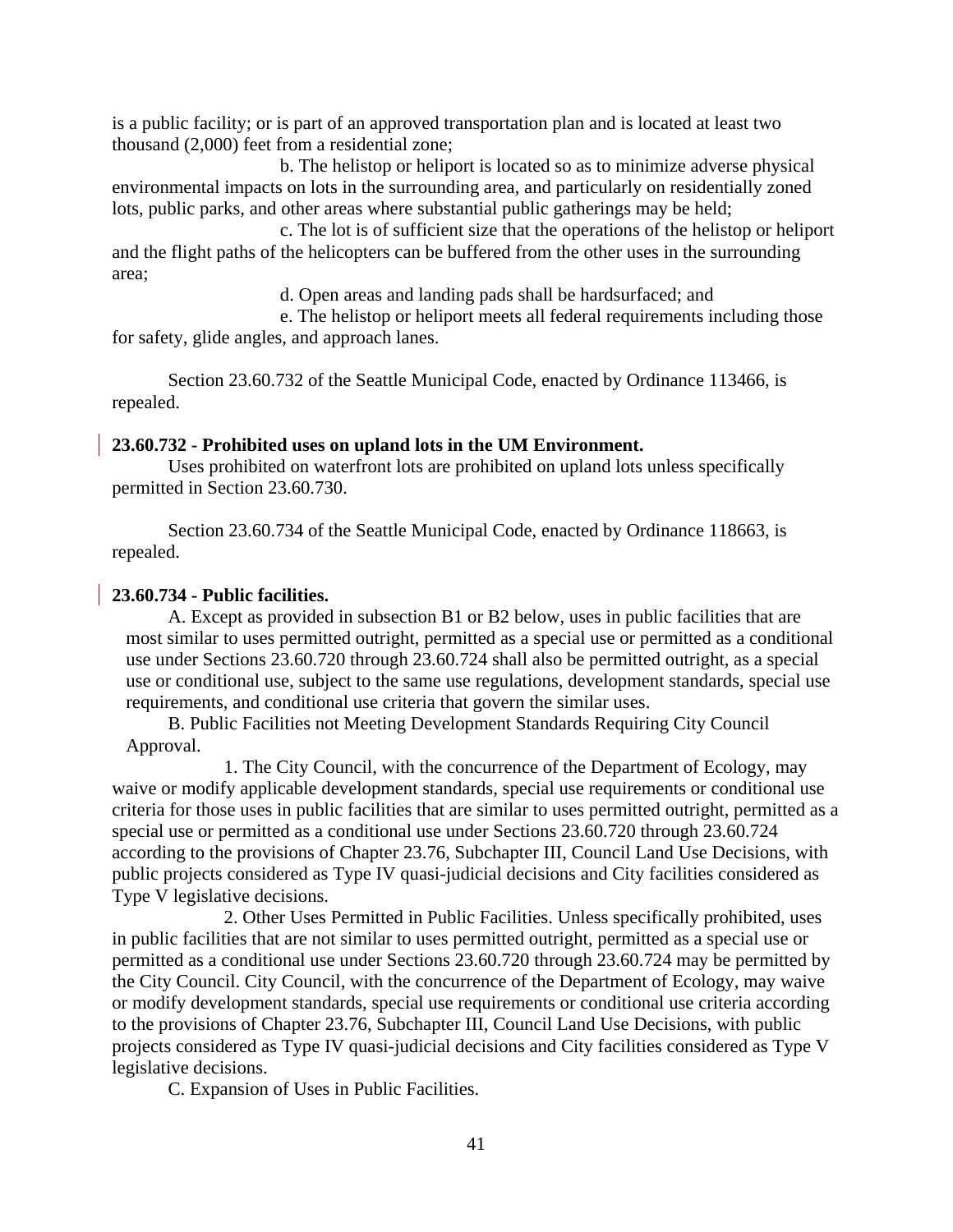1. Major Expansion. Major expansions may be permitted to uses in public facilities allowed in subsections A and B above according to the same provisions and procedural requirements as described in these subsections. A major expansion of a public facility use occurs when the expansion that is proposed would not meet development standards or exceed either seven hundred fifty (750) square feet or ten (10) percent of its existing area, whichever is greater, including gross floor area and areas devoted to active outdoor uses other than parking.

2. Minor Expansion. When an expansion falls below the major expansion threshold level, it is a minor expansion. Minor expansions may be permitted to uses in public facilities allowed in subsections A and B above according to the provisions of Chapter 23.76, Procedures for Master Use Permits and Council Land Use Decisions, for a Type I Master Use Permit when the development standards of the zone in which the public facility is located are met.

D. Essential Public Facilities. Permitted essential public facilities shall also be reviewed according to the provisions of Chapter 23.80, Essential Public Facilities.

Section 23.60.750 of the Seattle Municipal Code, enacted by Ordinance 113466, is repealed.

#### **23.60.750 Development standards for the UM Environment.**

All developments in the Urban Maritime Environment shall meet the requirements of this Part 2 as well as the development standards applicable to all environments contained in Subchapter III, General Provisions.

Section 23.60.780 of the Seattle Municipal Code, last amended by Ordinance 122310, is repealed.

#### **23.60.780 - Uses permitted outright on waterfront lots in the UG Environment.**

The following uses shall be permitted outright on waterfront lots in the Urban General Environment as either principal or accessory uses:

A. Existing dwelling units;

- B. The following commercial uses:
	- 1. General sales and services,
		- 2. Medical services,
		- 3. Animal shelters and kennels,
		- 4. Marine sales and services,
		- 5. Eating and drinking establishments,
		- 6. Heavy sales and service uses,
		- 7. Office uses,
		- 8. Entertainment uses,
		- 9. Research and development laboratories,
		- 10. Food processing and craft work uses;
- C. Storage uses;
- D. The following transportation facilities:
	- 1. Passenger terminals, water-dependent or water-related,
	- 2. Cargo terminals, water-dependent or water-related;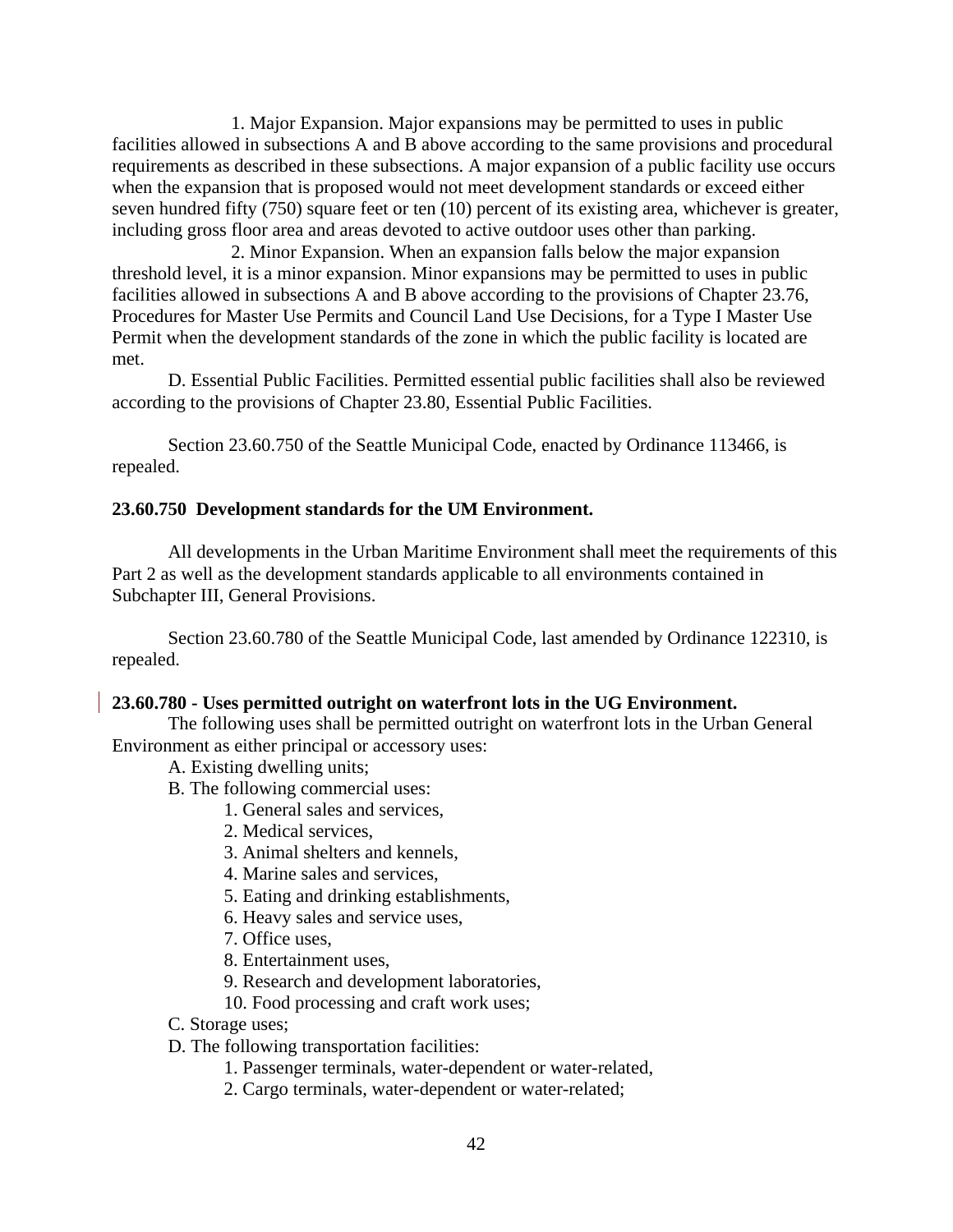- E. Streets;
- F. Bridges;
- G. Railroads;
- H. The following utilities:
	- 1. Utility lines,
	- 2. Utility service uses whose operations require a shoreline location,
	- 3. Solid waste transfer stations that are water-related, and
	- 4. Minor communication utilities, except freestanding transmission towers;

I. Manufacturing uses;

J. Institutional uses;

K. Public Facilities;

L. Parks and open space uses; and

M. Aquaculture.

Section 23.60.782 of the Seattle Municipal Code, enacted by Ordinance 113466, is repealed.

# **23.60.782 - Special uses permitted on waterfront lots in the UG Environment.**

The following uses may be authorized on waterfront lots in the UG Environment by the Director as either principal or accessory uses if the special use criteria in Section 23.60.032 are satisfied:

A. Airports, water-based;

B. High-impact uses that are water-dependent or water-related;

C. Shoreline protective structures:

1. Natural beach protection,

2. Bulkheads necessary to support a water-dependent or water-related use, or to enclose a permitted landfill area, or to prevent erosion, when natural beach protection is not a practical alternative;

C. Dredging when necessary for water-dependent and water-related uses;

D. The following types of landfill:

1. Landfill on dry land where necessary for a permitted use and as part of an approved development,

2. Landfill on submerged lands which does not create land where necessary for a water-dependent or water-related use or for the installation of a bridge or utility line,

3. Landfill for the creation of wildlife or fisheries habitat as mitigation or enhancement; and

4. Landfill which creates dry land:

a. When the dry land is necessary for the operation of a water-dependent or water-related use, and

b. If more than two (2) square yards of dry land per lineal yard of shoreline is created, the landfill meets the following additional criteria:

(1) No reasonable alternative to the landfill exists,

(2) The landfill provides a clear public benefit, and

(3) The landfill site is not located in Lake Union or Portage Bay.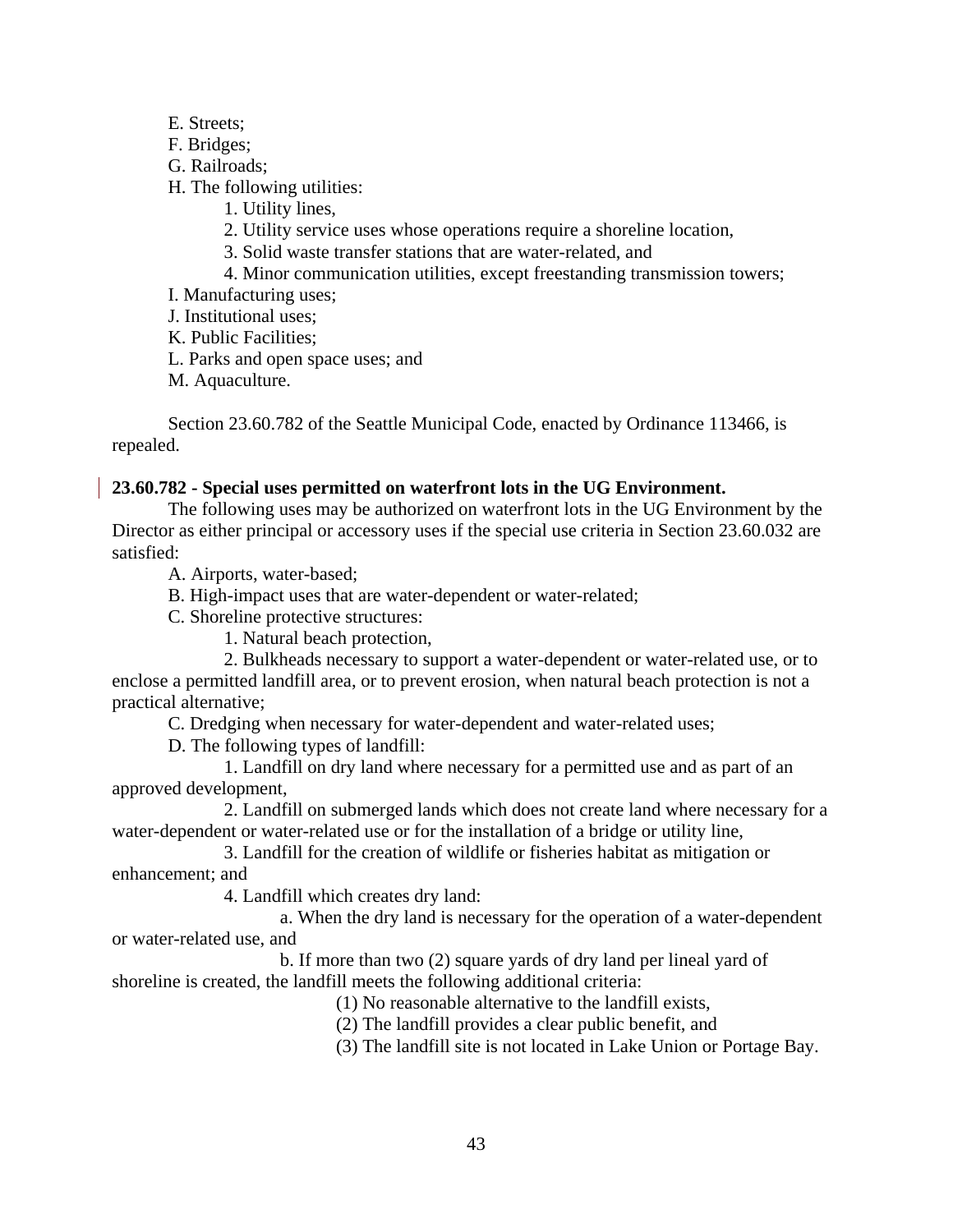Section 23.60.784 of the Seattle Municipal Code, last amended by Ordinance 118793, is repealed.

## **23.60.784 - Conditional uses permitted on waterfront lots in the UG Environment.**

The following uses may be authorized on waterfront lots in the UG Environment by the Director, with the concurrence of the Department of Ecology, as either principal or accessory uses if the criteria for conditional uses in WAC 173-27-160 are satisfied:

A. Artist studio/dwellings.

Section 23.60.786 of the Seattle Municipal Code, last amended by Ordinance 122310, is repealed.

# **23.60.786 - Prohibited principal uses on waterfront lots in the UG Environment.**

The following uses are prohibited as principal uses on waterfront lots in the UG Environment:

A. Residential uses except artist studio/dwellings;

- B. The following commercial uses:
	- 1. Automotive sales and service uses,
	- 2. Lodging uses, and
	- 3. Mortuary services;

C. The following transportation facilities:

- 1. Parking, principal use,
- 2. Personal transportation services,
- 3. Passenger terminals, non-water-dependent,
- 4. Cargo terminals, non-water-dependent,
- 5. Bus bases,
- 6. Helistops,
- 7. Heliports, and
- 8. Airports, land-based;
- D. The following utilities:
	- 1. Major communication utility,
	- 2. Solid waste management, non-water-dependent,
	- 3. Recycling uses,
	- 4. Power plants,
	- 5. Sewage treatment plants, and
	- 6. Freestanding transmission towers for minor communication utilities;

E. Agricultural uses except aquaculture; and

F. Groins and similar structures that block the flow of sand to adjacent beaches, except for drift sills or other structures that are part of a natural beach protection system.

Section 23.60.788 of the Seattle Municipal Code, last amended by Ordinance 122310, is repealed.

# **23.60.788 - Permitted uses on upland lots in the UG Environment.**

The following uses are permitted on upland lots in the UG Environment: A. Uses Permitted Outright.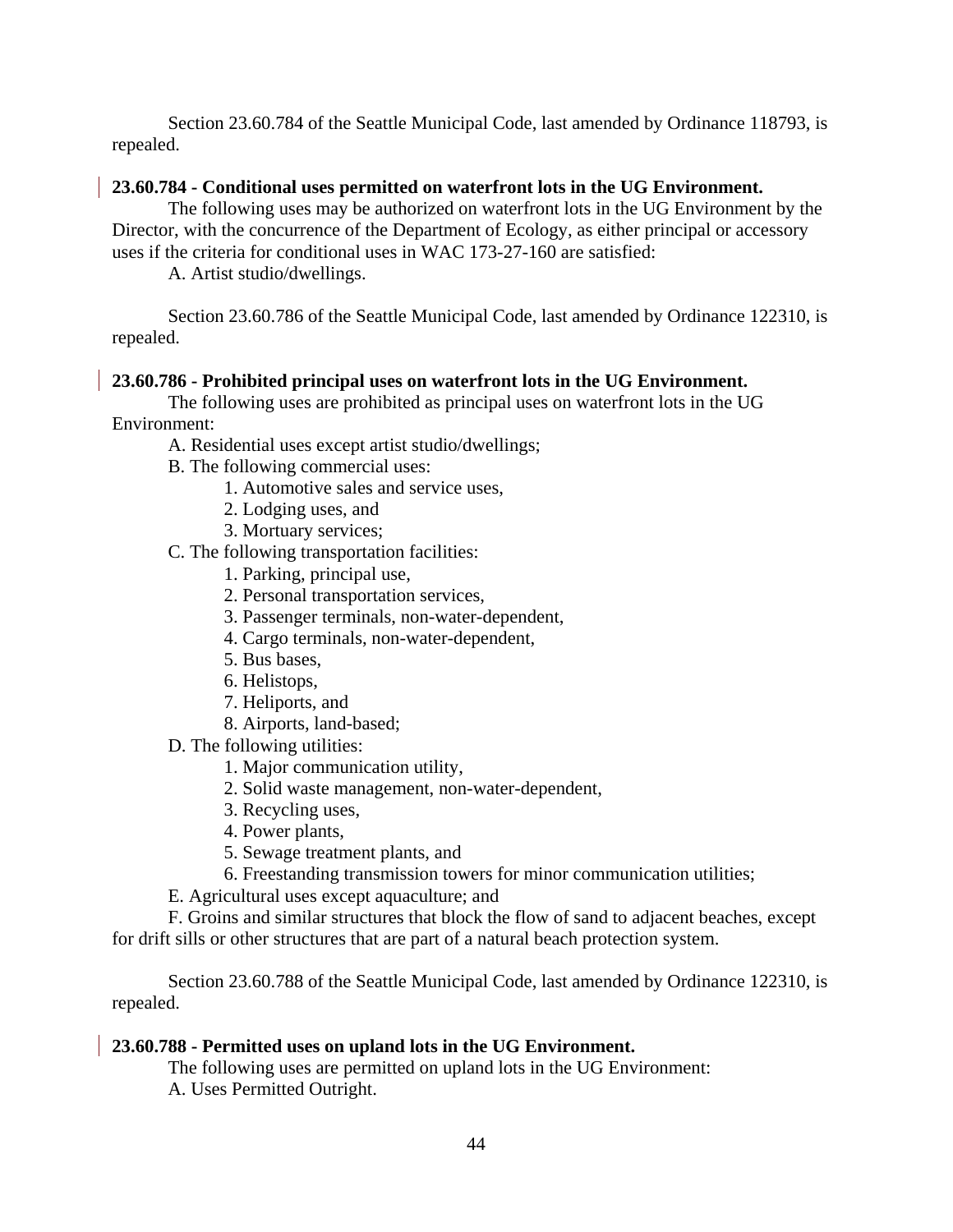- 1. Uses permitted outright on waterfront lots are permitted outright on upland lots.
- 2. Additional uses permitted outright:
	- a. Automotive sales and services; and
	- b. Parking, principal use.
- B. Uses Permitted as Special Uses.

1. Uses permitted as special uses on waterfront lots are permitted as special uses on upland lots.

2. Additional uses permitted as special uses:

a. Artist studio/dwelling.

Section 23.60.790 of the Seattle Municipal Code, enacted by Ordinance 113466, is repealed.

#### **23.60.790 - Prohibited uses on upland lots in the UG Environment.**

All uses prohibited on waterfront lots are prohibited on upland lots unless specifically permitted in Section 23.60.788.

Section 23.60.795 of the Seattle Municipal Code, enacted by Ordinance 118663, is repealed.

#### **23.60.795 - Public facilities.**

A. Except as provided in subsection B1 or B2 below, uses in public facilities that are most similar to uses permitted outright, permitted as a special use or permitted as a conditional use under Sections 23.60.780 through 23.60.784 shall also be permitted outright, permitted as a special use or conditional use, subject to the same use regulations, development standards, special use requirements, and conditional use criteria that govern the similar uses.

B. Public Facilities not Meeting Development Standards Requiring City Council Approval.

1. The City Council, with the concurrence of the Department of Ecology, may waive or modify applicable development standards, special use requirements or conditional use criteria for those uses in public facilities that are similar to uses permitted outright, permitted as a special use or permitted as a conditional use under Sections 23.60.780 through 23.60.784 according to the provisions of Chapter 23.76, Subchapter III, Council Land Use Decisions, with public projects considered as Type IV quasi-judicial decisions and City facilities considered as Type V legislative decisions.

2. Other Uses Permitted in Public Facilities. Unless specifically prohibited, uses in public facilities that are not similar to uses permitted outright, permitted as a special use or permitted as a conditional use under Sections 23.60.780 through 23.60.784 may be permitted by the City Council. City Council, with the concurrence of the Department of Ecology, may waive or modify development standards, special use requirements or conditional use criteria according to the provisions of Chapter 23.76, Subchapter III, Council Land Use Decisions, with public projects considered as Type IV quasi-judicial decisions and City facilities considered as Type V legislative decisions.

C. Expansion of Uses in Public Facilities.

1. Major Expansion. Major expansions may be permitted to uses in public facilities allowed in subsections A and B above according to the same provisions and procedural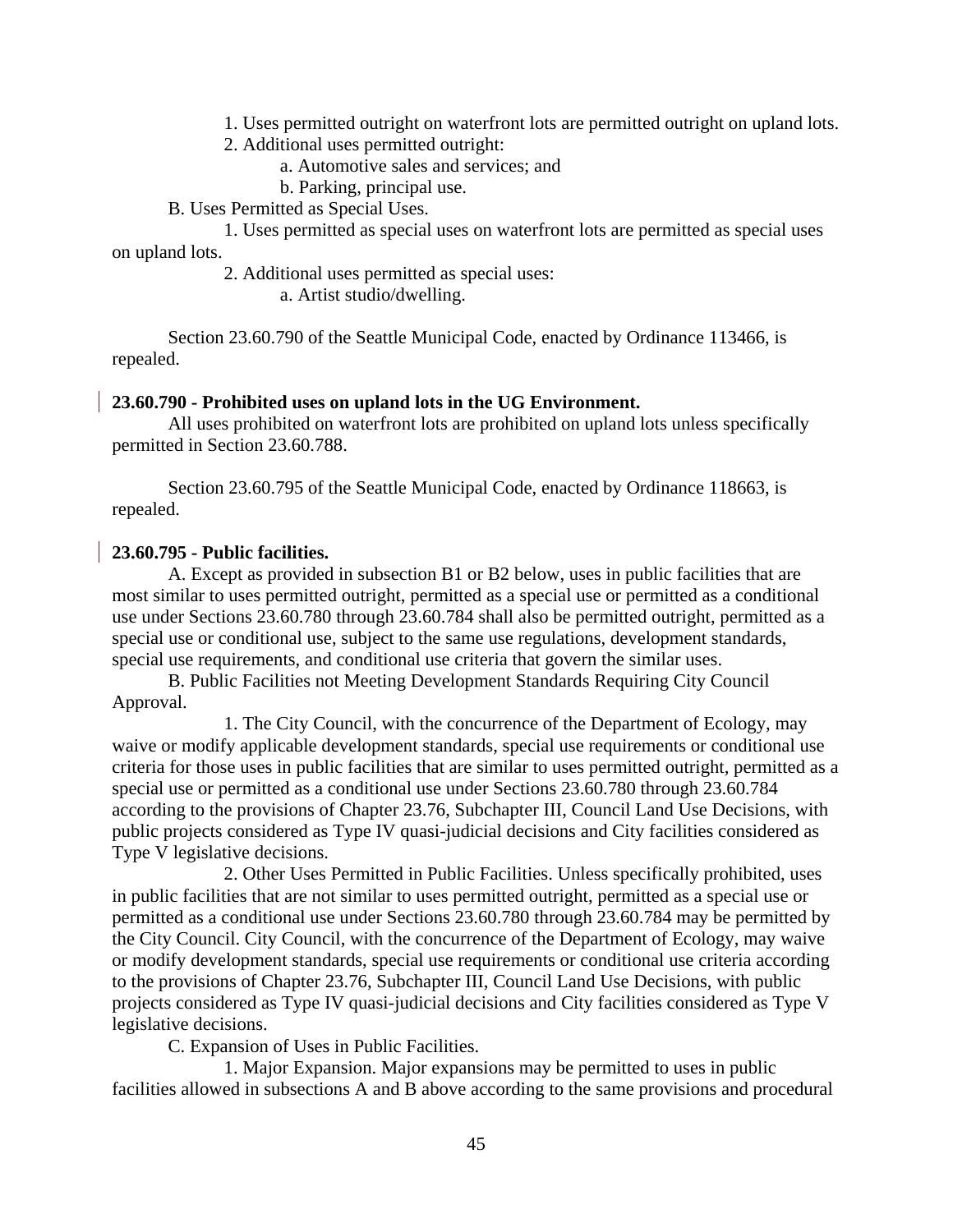requirements as described in these subsections. A major expansion of a public facility use occurs when the expansion that is proposed would not meet development standards or exceed either seven hundred fifty (750) square feet or ten (10) percent of its existing area, whichever is greater, including gross floor area and areas devoted to active outdoor uses other than parking.

2. Minor Expansion. When an expansion falls below the major expansion threshold level, it is a minor expansion. Minor expansions may be permitted to uses in public facilities allowed in subsections A and B above according to the provisions of Chapter 23.76, Procedures for Master Use Permits and Council Land Use Decisions, for a Type I Master Use Permit when the development standards of the zone in which the public facility is located are met.

D. Essential Public Facilities. Permitted essential public facilities shall also be reviewed according to the provisions of Chapter 23.80, Essential Public Facilities.

Section 23.60.8105 of the Seattle Municipal Code, enacted by Ordinance 113466, is repealed.

23.60.810 Development standards for the UG Environment.

All developments in the Urban General Environment shall meet the requirements of this Part 2 as well as the development standards applicable to all environments contained in Subchapter III, General Provisions.

Section 23.60.840 of the Seattle Municipal Code, last amended by Ordinance 122310, is repealed.

## **23.60.840 - Uses permitted outright on waterfront lots in the UI Environment.**

The following uses shall be permitted outright on waterfront lots in the Urban Industrial Environment as either principal or accessory uses:

A. Existing dwelling units;

B. The following commercial uses:

1. Marine sales and services except sale and rental of small boats, boat parts and

accessories,

- 2. Research and development laboratories,
- 3. Wholesale showrooms, and
- 4. Food processing and craft work, water-dependent or water-related;
- C. The following storage uses:
	- 1. Warehouses, and
	- 2. Outdoor storage uses;
- D. The following transportation facilities:
	- 1. Tugboat services,
	- 2. Commercial moorage,
	- 3. Dry boat storage,
	- 4. Passenger terminals, water-dependent or water-related, and
	- 5. Cargo terminals, water-dependent or water-related;
- E. Streets, railroads and bridges;
- F. The following utilities: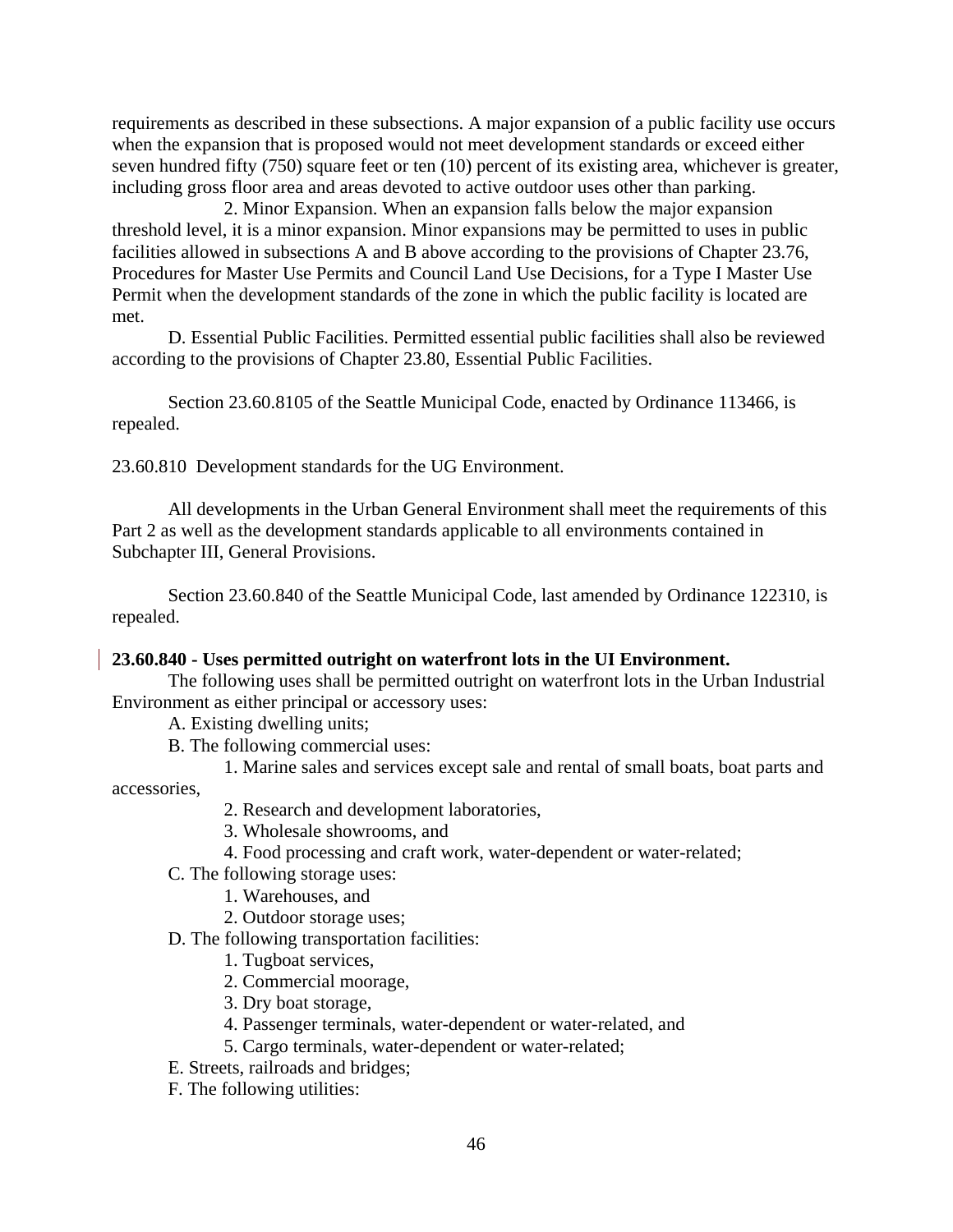1. Utility lines,

2. Solid waste management uses, water-dependent or water-related,

3. Recycling uses, water-dependent or water-related,

4. Utility service uses whose operations require a shoreline location, and

5. Minor communication utilities, except freestanding transmission towers;

G. Manufacturing uses;

H. The following institutional uses:

1. Water-dependent or water-related research and education facilities of colleges and universities,

2. Shoreline recreation facilities of colleges and universities, and

3. Water-dependent or water-related colleges, institutes for advanced study, and vocational schools;

I. High-impact uses, water-dependent or water-related;

J. Public facilities, water-dependent or water-related;

K. Shoreline recreation uses; and

L. Aquaculture.

Section 23.60.842 of the Seattle Municipal Code, last amended by Ordinance 113764, is repealed.

# **23.60.842 - Special uses permitted on waterfront lots in the UI Environment.**

The following uses may be authorized on waterfront lots in the UI Environment by the Director as either principal or accessory uses if the special use criteria in Section 23.60.032 are met:

A. Airports, water-based;

B. The following shoreline protective structures:

1. Natural beach protection,

2. Bulkheads to support a water-dependent or water-related use, or to enclose a permitted landfill area, or to prevent erosion, when natural beach protection is not a practical alternative;

C. Dredging when necessary for water-dependent and water-related uses or to install utility lines;

D. The following types of landfill:

1. Landfill on dry land where necessary for a permitted use and as part of an approved development,

2. Landfill on submerged lands which does not create land where necessary for a water-dependent or water-related use or for the installation of a bridge or utility line, and

3. Landfill which creates dry land:

a. When the dry land is necessary for a water-dependent or water-related

use, and

b. If more than two (2) square yards of dry land per lineal yard of shoreline is created, the landfill meets the following additional criteria:

(1) No reasonable alternative to the landfill exists,

(2) The landfill provides a clear public benefit, and

(3) The landfill site is not located in Lake Union or Portage Bay.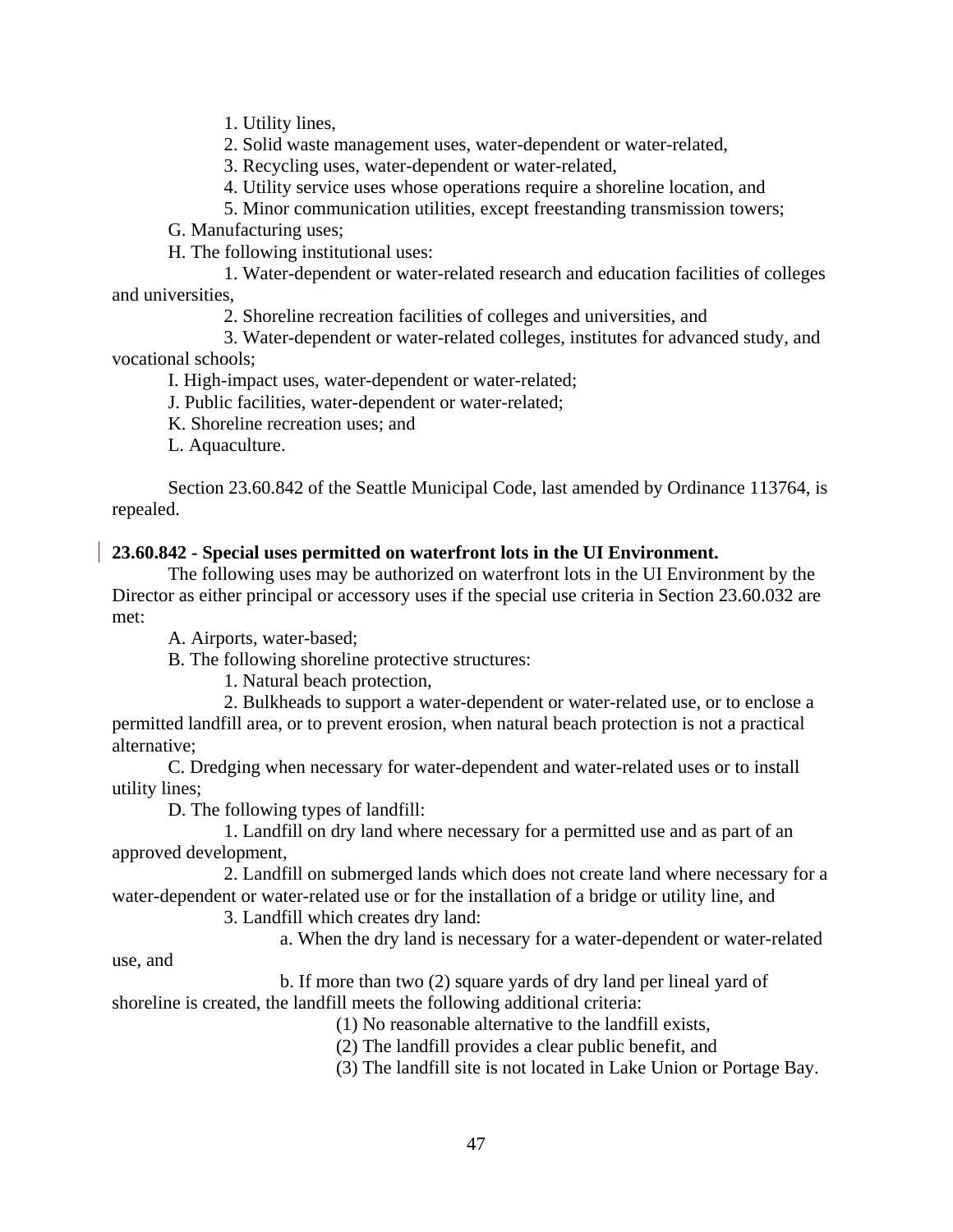Section 23.60.844 of the Seattle Municipal Code, last amended by Ordinance 122310, is repealed.

## **23.60.844 - Conditional uses on waterfront lots in the UI Environment.**

The following uses may be authorized on waterfront lots in the UI Environment by the Director, with the concurrence of DOE, as either principal or accessory uses if the criteria for conditional uses in WAC 173-27-160 are satisfied:

A. Yacht, boat or beach clubs which do not have eating and drinking establishments and recreational marinas when:

1. a. Not located where frequent interference with the turning basins or navigational areas of large vessels or other conflict with shipping is likely to occur, and

b. Not located where likely to conflict with manufacturing uses because of dust, noise or other environmental factors, or parking and loading access requirements or other safety factors; and

2. If located outside the Duwamish area, the yacht, boat or beach club or marina is located on a lot not suitable for a water-dependent or water-related manufacturing use, or for permitted water-dependent commercial uses because of:

a. Shallow water depth, or

b. An inadequate amount of dry land; provided that yacht, boat or beach clubs may have non-water-dependent facilities over water only when:

(1) The dry-land portion of the lot is less than fifty (50) feet in

depth, and

(2) The location of such facilities on the dry-land portion of the lot

is not feasible.

B. Non-water-dependent Commercial Uses.

1. The following non-water-dependent commercial uses when meeting the criteria of subsection B2:

- a. Sale and rental of small boats, boat parts and accessories;
- b. General sales and services;

c. Eating and drinking establishments in the Ballard Interbay Northend

Manufacturing/Industrial Center;

d. Heavy sales and services except commercial laundries and wholesale

showrooms;

e. Offices;

f. Mini-warehouse in the Ballard Interbay Northend

Manufacturing/Industrial Center; and

g. Food processing and craft work.

2. The uses listed in subsection B1 are permitted when:

a. The total of non-water-dependent commercial uses occupy no more than ten (10) percent of the dry-land portion of the lot; and

b. The non-water-dependent commercial uses are located to accommodate any water-dependent or water-related uses on the lot.

3. The uses identified in subsection B1 may be relocated on a lot provided the requirements of subsection B2 are met.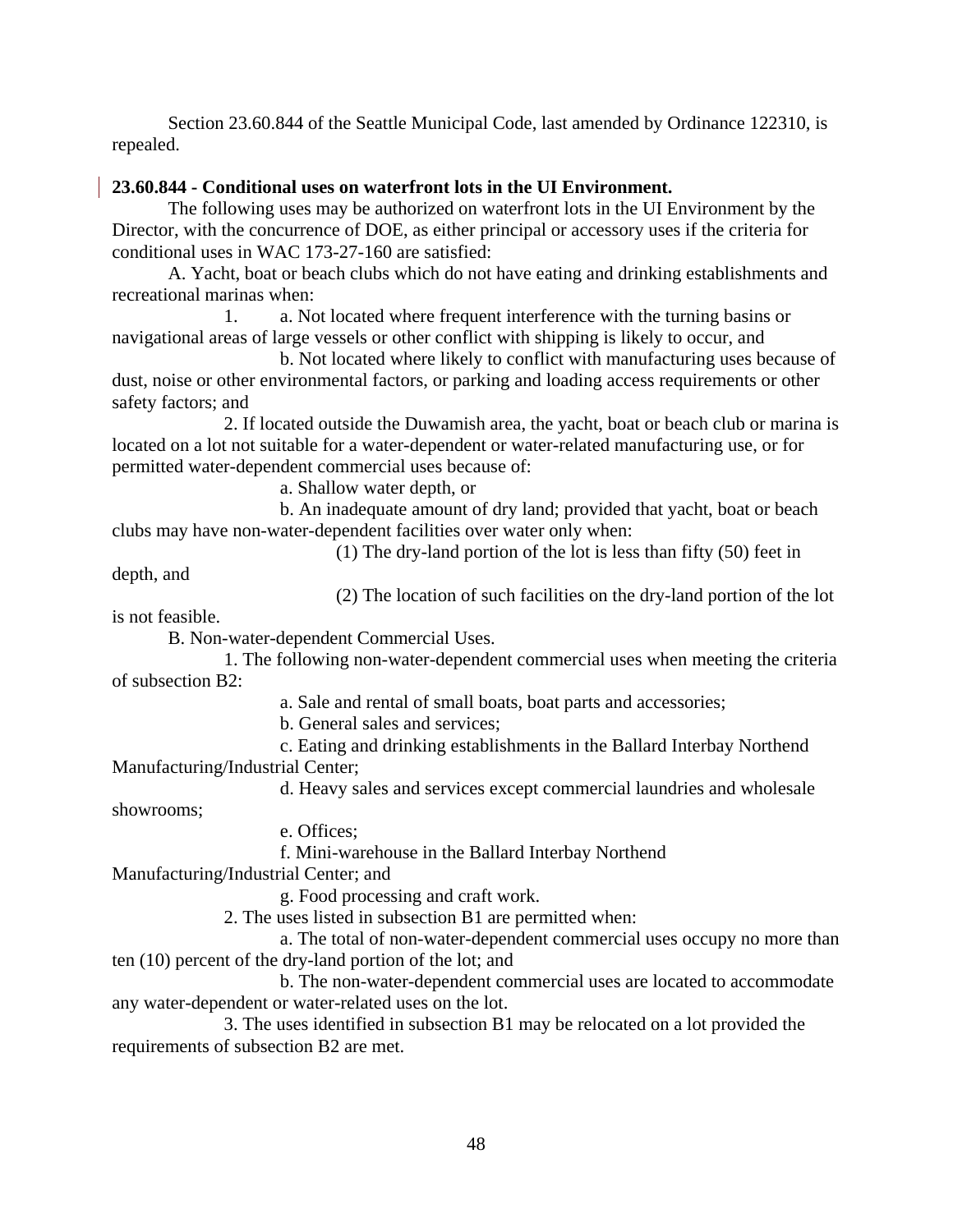Section 23.60.846 of the Seattle Municipal Code, last amended by Ordinance 118793 is repealed.

# **23.60.846 - Council conditional uses on waterfront lots in the UI Environment.**

A. Sewage treatment plants may be authorized by the Council according to the procedures of Section 23.60.068 when:

1. Located in the Duwamish area;

2. A determination has been made, according to the process established in Section 23.60.066, Process for determination of feasible or reasonable alternative locations, that no feasible alternative exists to locating a plant in the Seattle Shoreline District. The determination as to feasibility shall be based upon the Shoreline Goals and Policies of the Seattle Comprehensive Plan, the Shoreline Management Act, as amended, and a full consideration of the environmental, social and economic impacts on the community;

3. The plant is set back sixty (60) feet from the line of ordinary high water;

4. A public access walkway is provided along the entire width of the shoreline except for any portion occupied by barge loading and unloading facilities to serve the plant, public access being most important along views of the water and any other significant shoreline element; and

5. All reasonable mitigation measures to protect views and to control odors, noise, traffic and other impacts on the natural and built environment shall be provided.

Section 23.60.848 of the Seattle Municipal Code, last amended by Ordinance 122310, is repealed.

# **23.60.848 - Principal uses prohibited on waterfront lots in the UI Environment.**

The following principal uses are prohibited on waterfront lots in the UI Environment:

- A. Residential uses;
- B. The following commercial uses:
	- 1. Medical services,
	- 2. Animal shelters and kennels,
	- 3. Pet grooming,
	- 4. Automotive sales and service,
	- 5. Lodging,
	- 6. Heavy commercial services,
	- 7. Entertainment uses, and
	- 8. Eating and drinking establishments in the Duwamish Manufacturing/Industrial

Center;

C. The following transportation facility uses:

- 1. Parking, principal use,
- 2. Personal transportation services,
- 3. Passenger terminal, non-water-dependent,
- 4. Cargo terminal, non-water-dependent,
- 5. Transit vehicle bases,
- 6. Helistops, and
- 7. Heliports;

# D. Mini-warehouses in the Duwamish Manufacturing/Industrial Center;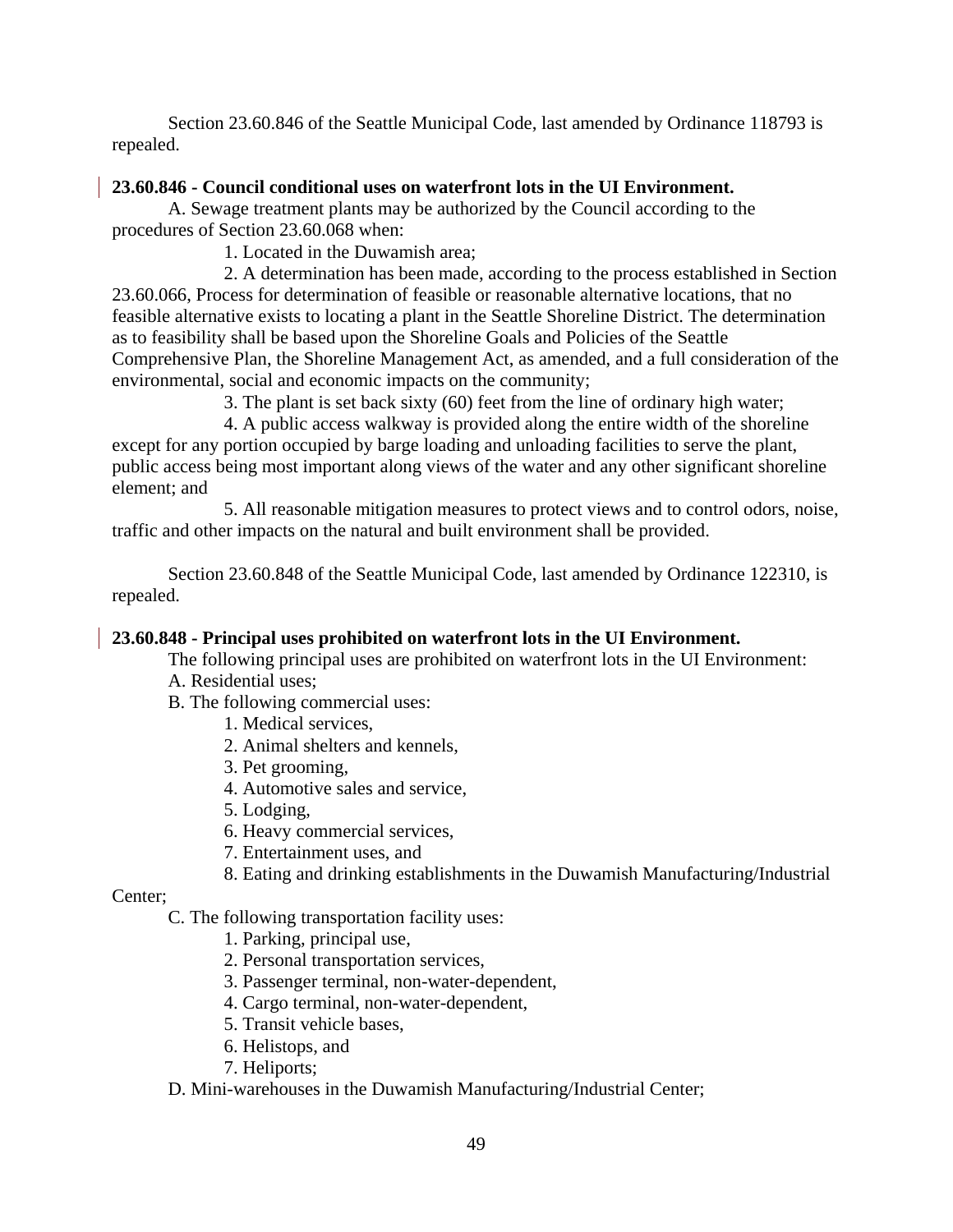E. The following utilities:

1. Major communication utilities,

2. Solid waste management, non-water-dependent,

3. Recycling uses, non-water-dependent,

4.

Power plants,

5. Sewage treatment plants, located outside of the Duwamish area, and

6. Freestanding transmission towers for minor communication utilities;

F. High-impact uses, non-water-dependent;

G. All institutional uses except shoreline recreation facilities of colleges and universities and boat and yacht clubs without eating and drinking facilities;

H. Public facilities not authorized pursuant to Section 23.60.854 and those that are neither water-dependent nor water-related;

I. Agricultural uses except aquaculture;

J. All open space uses except shoreline recreation; and

K. Groins and similar structures that block the flow of sand to adjacent beaches, except for drift sills or other structures that are part of a natural beach protection system.

Section 23.60.850 of the Seattle Municipal Code, last amended by Ordinance 122310, is repealed.

# **23.60.850 - Permitted uses on upland lots in the UI Environment.**

A. Uses Permitted Outright.

1. Principal and accessory uses permitted outright on waterfront lots in the UI Environment are permitted outright on upland lots.

2. Additional uses permitted outright:

a. All commercial uses;

b. Solid waste management uses that are non-water-dependent, except for solid waste transfer stations;

c. Recycling uses, non-water-dependent;

d. Parks and open space uses;

e. The following institutions:

(1) Vocational and fine arts schools,

(2) Uses connected to a major institution and permitted by an

approved master plan;

f. All agricultural uses.

B. Uses permitted as Special Uses. Uses permitted as special uses on waterfront lots are permitted as special use on upland lots.

Section 23.60.852 of the Seattle Municipal Code, enacted by Ordinance 113466, is repealed.

## **23.60.852 - Prohibited uses on upland lots in the UI Environment.**

Uses prohibited on waterfront lots are prohibited on upland lots unless specifically permitted in Section 23.60.850.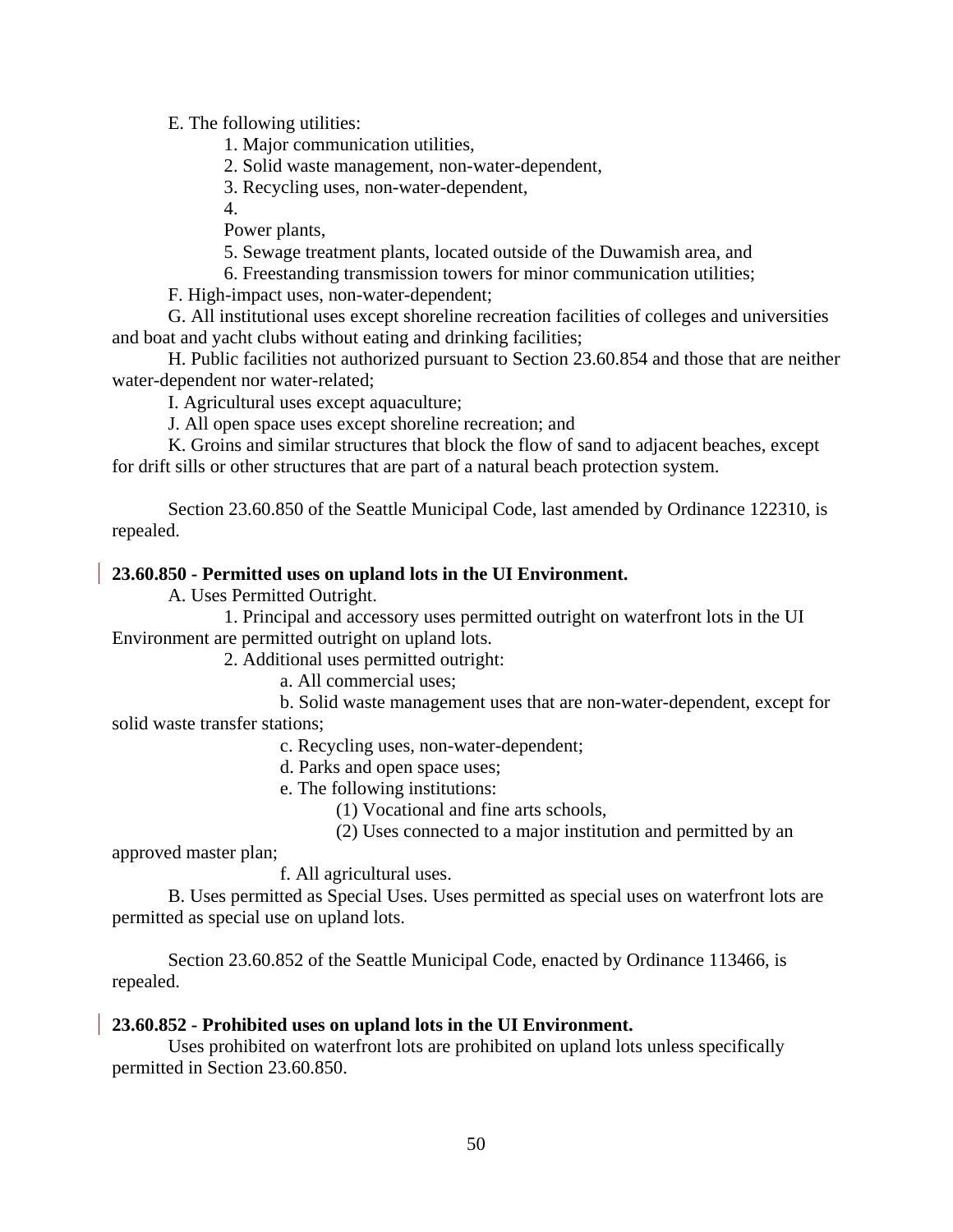Section 23.60.854 of the Seattle Municipal Code, enacted by Ordinance 118663, is repealed.

# **23.60.854 - Public facilities.**

A. Except as provided in subsection B1 or B2 below, uses in public facilities that are most similar to uses permitted outright, permitted as a special use or permitted as a conditional use under Sections 23.60.840 through 23.60.846 shall also be permitted outright, as a special use or conditional use, subject to the same use regulations, development standards, special use requirements, and conditional use criteria that govern the similar uses.

B. Public Facilities not Meeting Development Standards Requiring City Council Approval.

1. The City Council, with the concurrence of the Department of Ecology, may waive or modify applicable development standards, special use requirements or conditional use criteria for those uses in public facilities that are similar to uses permitted outright, permitted as a special use or permitted as a conditional use under Sections 23.60.840 through 23.60.846 according to the provisions of Chapter 23.76, Subchapter III, Council Land Use Decisions, with public projects considered as Type IV quasi-judicial decisions and City facilities considered as Type V legislative decisions.

2. Other Uses Permitted in Public Facilities. Unless specifically prohibited, uses in public facilities that are not similar to uses permitted outright, permitted as a special use or permitted as a conditional use under Sections 23.60.840 through 23.60.846 may be permitted by the City Council. City Council, with the concurrence of the Department of Ecology, may waive or modify development standards, special use requirements or conditional use criteria according to the provisions of Chapter 23.76, Subchapter III, Council Land Use Decisions, with public projects considered as Type IV quasi-judicial decisions and City facilities considered as Type V legislative decisions.

C. Expansion of Uses in Public Facilities.

1. Major Expansion. Major expansions may be permitted to uses in public facilities allowed in subsections A and B above according to the same provisions and procedural requirements as described in these subsections. A major expansion of a public facility use occurs when the expansion that is proposed would not meet development standards or exceed either seven hundred fifty (750) square feet or ten (10) percent of its existing area, whichever is greater, including gross floor area and areas devoted to active outdoor uses other than parking.

2. Minor Expansion. When an expansion falls below the major expansion threshold level, it is a minor expansion. Minor expansions may be permitted to uses in public facilities allowed in subsections A and B above according to the provisions of Chapter 23.76, Procedures for Master Use Permits and Council Land Use Decisions, for a Type I Master Use Permit when the development standards of the zone in which the public facility is located are met.

D. Essential Public Facilities. Permitted essential public facilities shall also be reviewed according to the provisions of Chapter 23.80, Essential Public Facilities.

Section 23.60.870 of the Seattle Municipal Code, enacted by Ordinance 113466, is repealed.

## **23.60.870 Development standards for the UI Environment.**